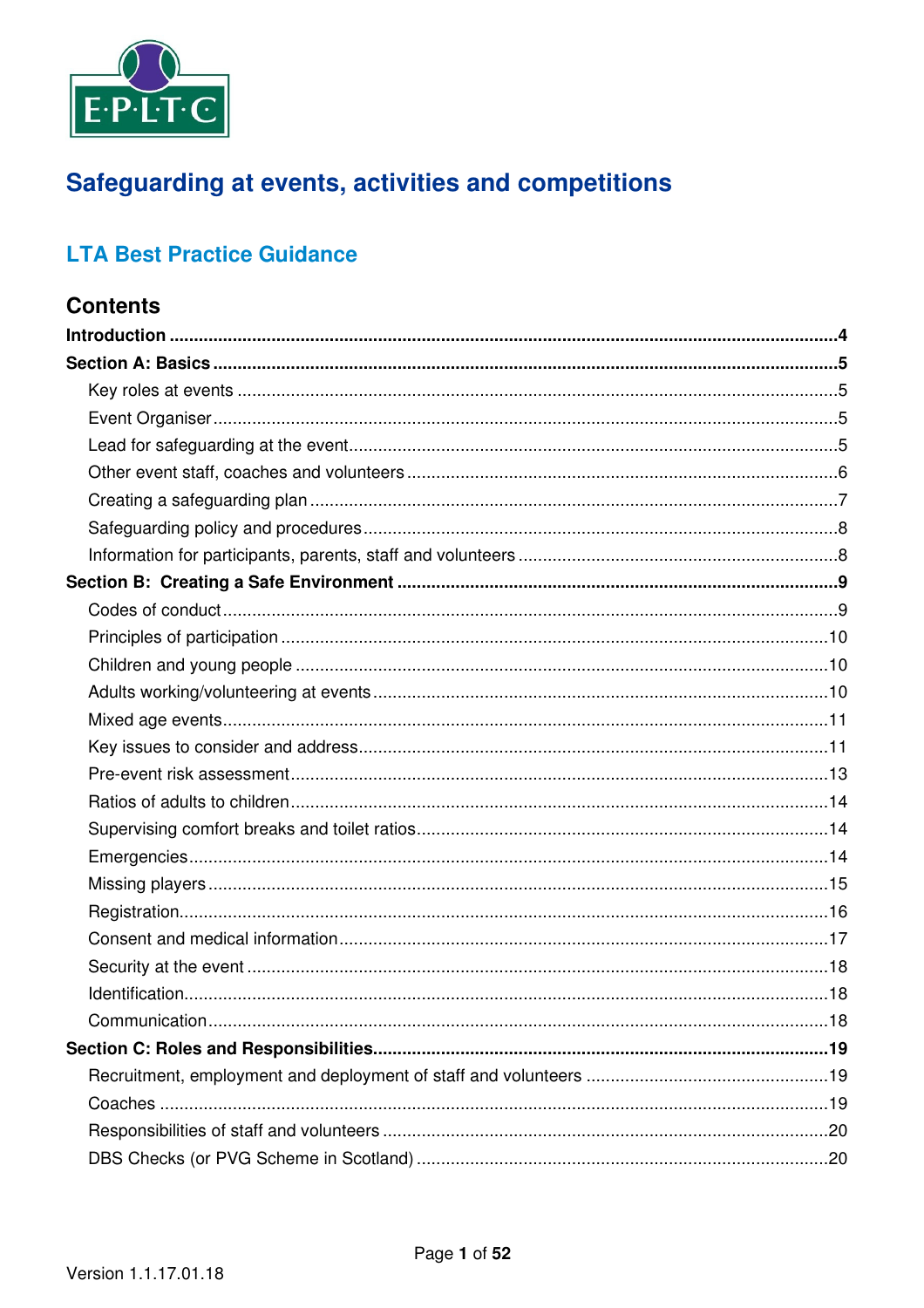

| Key steps to safeguard and protect children and young people coming from ethnic minority groups25 |  |
|---------------------------------------------------------------------------------------------------|--|
|                                                                                                   |  |
|                                                                                                   |  |
|                                                                                                   |  |
|                                                                                                   |  |
|                                                                                                   |  |
|                                                                                                   |  |
|                                                                                                   |  |
|                                                                                                   |  |
|                                                                                                   |  |
|                                                                                                   |  |
|                                                                                                   |  |
|                                                                                                   |  |
|                                                                                                   |  |
|                                                                                                   |  |
|                                                                                                   |  |
|                                                                                                   |  |
|                                                                                                   |  |
|                                                                                                   |  |
|                                                                                                   |  |
|                                                                                                   |  |
|                                                                                                   |  |
|                                                                                                   |  |
|                                                                                                   |  |
|                                                                                                   |  |
|                                                                                                   |  |
|                                                                                                   |  |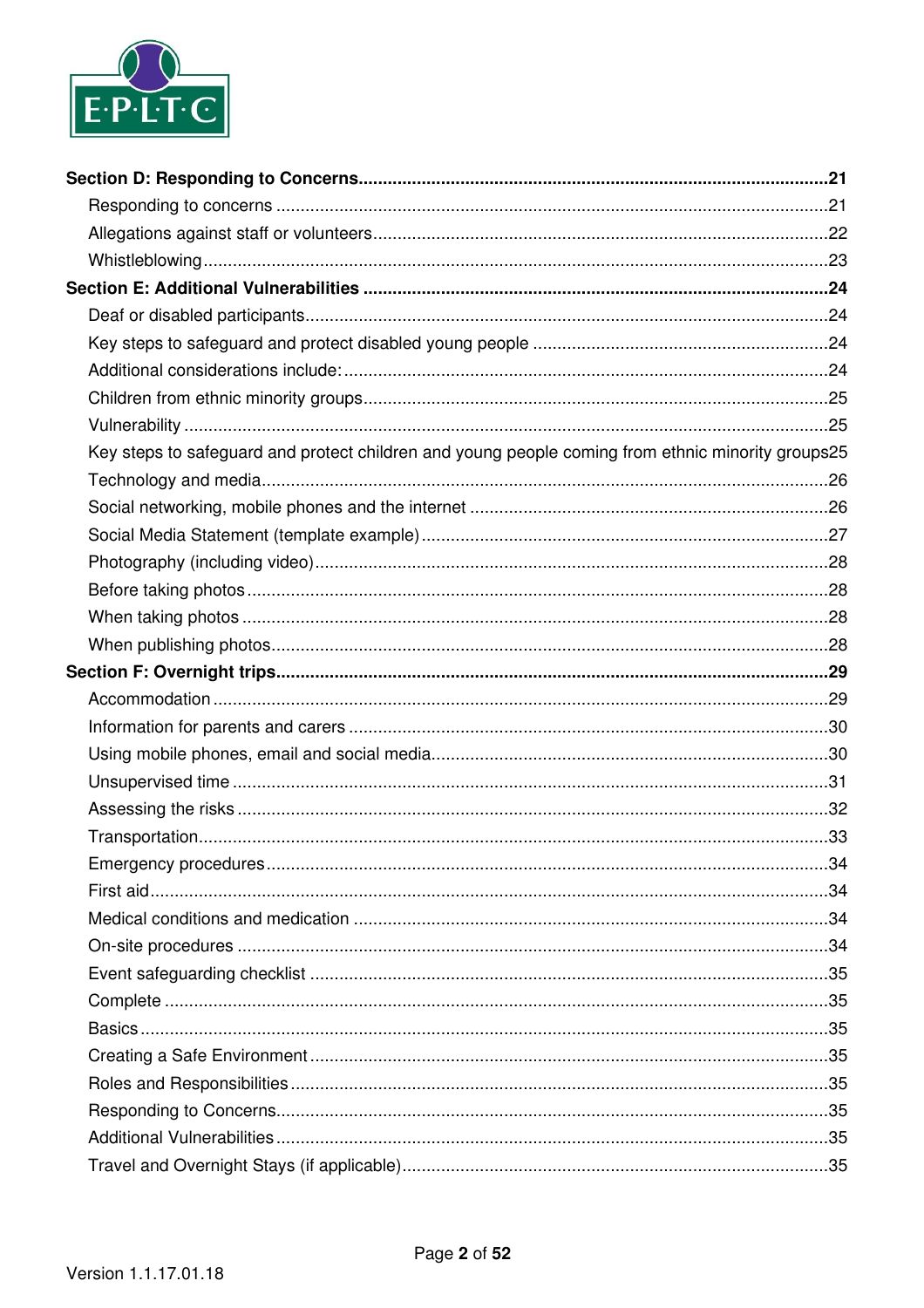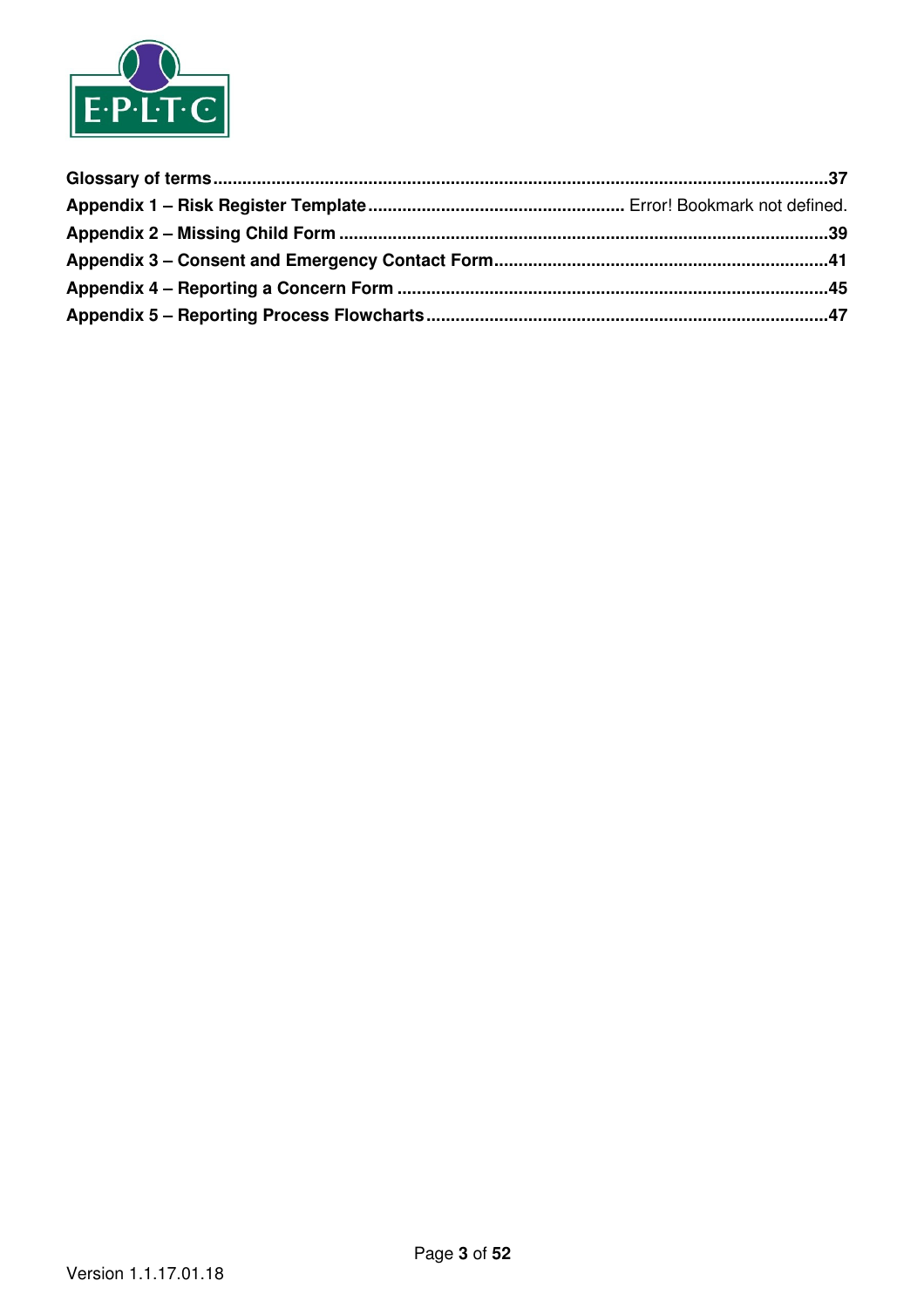

## **Introduction**

Children (U18) and Adults at Risk have a right to enjoy tennis and events, activities and competitions should be planned and provided with an emphasis on the importance of child safety and well-being. Organisers have a responsibility to take all reasonable steps to ensure that the tennis environment is as safe as possible.

Although incidents of serious poor practice and abuse can arise during events, the majority of issues are usually low-level concerns associated with general practicalities such as accommodation, meals and transportation.

Low-level concerns can escalate if not addressed and resolved properly. Organisers need to be prepared to respond sensibly and appropriately should any concerns arise. Concerns about children can come to light in a variety of ways:

- Observing worrying behaviour by a child or adult
- Someone reporting that they have seen or heard something concerning
- Information being shared (e.g. from the police or LTA) which indicates that an individual involved in the event may represent a risk
- Concerns coming to light during recruitment processes
- A child disclosing to another person about something that is worrying them

The principles and learning in this best practice guidance can be applied to all types of tennis events.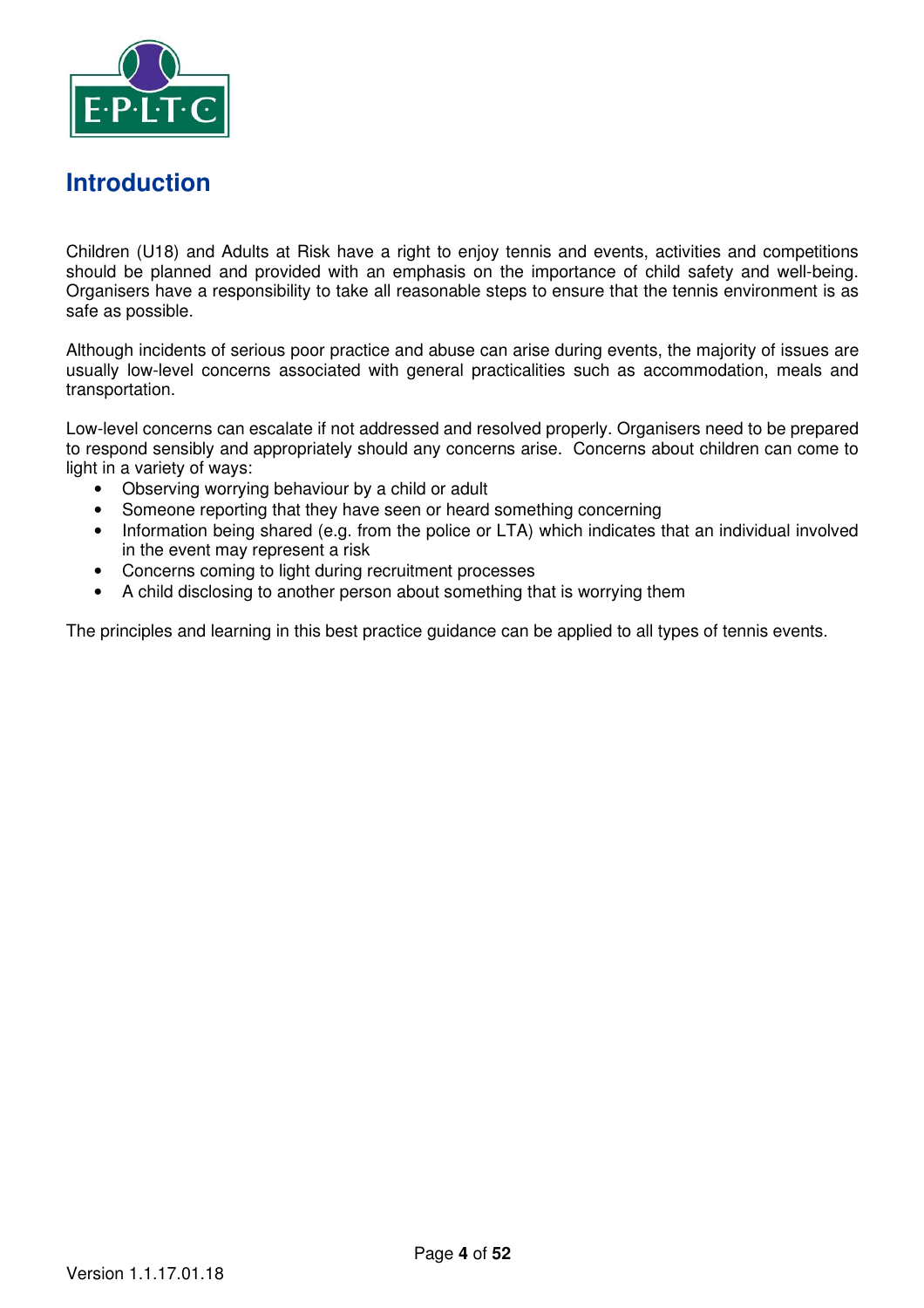

# **Section A: Basics**

## **Key roles at events**

#### **Event Organiser**

This is the person assigned responsibility for organising and overall running of the event.

Within a tennis club, this person may be someone from the committee, club management or head coach. This person should have undertaken at least basic safeguarding awareness training. Responsibilities include:

- being ultimately responsible for safeguarding, health and safety matters, and the duty of care towards participants and the event staff team
- appointing a suitable person to take on lead safeguarding responsibilities for the event
- in partnership with the event safeguarding lead, ensuring that an event safeguarding plan (see below) is developed, promoted and effectively implemented; where this constitutes existing organisational policies and procedures, ensuring that all aspects of the event are adequately addressed
	- undertaking or delegating a pre-event risk assessment, including site facilities
- ensuring planning includes:
	- o staffing levels and safe recruitment
	- o medical/first-aid provision
	- o details for local medical, police and children's social care/social services
	- $\circ$  registration and consents arrangements
	- $\circ$  sign up to codes of conduct for participants and event staff.

#### **Lead for safeguarding at the event**

This is the person with lead responsibility for safeguarding. Within a club this is likely to be the existing designated safeguarding person, e.g. the club welfare or safeguarding officer. At an LTA competition, this person will be the Referee or Tournament Director. This person should have undertaken at least basic safeguarding awareness training.

Responsibilities include:

- being responsible for safeguarding participants and other young people at the event
- developing, promoting and implementing the event safeguarding plan
- undertaking a pre-event risk assessment, including site facilities
- receiving, responding to and managing any safeguarding issues that arise at or following the event
- Reporting any concerns to the relevant authorities and LTA Safeguarding team
- ensuring that all event staff and volunteers understand their safeguarding responsibilities and know how to respond if concerns or allegations arise at the event
- providing pre-event safeguarding training/briefings for staff and volunteers
- ensuring that all parental registration, consents and medical information have been received before the event
- if relevant, ensuring an appropriate event level of security at the venue to prevent both unauthorised persons gaining access and participants going missing
- ensure that all participants, staff and volunteers have signed up to the relevant codes of conduct and principles of participation (linked to the appropriate complaints/disciplinary procedure)
- having contact numbers for local statutory services (including medical, social care and police numbers – these can be found on your local authority/police website), LTA Safeguarding Team, and for the local authority designated officer (LADO) in England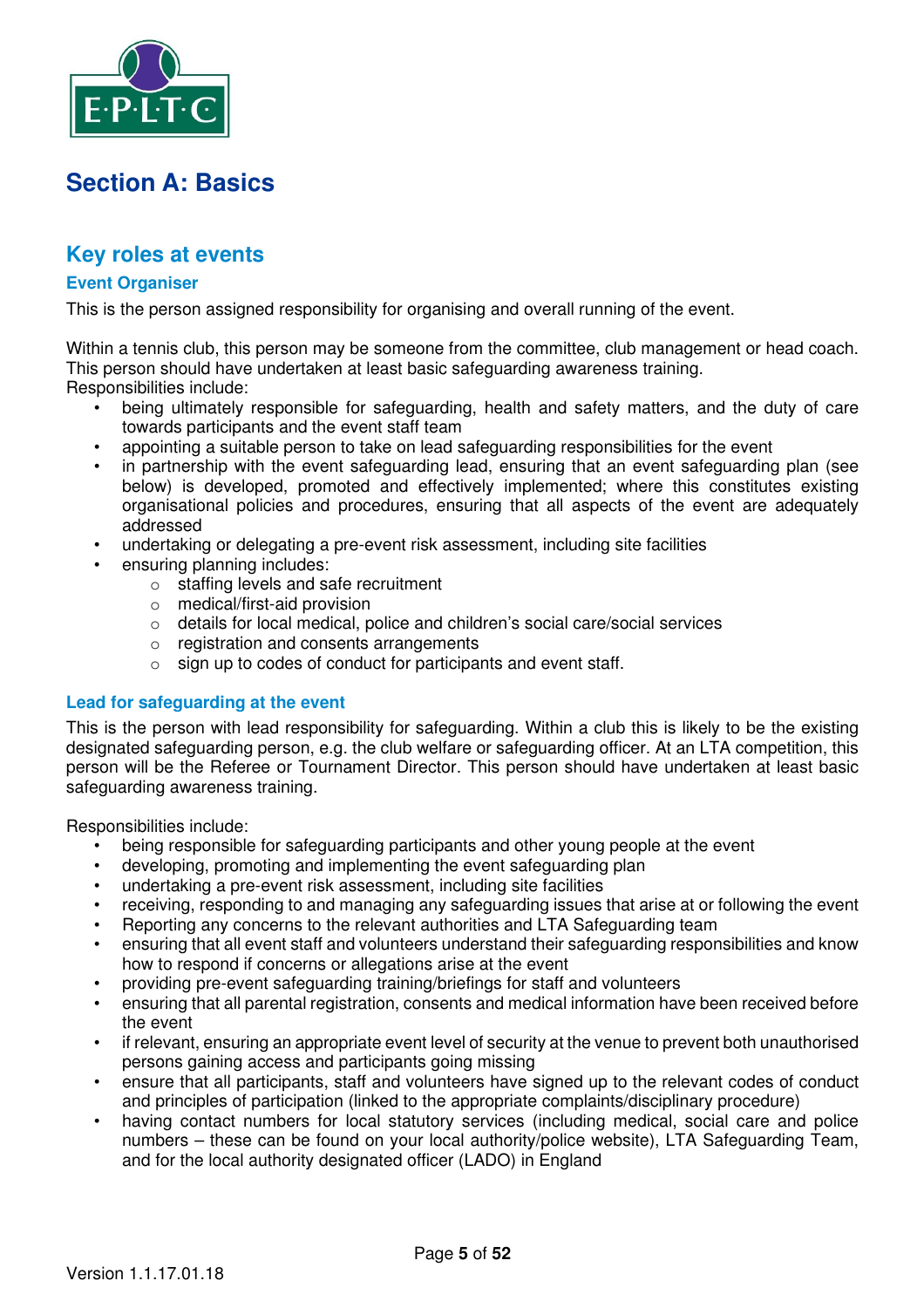

#### **Other event staff, coaches and volunteers**

Staff and volunteers should have:

- completed as a minimum the LTA online safeguarding training
- understood their safeguarding responsibilities and what to do in the event of a safeguarding concern arising
- familiarised themselves with the event safeguarding plan and appropriate lines of communication
- read and signed up to the relevant event code of conduct
- completed a satisfactory criminal records check (where needed)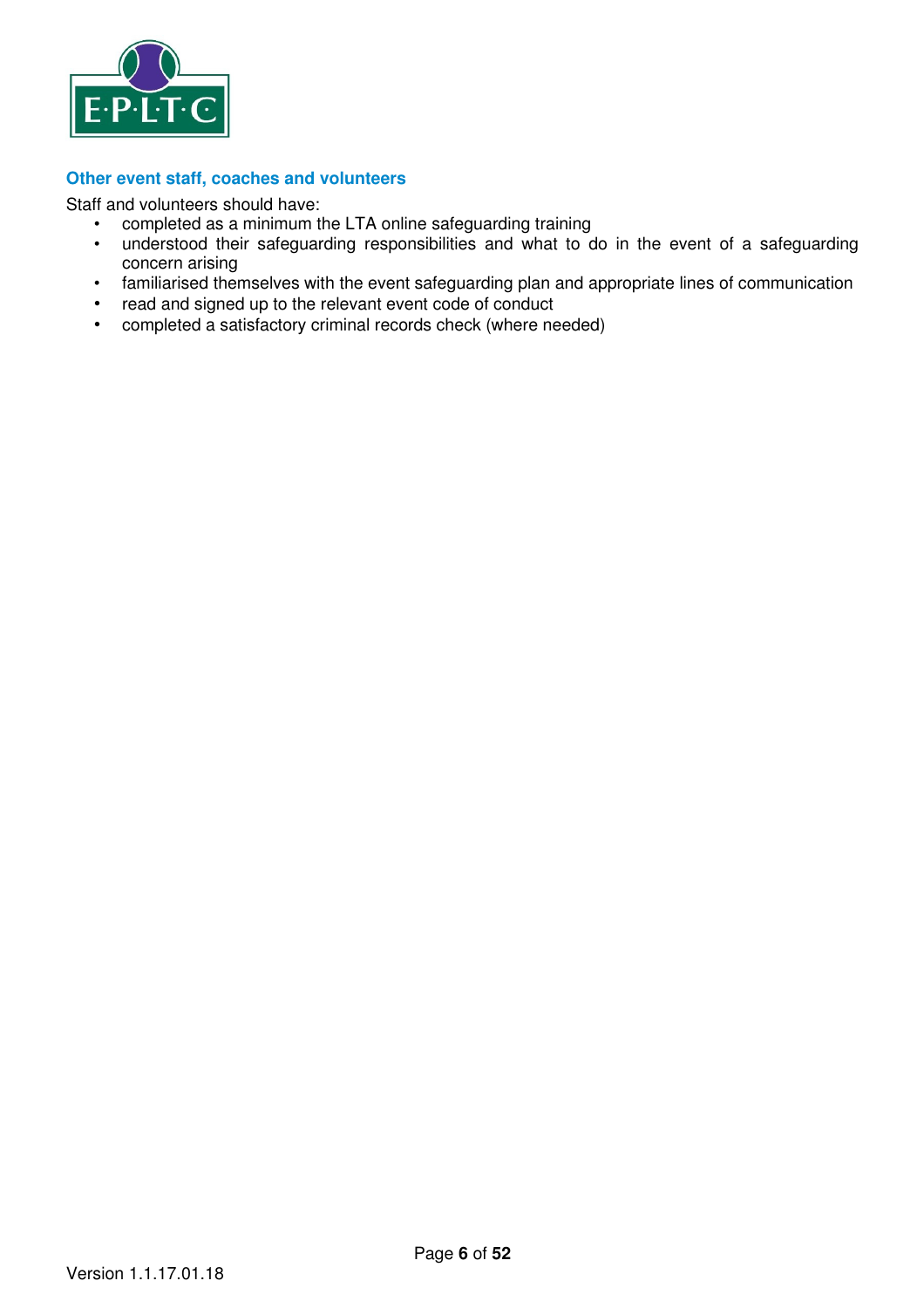

## **Creating a safeguarding plan**

The event safeguarding plan outlines the safeguarding guidance for the event. It draws together a wide range of safeguarding information into one document or folder.

For smaller events (such as internal club run competitions or events with less than 20 competitors), the event safeguarding plan may comprise the relevant club/organisation safeguarding documents (such as the safeguarding policy, codes of conduct etc), which are collated and checked to ensure they meet the event requirements.

At larger events which involve more than one club, we recommend creating a specific event safeguarding plan, which sets the minimum operating standards for all participating individuals and clubs/organisations. Participating groups, clubs, organisations or teams should sign an agreement confirming their understanding of and compliance with these safeguarding requirements. The plan will also reflect event organisers' responsibilities to take immediate action and for ensuring communication (e.g. with the LTA, police or local authority) should an incident arise.

Preparation for an event may take months of planning and it is important that organisers fully incorporate safeguarding throughout this process. All staff and volunteers are expected to read, understand and implement the requirements set out in the event safeguarding plan.

All safeguarding plans aim to:

- minimise the risk to players and team staff
- encourage the enjoyment of all involved
- maximise the opportunity for children and young people to participate to the best of their ability.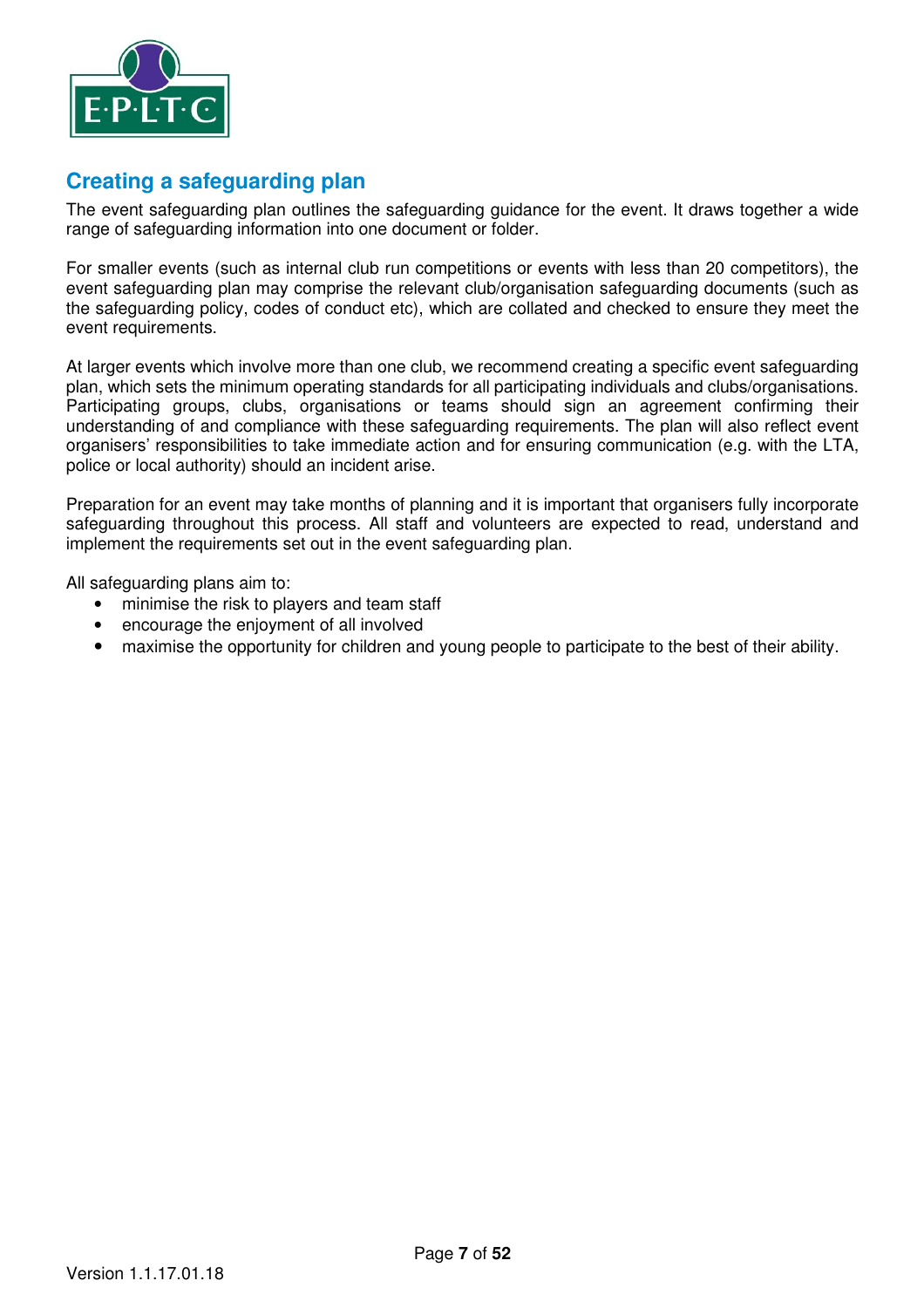

## **Safeguarding policy and procedures**

Any organisation providing activities for children (or vulnerable adults) should have a safeguarding policy and procedures in place. A policy sets out the organisers' commitment to keeping children, young people and vulnerable young adults safe, and how, in broad terms, they will do so.

The event safeguarding plan describes how this policy and procedures will operate in the context of the specific event.

Tennis venues and county associations should ensure that their policy and procedures link to and comply with requirements of LTA.

#### **Information for participants, parents, staff and volunteers**

It is essential that everyone at an event can access safeguarding information in a suitable format. Everyone should be clear about:

- how they are expected to behave at the event
- their safeguarding responsibilities, including a duty to report concerns
- the kinds of concerns that will require a response
- to whom and how concerns should be reported, including use of the incident report form
- sources of support

*A Template County Safeguarding Policy can be downloaded here*

*A Template Club Safeguarding Policy can be downloaded here*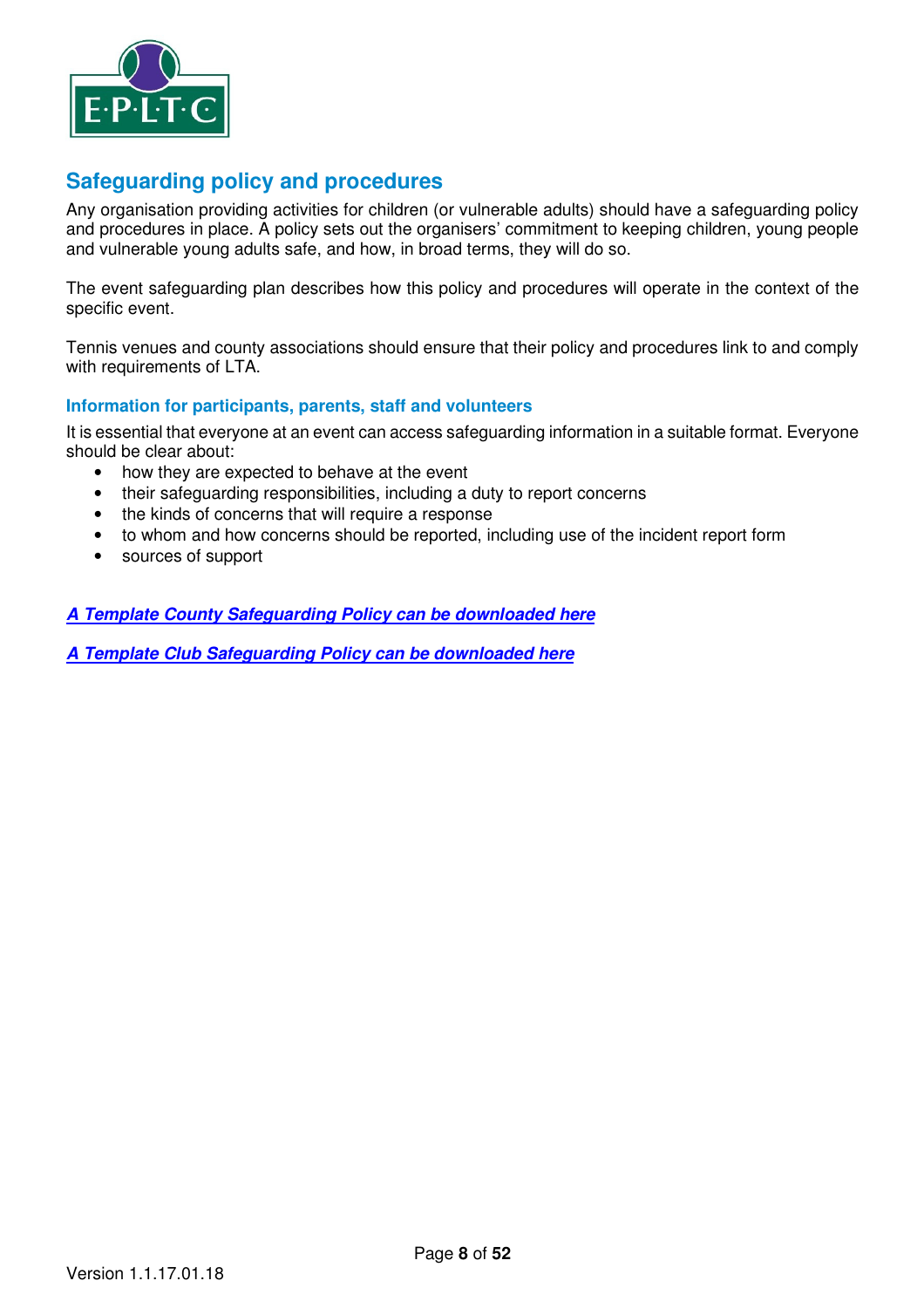

# **Section B: Creating a Safe Environment**

## **Codes of conduct**

Codes of conduct help individuals to understand their organisation's expectations of them and provide a benchmark for identifying inappropriate behaviour.

Everyone involved, whether child, parent, member of staff or volunteer, should be fully aware of the expectations upon them and agree to abide by and sign up to the code of conduct relevant to them

Organisers should develop a code of conduct that:

- outlines expected good practice at an event
- be written in language appropriate to the group / age to which they apply
- create an environment in which bullying, verbal abuse, racism, sexism and any form of discriminatory behaviours are not tolerated
- gives clear guidance about when behaviour might be considered to be inappropriate in a relationship between adults and young people
- gives specific quidance about arrangements for personal or intimate care tasks for very young or disabled children who are additionally vulnerable to abuse
- sets out how any breaches to codes will be managed

When developing codes of conduct, organisers should consider:

- behaviour (including bullying) and personal conduct
- personal appearance
- use of electronic devices for communication
- attendance
- consumption of alcohol
- smoking
- illegal and performance-enhancing drugs and substances
- sexual activity between young people
- sexual activity between adults and young people (abuse of positions of trust)
- breaches of codes of conduct, complaints and disciplinary procedure
- sanctions

*A Code of Conduct is found in the Template County Safeguarding Policy*; **OR** *the Template Club Safeguarding Policy*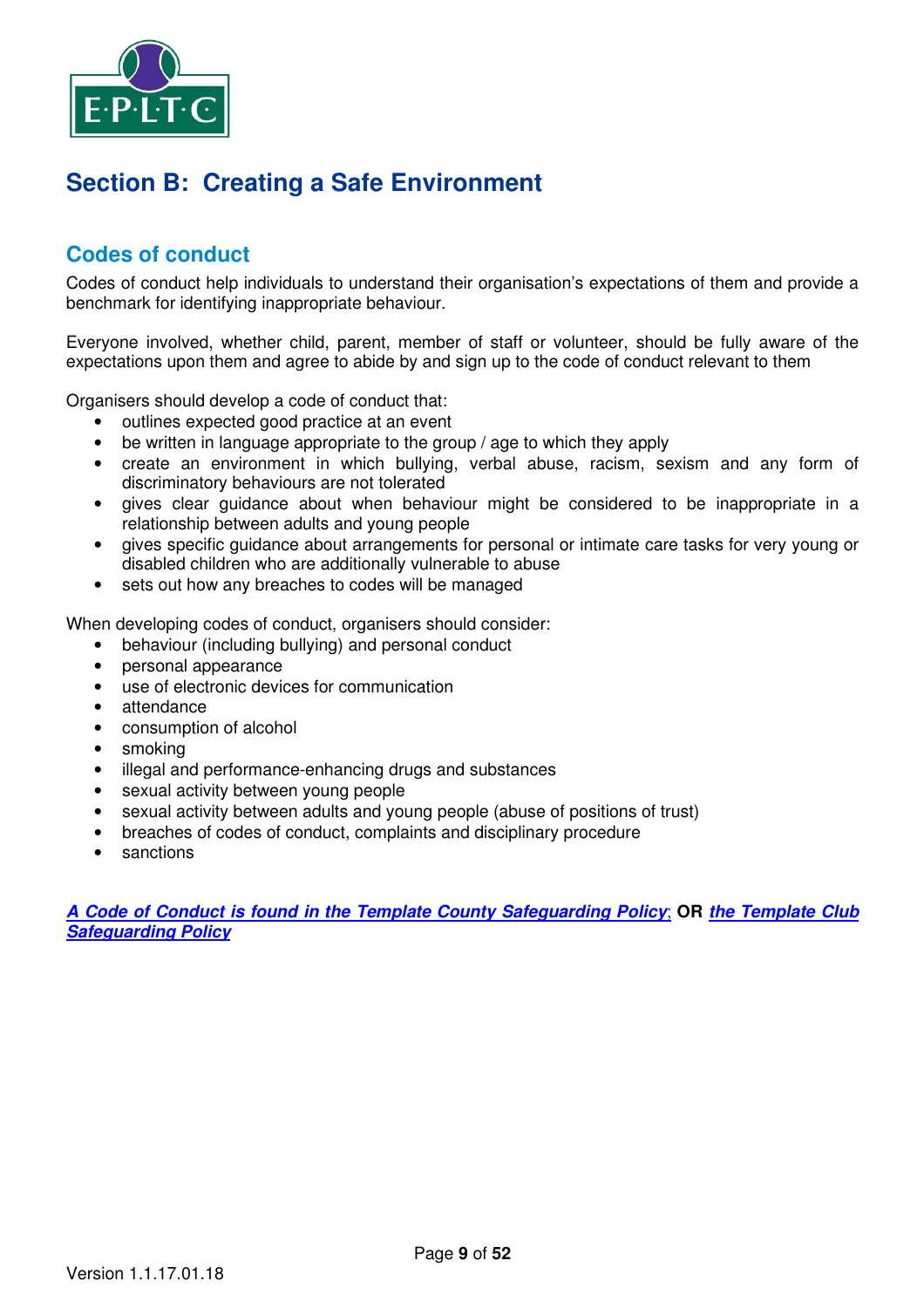

## **Principles of participation**

#### **Children and young people**

While these principles mainly apply to players, it is important that parents/carers, staff and volunteers are also aware of and promote them:

- you have a right to enjoy the event.
- treat others with the same respect and fairness that you would like to be shown
- display good sportsmanship, honesty and respect whether you win or lose
- learn to challenge yourself and improve social skills
- take responsibility for your actions, calling scores and lines clearly and fairly even if it costs you the point
- learn and follow the rules and be a role model to others
- respect differences in gender, disability, culture, race, ethnicity, and religious belief systems between yourself and others
- appreciate that all participants bring something valuable and different to the event
- show patience with others
- challenge discrimination and prejudice
- do not engage in or condone bullying of any sort
- look out for yourself and the welfare of others
- do not take part in any irresponsible, abusive, inappropriate or illegal behaviour
- be organised and be on time
- take time to thank those who help you take part, whether your family, coach, club or teammates

#### **Adults working/volunteering at events**

A code of conduct for staff and volunteers at any sports event should include these four principles:

- Staff/volunteers working must respect the rights of children, young people and adults at risk, promoting their welfare and their individual needs.
- Staff/volunteers should promote relationships with participants and others that are based on openness, honesty, trust and respect. They must not engage with participants in behaviour that is abusive or inappropriate. They must respond to any concerns about a child's or adult at risk's welfare, and work in partnership with other organisations in the child's best interests.
- Staff/volunteers must demonstrate proper personal/professional behaviour at all times, promoting positive role models for the children, young people and adults at risk they are working with. Staff must ensure that children, young people and adults at risk are provided with a safe environment which maximises benefits and minimises risks to them.
- All staff/volunteers must demonstrate commitment to respecting differences between staff and participants in terms of gender, gender alignment, sexual orientation, race, ethnicity, disability, culture and religious belief systems.

*Find more information about Fair Play at www.lta.org.uk/play/the-basics/fair-play/*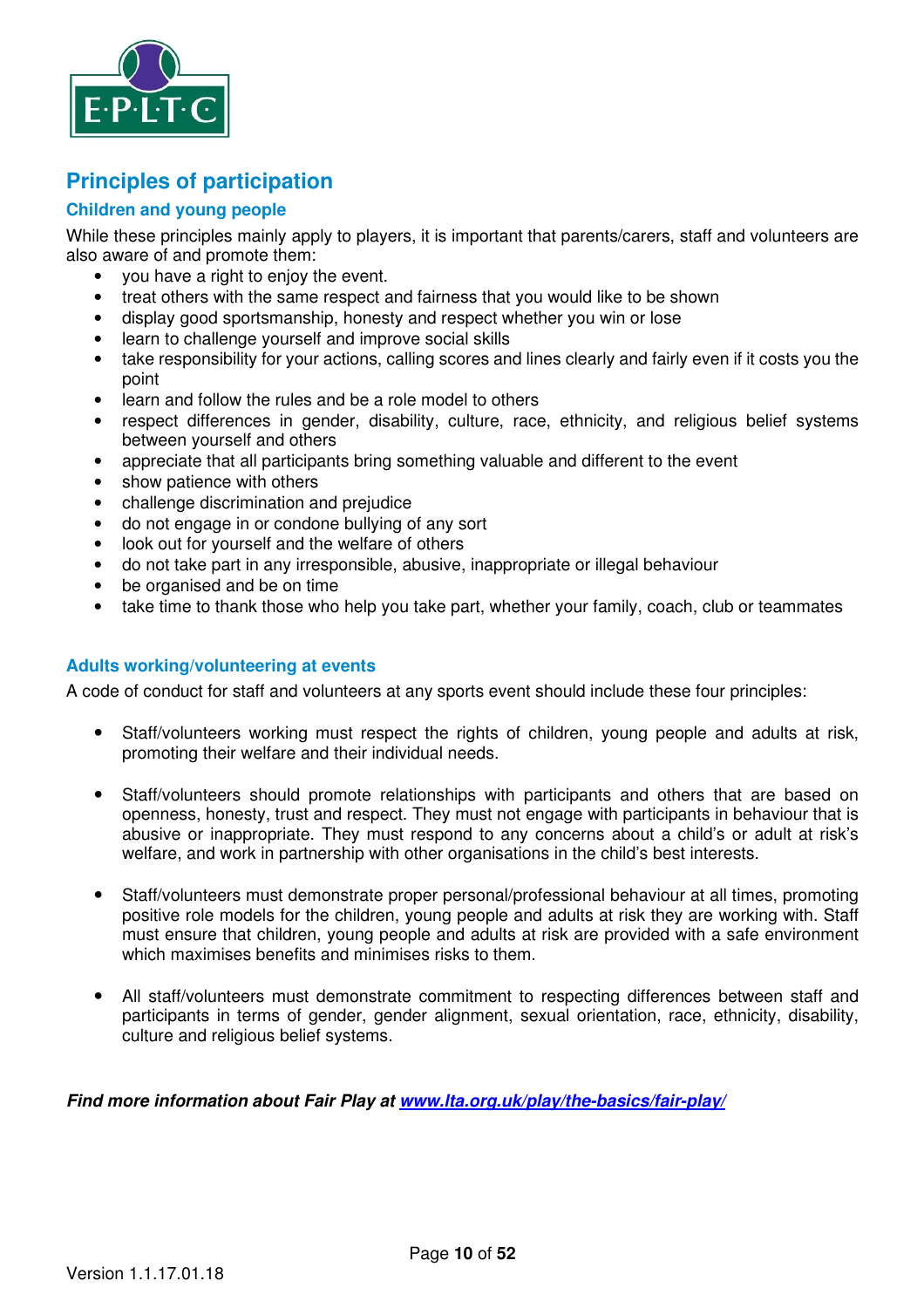

### **Mixed age events**

Mixed aged activities involve players under the age of 18 competing with or against adults, or with or against children of different ages. Event organisers have a responsibility to promote the safety and welfare of players, and this extends to assessing the potential risks associated with mixed-aged events.

#### **Key issues to consider and address**

Regardless of a young person's size or ability, their status and potential vulnerability as a young person must be taken into account. As well as more obvious factors such as the physical implications of mixed age participation, there are a number of other specific issues (outlined below) that need to be taken into account with mixed aged events.

These should be discussed and agreed with the player, their parents/carers and the event organiser before the event. We recommend having a written agreement covering all arrangements to be shared with all involved.

#### **Physical safety**

- An assessment of the possible risks to a young person in engaging in the activity with older players should be undertaken.
- It is not appropriate or safe to make judgments based solely on a young person's age. Rates of both physical and emotional development can result in significant differences. For example, the size, maturity and technical competence of one fourteen year old may be substantially different to another fourteen year old.
- While some young people may be able to compete physically/technically with older players, they may struggle with other aspects of involvement (e.g. the way in which the competitive ethos is expressed or demonstrated by adults, particularly in defeat; adult humour and language; social aspects of the sport; etc) in a way that adults may not.

#### **Supervision**

- Ensure that adequate arrangements have been made for the young person to be supervised by an appropriate adult before, during and after the event – including free time.
- Adults who are supervising children on a trip should at all times be aware of their responsibilities in environments where alcohol is present
- Children should not be allowed to consume alcohol under any circumstances

#### **Changing/showering arrangements**

- Arrangements should cater for the needs of a single young person amongst a larger group of adults
- It may be necessary to consider gender neutral facilities or separate changing/showering arrangements for young people – this could include them using the same facilities but at slightly different times to the adults, or allowing them to change and shower at home.
- Many young people are particularly sensitive about undressing or showering in front of others, regardless of whether they make this known or not.
- If a child feels uncomfortable changing or showering in front of others, no pressure should be placed on them to do so.

#### **Travel and sleeping arrangements**

- When events are held away from the club, or involve overnight stays, arrangements need to be made to ensure the well-being of the young person
- Please refer to Section F Overnight Trips for more information on this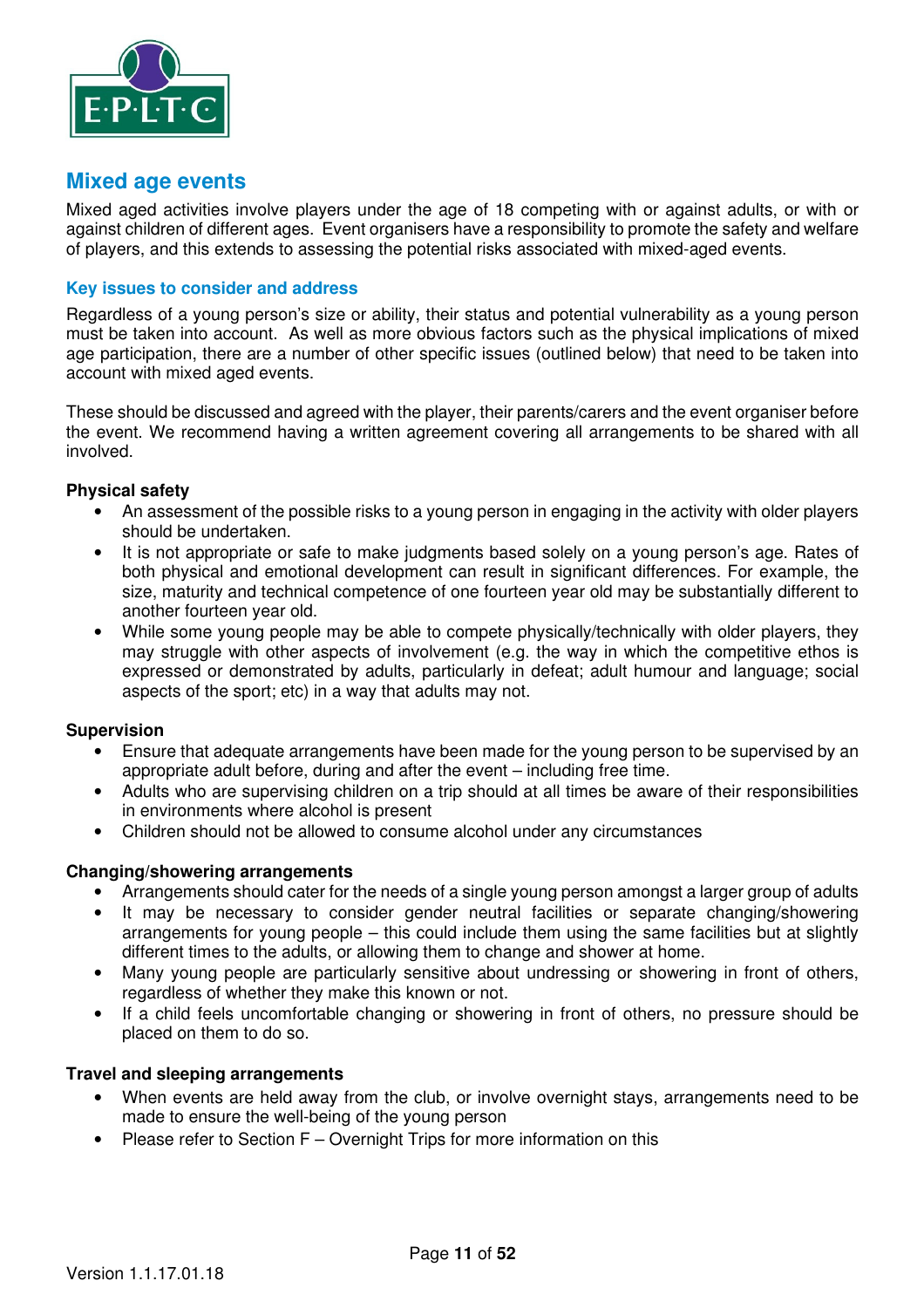

#### **Codes of Conduct**

- All participants, coaches and staff should understand the implications of young people being involved in the activity
- All adults and young people should sign up to relevant codes of conduct that cover issues like appropriate language, behaviour (e.g. alcohol, smoking, relationships between young people and adults or other young people etc.) – see Section B for more information on this

#### **Raising a concern**

- Everyone involved in the event should be aware how to raise a concern or complaint and to whom
- This should include contact details for someone with safeguarding responsibilities and access to external contacts, such as LTA Safeguarding Team (0208 487 7000, Monday – Friday) and NSPCC (0808 800 5000, 24/7 access)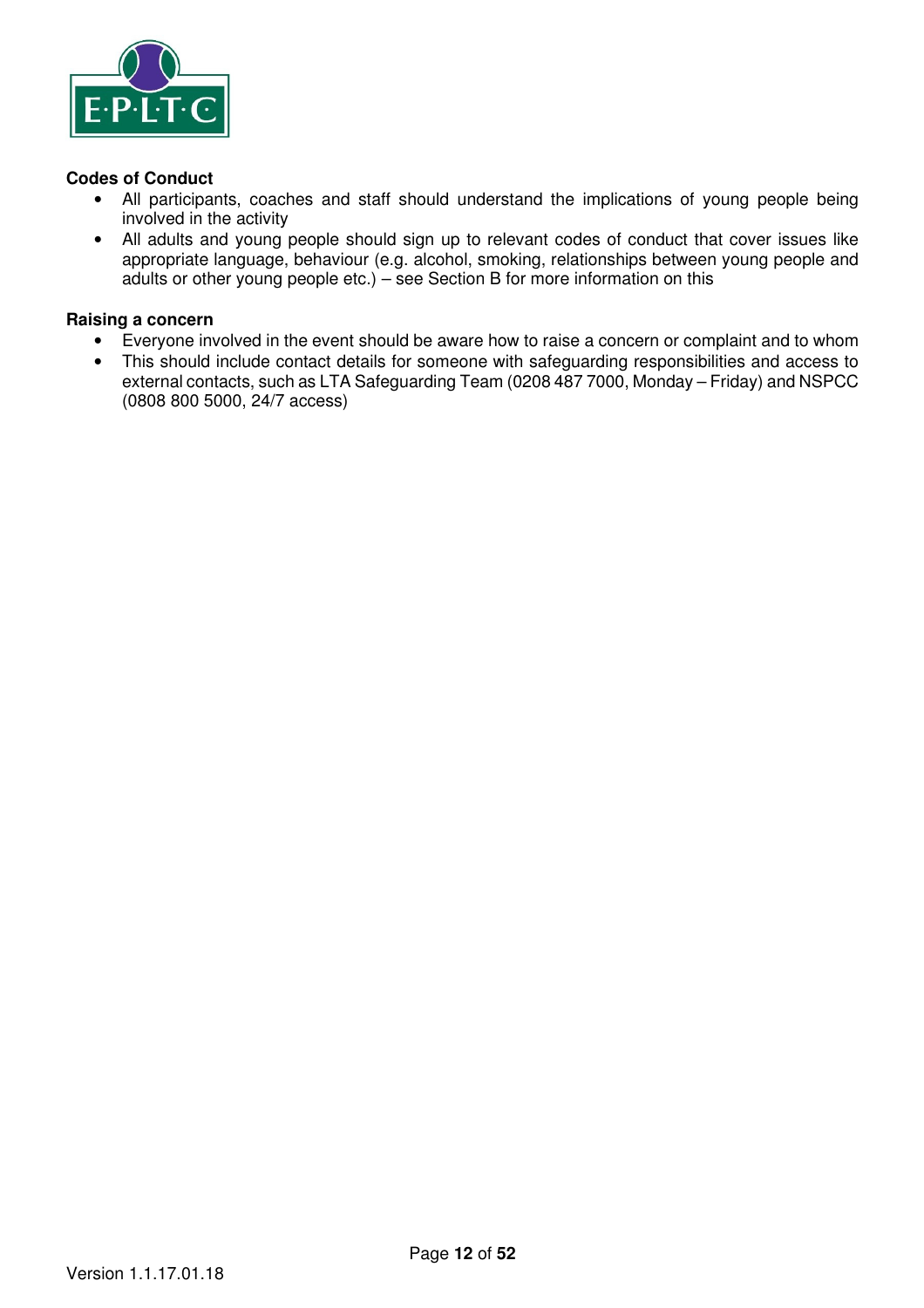

## **Pre-event risk assessment**

Assessing the risks at any event is absolutely essential, even if the event has been successfully run before. The principles outlined in the following information apply to any event, but you will need to assess the relevance for your particular activity in terms of scale, venue and locality, participants, staff, volunteers and so on.

Establish whose responsibility it will be to undertake risk assessments of which elements of the event. Certain organisations such as the tennis club, school or local authority may have their own risk assessment procedures, and it is sensible to check these against this guidance.

Some of the key issues to consider are:

- venues, facilities and equipment, including accessibility
- ratio of supervisors to children/young people
- one-to-one contact
- changing room supervision
- transport
- health and safety
- communication
- manual handling
- photography

See Appendix 2 for a Template Risk Register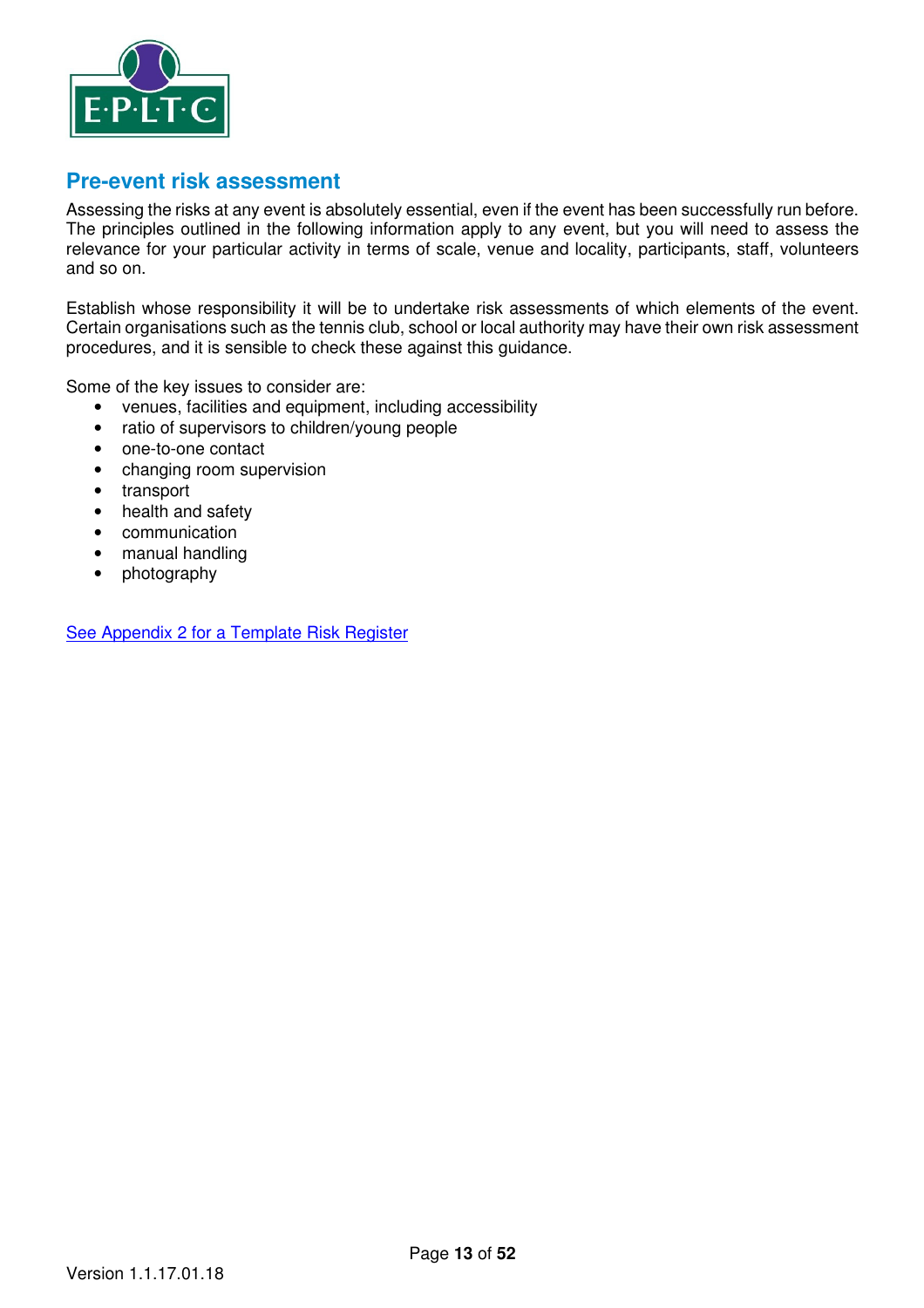

## **Ratios of adults to children**

In planning and running events for children, it is important to consider the appropriate supervision ratio of adults to players. This will minimise any risks to players, enhance the benefits they draw from the activity, reassure carers, and provide some protection for those responsible for providing the activity in the event of concerns or incidents arising. You should consider supervision levels for all parts of the event, including travelling to and from it, non-competition periods and down time.

Anyone undertaking the supervision role should have been recruited and vetted (DBS check) for suitability, and understand their role and responsibilities. The ratio of supervisors to children/young people will depend on a number of factors:

- age of players
- gender
- **behaviour**
- abilities within your group
- nature and duration of activities
- competence and experience of staff involved
- requirements of location, accommodation or organisation
- any special medical needs
- specialist equipment needed.

The LTA recommended ratio levels for trips and events are:

- 2 adults for every 8 children aged 10 and under
- 2 adults for every 10 children aged 11 and over

Regardless of the overall supervision ratio agreed, at least two adults should be supervising children/young people at all times. If the group of children is male and female, there should be male and female adult supervisors.

#### **Supervising comfort breaks and toilet ratios**

Adults who haven't previously volunteered and haven't had the necessary vetting checks, should not be left alone with children or take them to the toilet unaccompanied. It may therefore be a good idea, in larger groups of children, to encourage bigger groups to take a comfort break together.

If the group has children of mixed genders, there should be at least one responsible adult of each gender supervising visits to the toilet.

Adults should not enter the toilet cubicle and should remain outside until the child is finished.

#### **Emergencies**

In the event of a medical emergency involving a player, the emergency services should be contacted on 999 and their instructions followed.

If a player is required to leave the site (for example, they have to go to hospital), one of the supervising adults should take them, leaving the second adult behind to supervise the other players.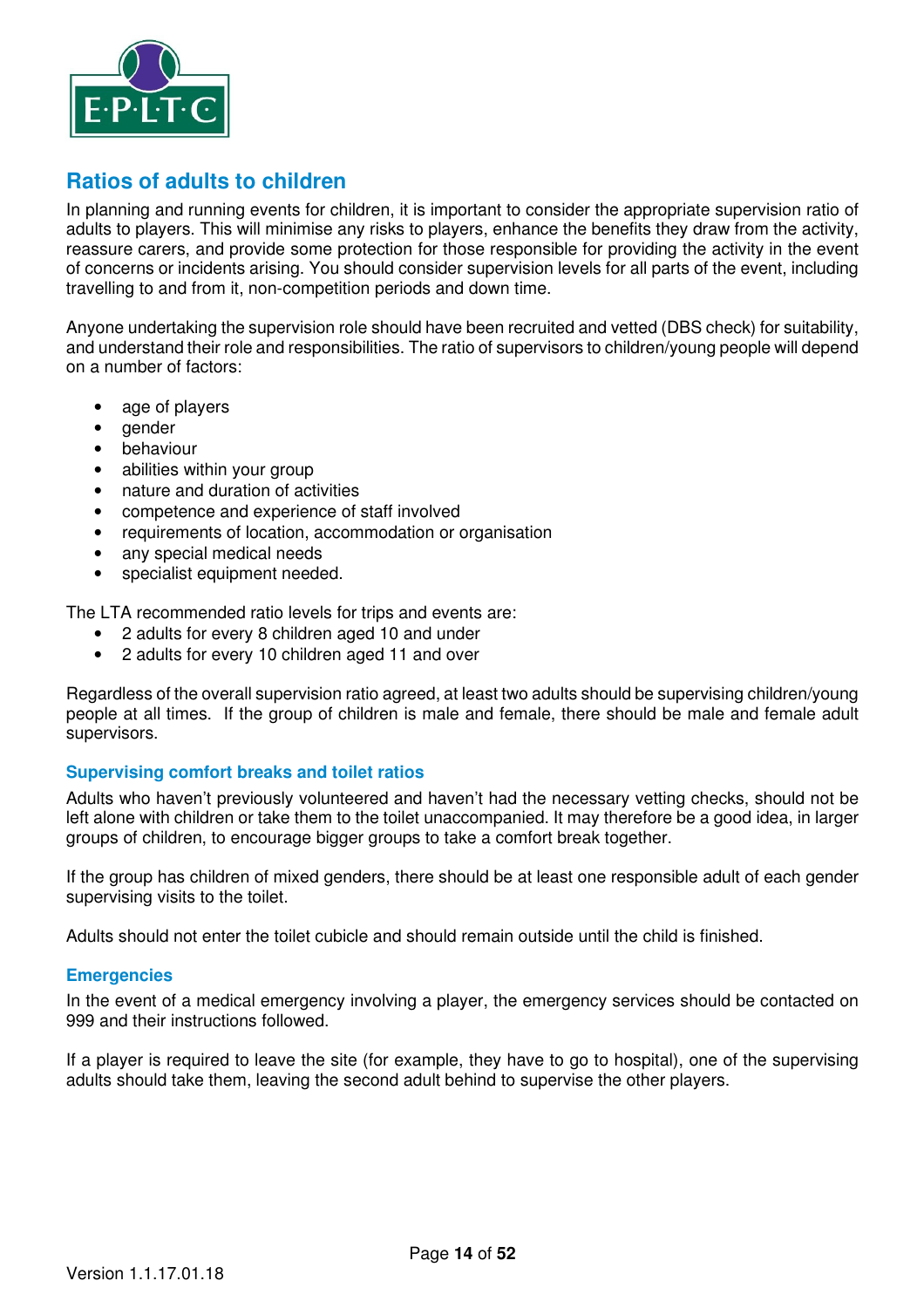

## **Missing players**

Children do sometimes go missing during events. It is therefore essential that event organisers have procedures in place to provide clear guidance on how staff and volunteers should respond in these circumstances.

When a child is reported missing, you should generally allow a maximum of 20 minutes before calling the police.

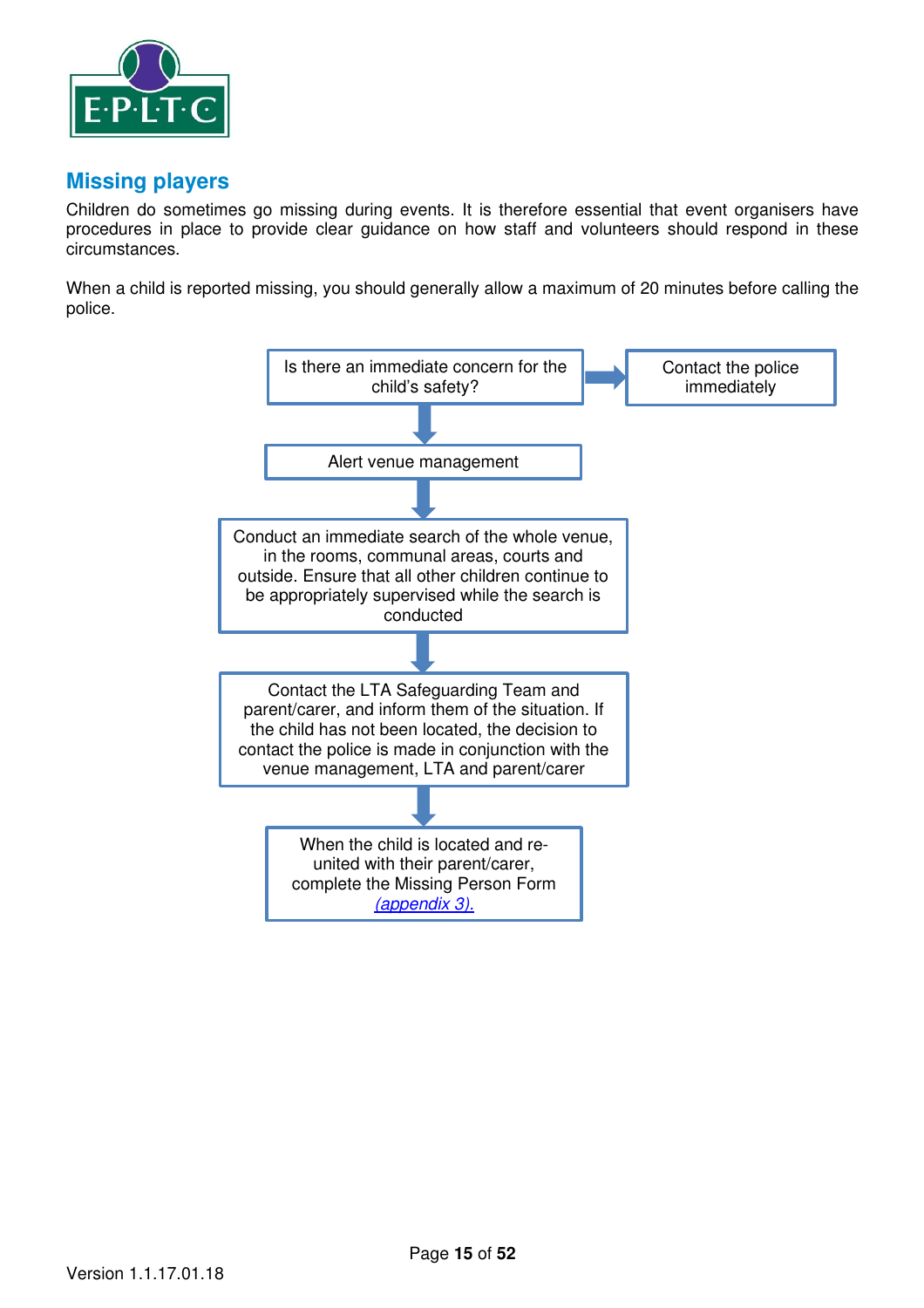

## **Registration**

Organisers should have a system in place to track the number and name of any children and young people for whom they are responsible at any point during the event. This is vital if someone is injured or if there is a major incident, such as a fire, when you need to account for everyone.

For smaller events (such as internal club run competitions or events with less than 20 competitors), it is essential that organisers make their expectations clear at the outset, e.g. whether or not younger (or all) children need to be accompanied and supervised by a parent or other suitable adult at any time.

You should clearly state on posters at all entrances to the event that parents (or Team Captains at team based events) are responsible for leaving, registering and collecting their children and/or promote this in any pre-event publicity, posters or flyers. **Responsibility for care of children must be clear at all times.**

The person with overall responsibility for the event (or a nominated representative) must undertake registration prior to the event starting.

Your registration process should be clearly documented in your event safeguarding plan and allow sufficient time (and personnel) to ensure it is undertaken efficiently and effectively.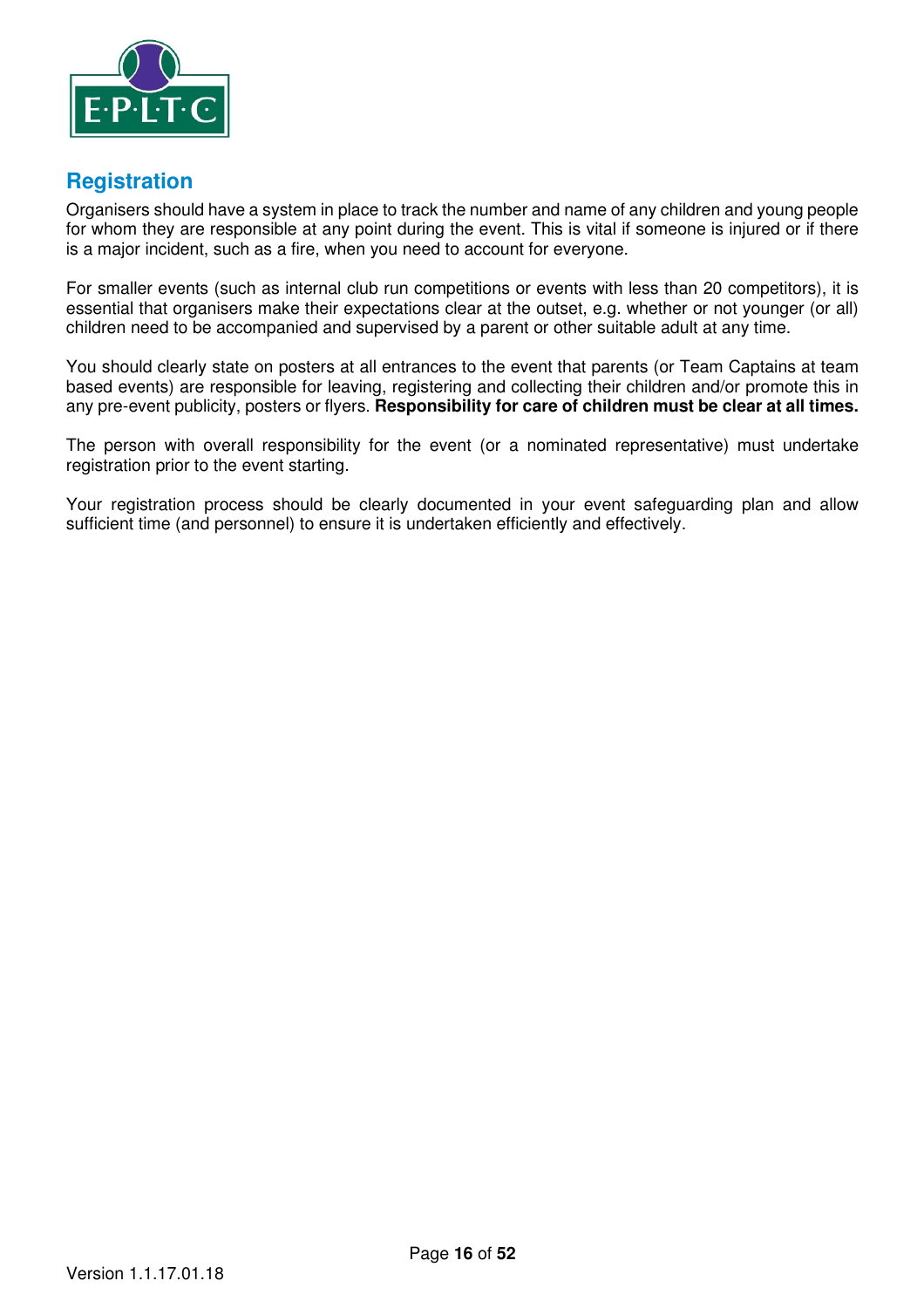

## **Consent and medical information**

Organisers should be aware of any specific medical conditions of children and young people, including any allergies.

Organisers should ensure that written consents and details of any medical conditions have been obtained from parents/carers of children in advance of the event.

Consents need to cover all relevant aspects of the particular event. In some circumstances, you may simply need to ensure that existing consent forms (e.g. an annual registration/consent form used by many tennis clubs) cover all aspects relevant to the event and activity. However, for other events you may need to produce specific consent forms.

See Appendix 4 for a Template *Consent and Emergency Contact F*orm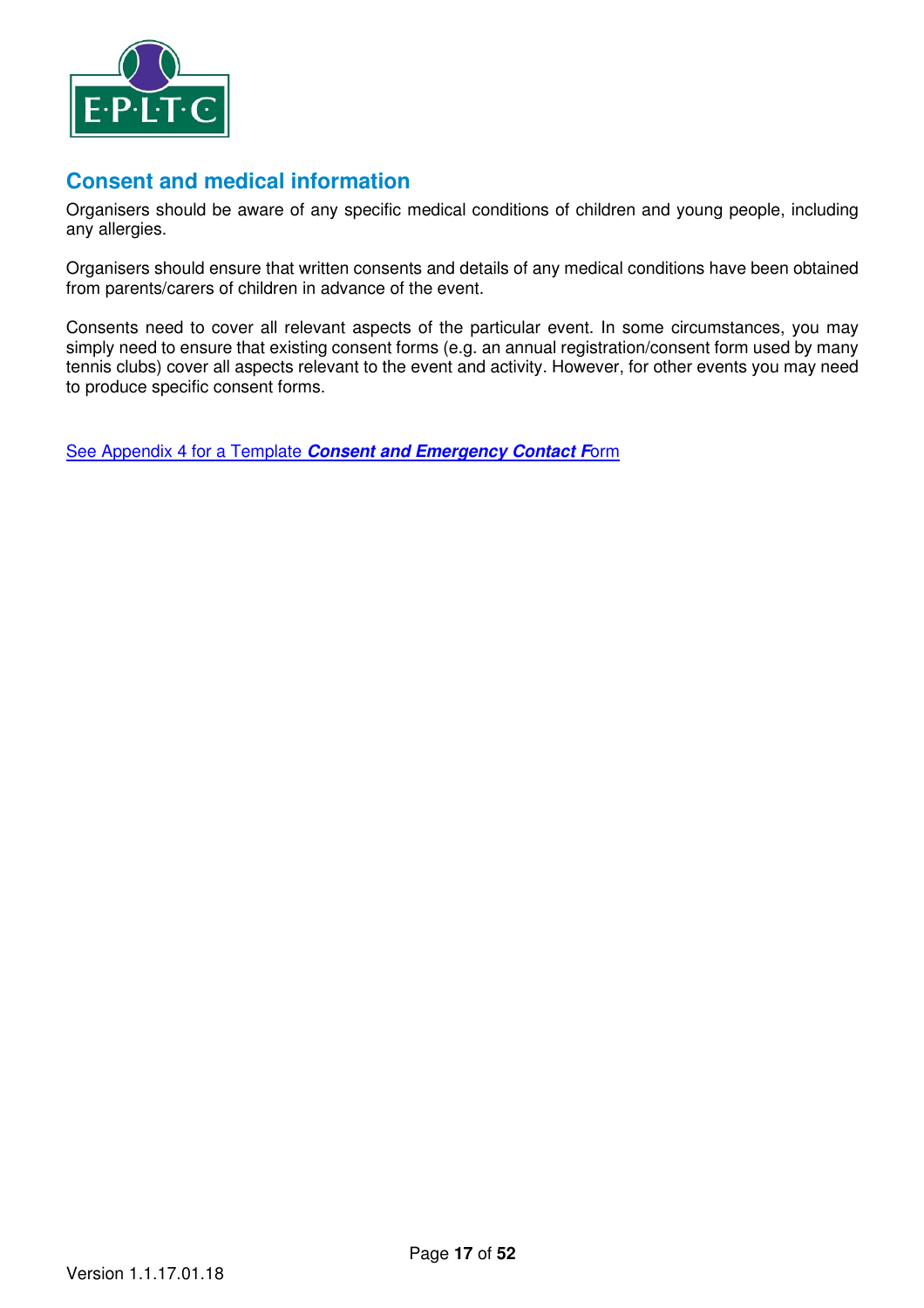

## **Security at the event**

#### **Identification**

You should provide all event staff (and, at larger events, all participants) with identification that includes their photograph (where practical).

Ideally, all specific staff groups or teams (e.g. coaching and transport staff, event organisers and volunteers) should wear colour-coded shirts or branded kit to aid identification.

#### **Communication**

At larger events you should provide two-way radios for general communication purposes.

You must provide all personnel with a list of relevant contact numbers.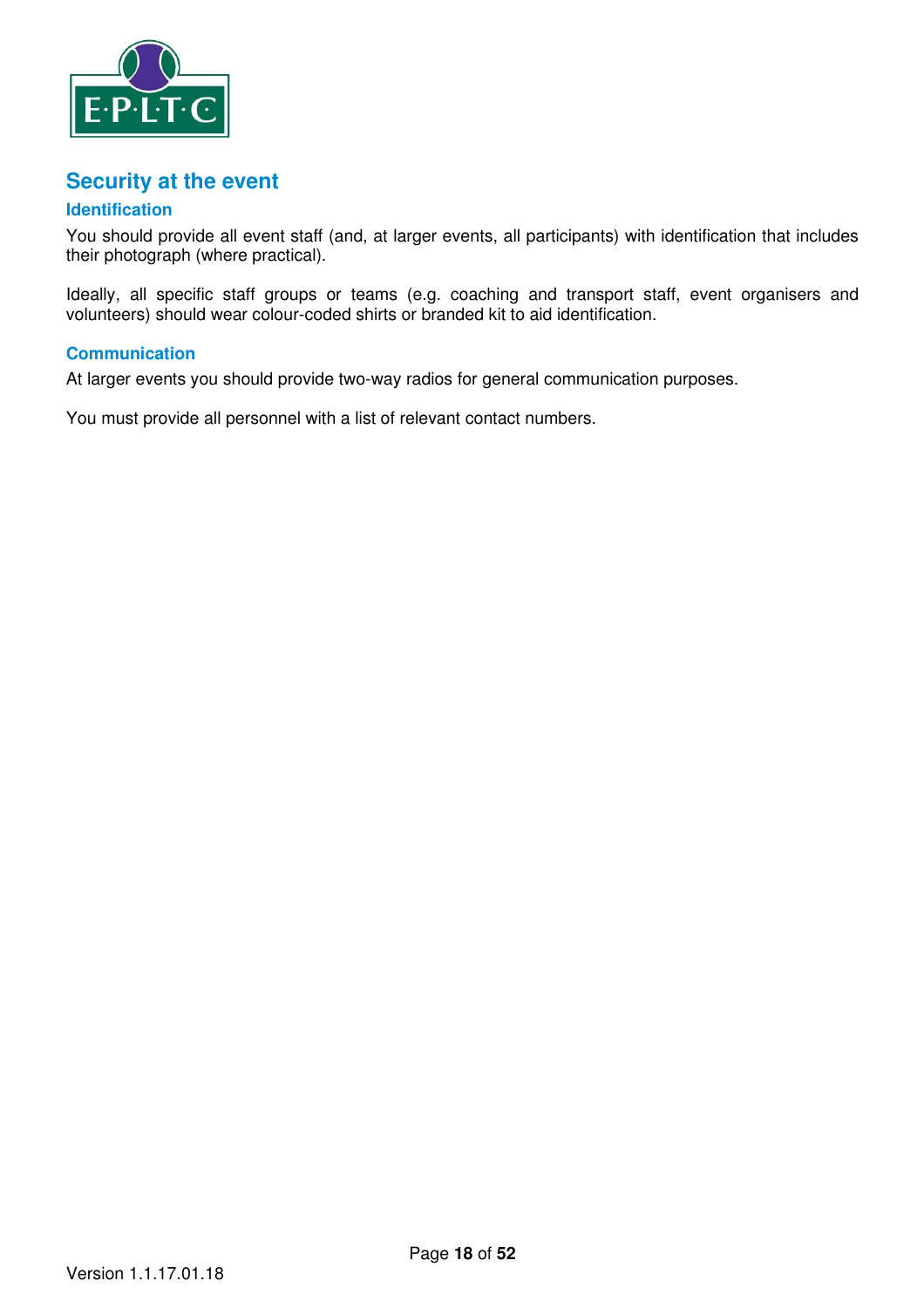

# **Section C: Roles and Responsibilities**

## **Recruitment, employment and deployment of staff and volunteers**

When recruiting and selecting staff and volunteers who will be entrusted with the care of children or young people, it is of paramount importance that you take care to ensure their suitability to work with children.

Your recruitment process should include:

- writing a clear job description (listing all the tasks involved) and a person specification (the skills and qualities required)
- conducting an interview (or at least a face-to-face meeting)
- considering employment history, including paid and voluntary roles
- checking appropriate technical qualifications
- undertaking criminal record checks (where posts are eligible)
- obtaining and taking up references, both professional (ideally about the applicant's experience of work with children and young people) and personal references prior to commencement of role

Promoting safe recruitment practices for your event will deter some inappropriate individuals from applying for a post with you.

Where organisers, tennis clubs, teams etc are using existing staff and volunteers, you should obtain assurances that they have been subject to a robust recruitment process, as identified in your event safeguarding plan.

#### **Coaches**

When using coaches within an event, we strongly recommend using LTA Accredited Coaches. Please note that there is a difference between qualification and accreditation:

#### *Is LTA Accreditation the same as LTA Qualified?*

No, LTA Coach Accreditation is the LTA's professional membership scheme for qualified tennis coaches.

In order to coach tennis, you must have a valid coaching qualification. LTA Accredited Coaches have a valid qualification and have also met a number of criteria which aims to ensure they are safe to practice and committed to their career as a tennis coach. It also means that they are regulated by the LTA and subject to our rules and procedures.

#### *How do I know if a coach is Accredited?*

Accredited Coaches are able to download and print a certificate from the LTA website proving their Accreditation status. The certificate shows the dates of the accreditation period, as well as the date on which the certificate was printed. You can also use the Find a Coach tool or call the LTA directly on 020 8487 7000.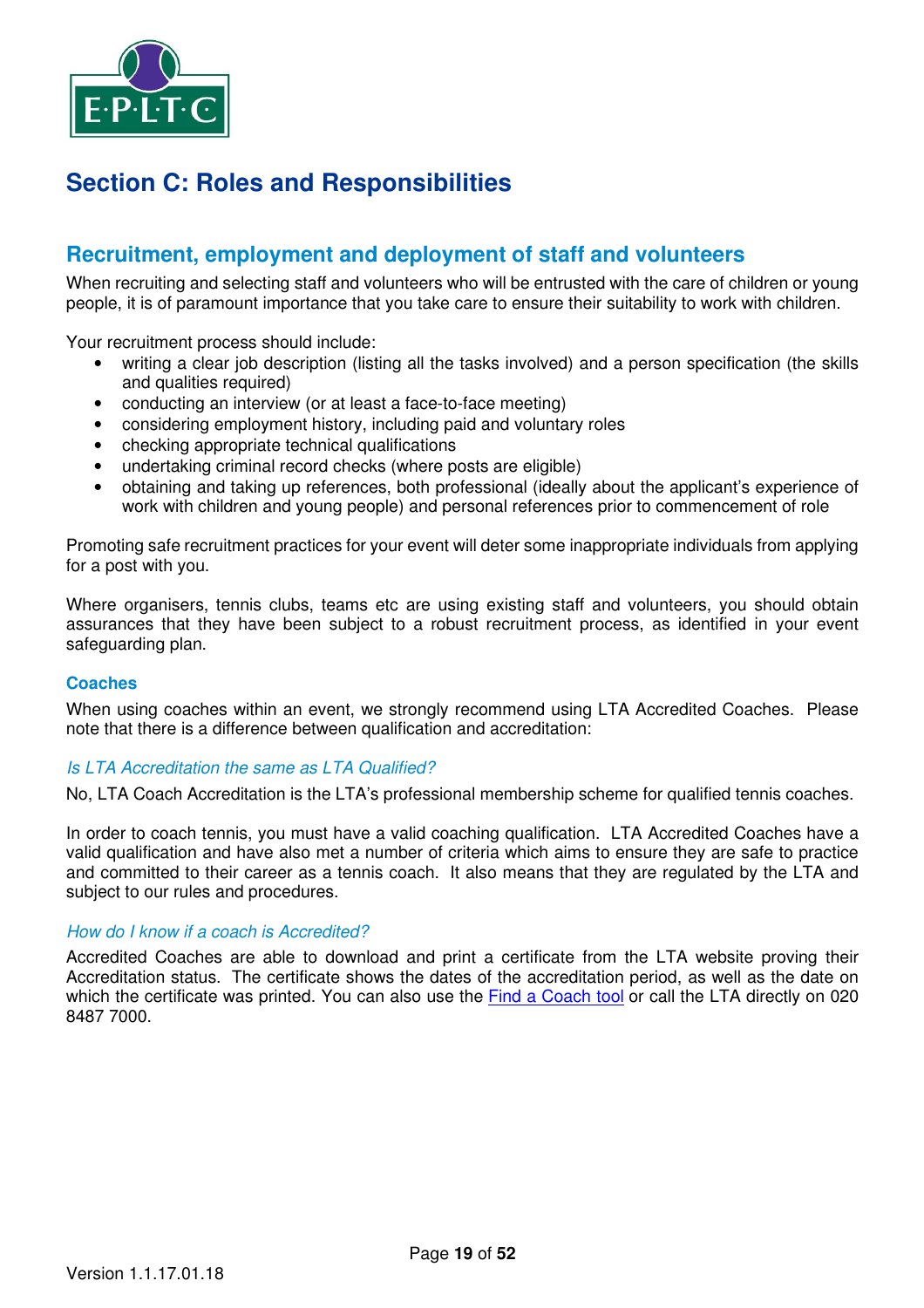

## **Responsibilities of staff and volunteers**

All staff and volunteers at events should be aware of their responsibility to safeguarding. As a minimum they should:

- demonstrate a commitment to promoting the interests, rights and welfare of young people
- read and signed up to the relevant event code of conduct
- know what to do if they have a concern
- familiarised themselves with the event safeguarding plan and appropriate lines of communication
- have satisfactory DBS check (if required see below)

#### **DBS Checks (or PVG Scheme in Scotland)**

#### *Eligibility*

The minimum age at which someone can apply for a DBS check is 16 years old.

If someone is considered to be in 'regulated activity', it is a legal requirement for them to complete an Enhanced DBS check with the Barred List prior to starting work. If someone is working with children, but is not in regulated activity, an Enhanced DBS check can be requested however there is no legal requirement. The flowchart below sets out when a DBS is or is not required.



#### **Exceptions**

Parents do not require a DBS check if they are supervising their own child on a trip. However, if a parent has been asked by the event organiser (or club/county association) to take on a specific role which involves them working with children, then a DBS check would be required.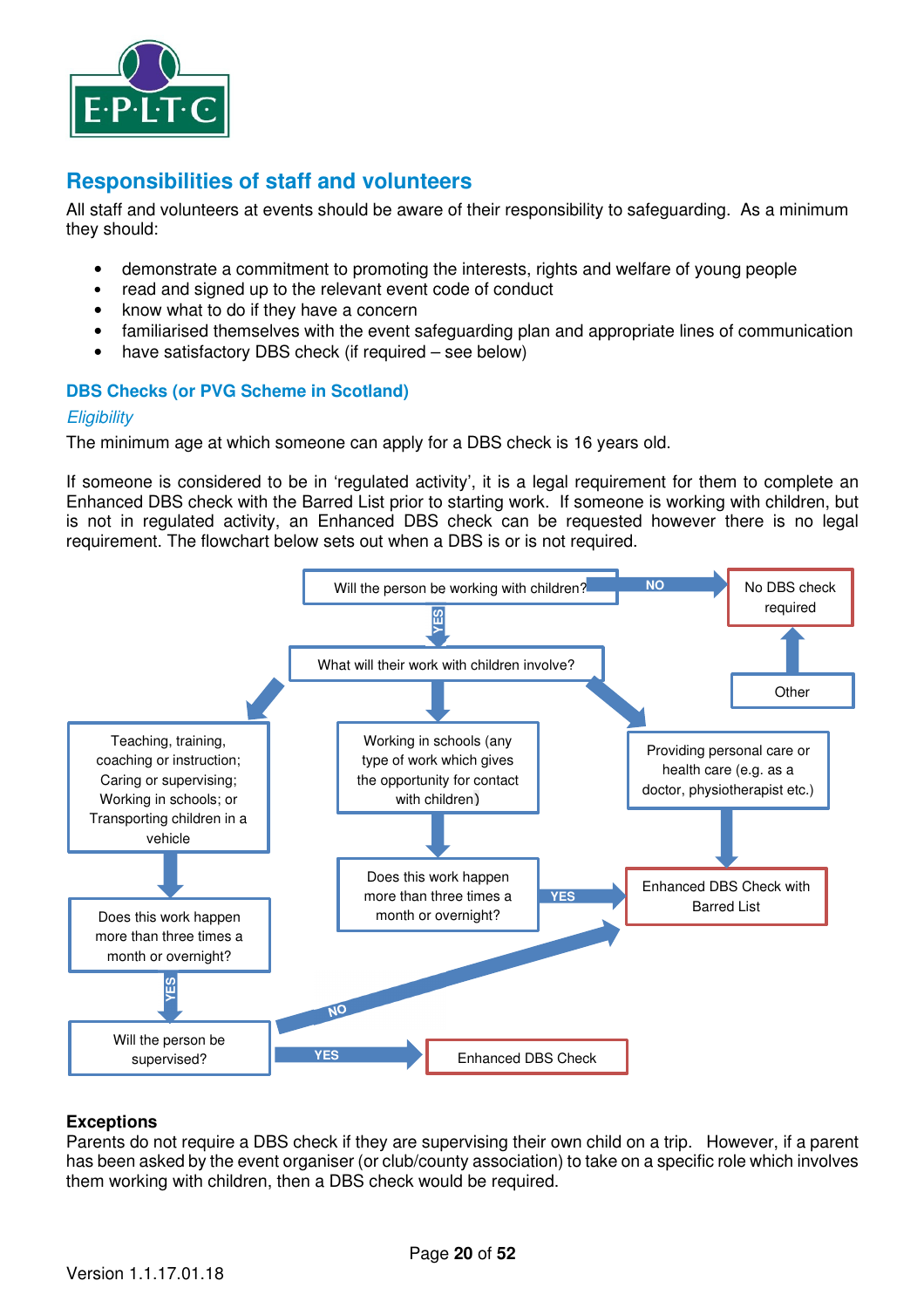

If a group of parents have made a private arrangement for one of them to supervise all of their children, a DBS check is not required (due to the fact that it is a private arrangement).

# **Section D: Responding to Concerns**

## **Responding to concerns**

If a child tells you that he or she is being abused:

- react calmly so as not to worry, alarm or deter them
- reassure them that you are glad that they told you
- don't promise to keep it to yourself explain that you need to make sure that they will be safe and may have to pass on the information to someone trusted to deal with it appropriately
- listen to what the child or young person says and take it seriously
- only ask questions if you need to clarify what the child is telling you don't ask the child about explicit details
- don't ask leading questions, e.g. "Did Sam hit you?"
- make a detailed record of what the child has told you and don't delay passing on the information.

It is not your responsibility to decide whether a child is being abused, however you have a duty to act on your concerns. Make a detailed record of what you have seen or heard (preferably using the Reporting a Concern Form), but don't delay passing on the information to the appropriate person in line with your event safeguarding plan.

Your written information should include:

- the name of the child or young person about whom there are concerns, noting any disability or special needs (e.g. communication/language) they may have
- the nature of the concern, suspicion or allegation
- a description of any visible injury or other physical or behavioural indicators, taking care to be as accurate as you can, e.g. is the bruise on the right- or left-hand side?
- the individual's account of what has happened (whether they are the person to whom it happened or the person reporting it)
- dates, times and any other factual information, including details of the person suspected or alleged to have harmed the child
- the distinction between fact, opinion or hearsay

If concerns about alleged or suspected abuse come to the attention of event staff or volunteers, players, club members, parents/carers or friends of a player, they should inform the safeguarding lead at the event (or the LTA Safeguarding Team if they are unavailable) and make a detailed note of what happened. Where there is an immediate concern for the safety or wellbeing of a child, the police/local authority should always be contacted.

The Safeguarding Lead at the event should:

- contact the LTA Safeguarding Team
- talk to the child's parents/carers about the concerns (if there are no indications that they may be involved or responsible for the concerns) as there could be an obvious explanation such as a bereavement
- contact local authority children's social care or adults' safeguarding services to refer the concern or seek advice or, in an emergency, the police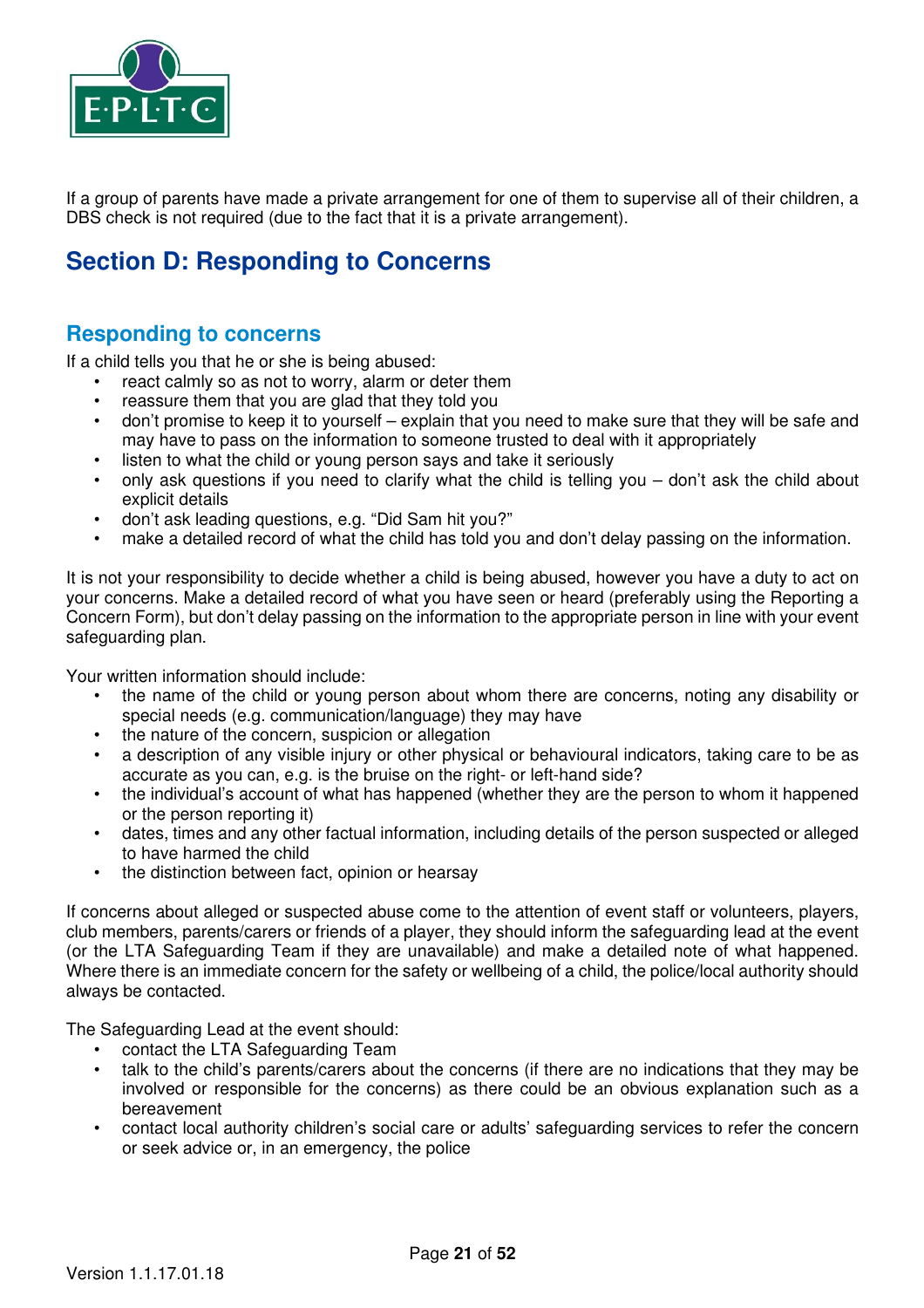

- if the concern relates to a member of staff or volunteer, contact the local authority designated officer (LADO) in England
- make a detailed note of what has been reported, and what actions have been taken and agreed

#### See Appendix 5 for the Reporting a Concern Form **Allegations against staff or volunteers**

Any allegations/concerns about abuse of children and young people by staff/volunteers must be reported to the person with designated safeguarding responsibility at the event and/or the event organiser who will refer the situation to the LTA Safeguarding Team and local statutory agencies.

The event organiser will have overall responsibility for deciding if the individual should remain at the event or be sent home. Children's social care or adults' safeguarding services or the police will advise as to who should contact the child's parents/carers.

Allegations or concerns about poor practice (rather than abuse) by event staff or volunteers should also be reported to the person with lead safeguarding responsibility or the event organiser who will take steps to inform the LTA Safeguarding Team.

See Appendix 6 for the Reporting Process Flowcharts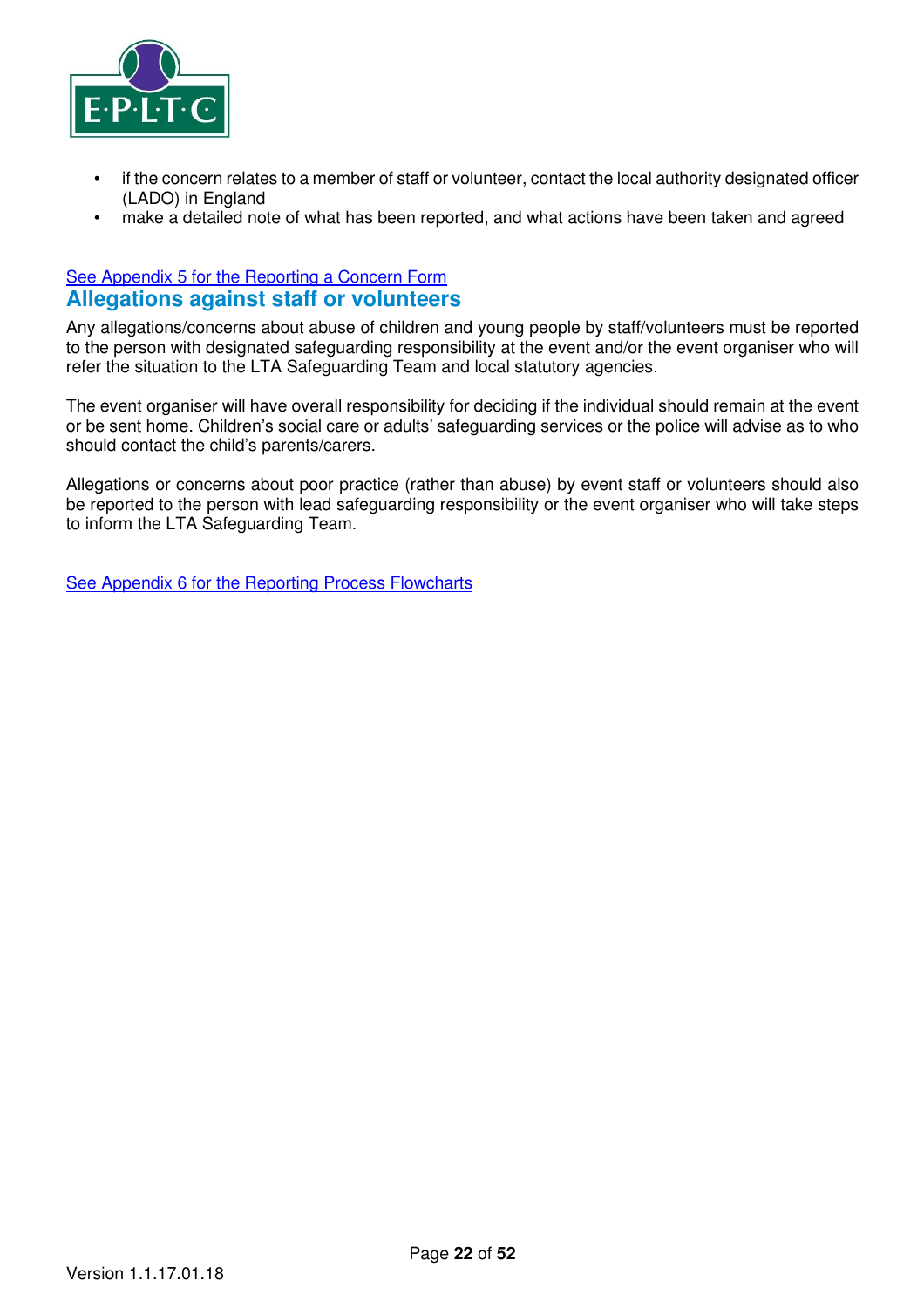

## **Whistleblowing**

Staff or volunteers involved in your event must have the confidence to come forward to speak or act if they are unhappy with anything.

Whistleblowing occurs when a person raises a concern about dangerous or illegal activity, or any wrongdoing by staff or volunteers, within their organisation.

Whistleblowing can involve sharing potentially vital information about health and safety risks, environmental factors, fraud, harm of children or vulnerable adults, covering up for someone and more.

In the context of events, the behaviour or attitude of someone towards a child or young person may raise concerns. If this person is a coach, teacher or manager, it may be difficult for someone of perceived lower status (e.g. a new volunteer) to have the confidence to say anything. However, it is essential that concerns are reported and acted upon as soon as possible. Whistleblowing guidance should include details of agencies outside of Tennis who people can report to (such as the NSPCC).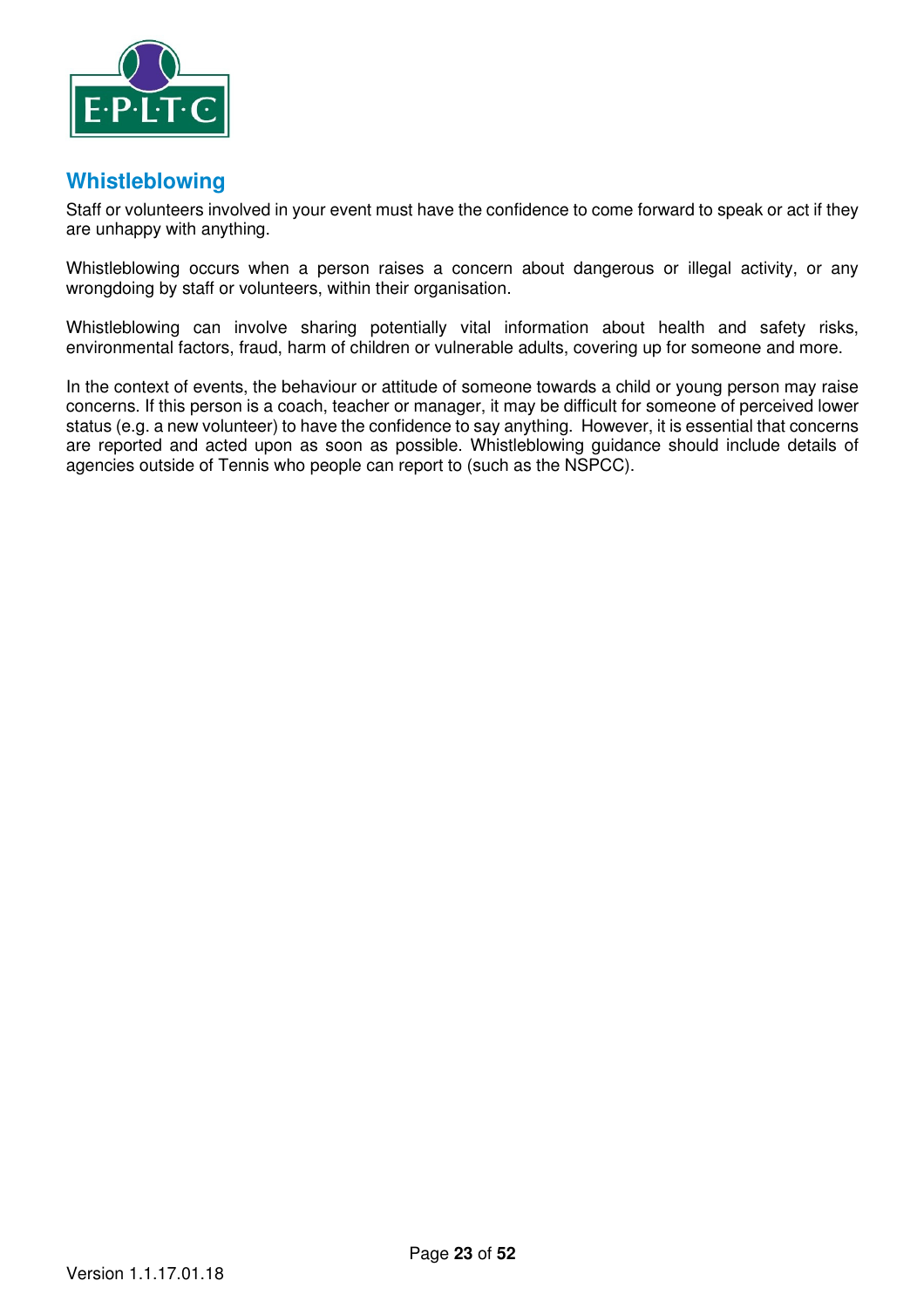

# **Section E: Additional Vulnerabilities**

## **Deaf or disabled participants**

It is important to recognise that deaf or disabled children are more vulnerable to all types of abuse than other young participants. Reasons for this include:

- increased likelihood of social isolation
- fewer outside contacts than children without a disability
- dependency on others for practical assistance in daily living, including intimate care
- impaired capacity to resist, avoid or understand abuse
- speech and language communication needs may make it difficult to tell others what is happening
- limited access to someone to disclose to
- their particular vulnerability to bullying

#### **Key steps to safeguard and protect disabled young people**

Everyone who will be responsible for or in contact with disabled children and young people should appreciate and understand their increased vulnerability and additional needs.

In consultation with the young person and their carer(s), consider:

- use of language and appropriate communication methods, including signers or interpreters when appropriate
- access to sports (and non-sport) facilities, transport and accommodation
- adaptations needed to coaching practices, equipment and activity
- increased supervision ratios during all parts of the event, including any specialist support required, e.g. chaperones
- relevant training, information or other learning opportunities and support for staff and volunteers
- what information is required about the young person's impairment or disability, or any medication they may require
- how the young person will understand and be able to access means to express any safeguarding concerns that arise, including poor practice and bullying.

#### **Additional considerations include:**

- Are changing and showering facilities at the venue appropriate for wheelchair users or others with physical impairments – in terms of both physical access and privacy?
- Is information about all aspects of the event provided in an appropriate and accessible format for disabled participants?
- Are all forms of transport to be used, and all routes around, within and between the venue and accommodation, fully wheelchair accessible and reasonable for young people with a range of mobility impairments?
- Have issues of privacy been addressed when carers need to assist with a young person's personal care in a public changing area?
- Do venue facilities and toilets have all the required adaptations and equipment, e.g. for players with a spinal injury?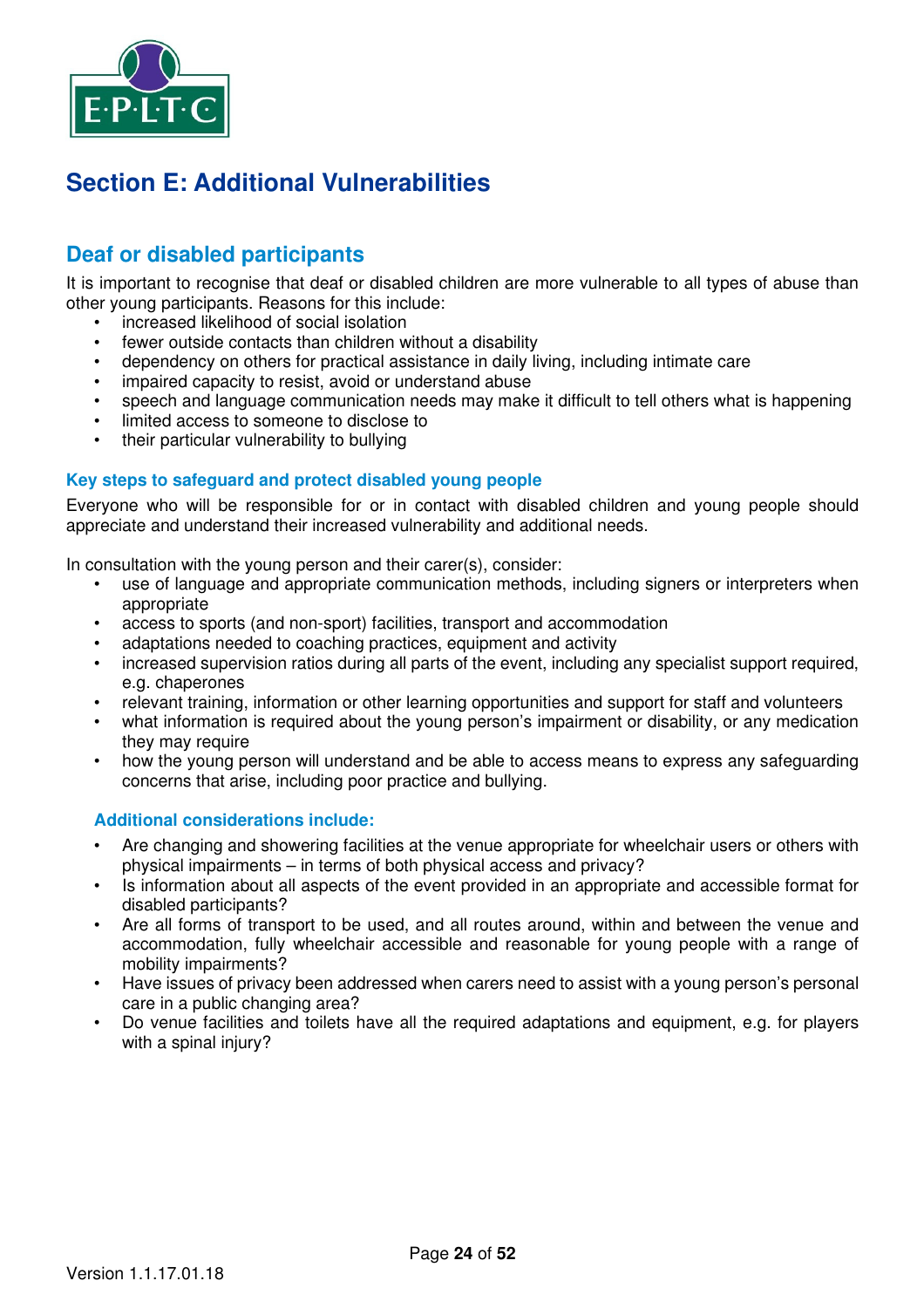

## **Children from ethnic minority groups**

When running or taking part in any event or competition, it is important that you take account of the diversity of participants and avoid making assumptions about cultural or language differences.

Your code of conduct should cover discrimination and the need to challenge any discriminatory remarks or behaviour, but you need to bear other considerations in mind.

#### **Vulnerability**

Children and young people from ethnic minority communities can be additionally vulnerable to abuse because of:

- increased likelihood of social isolation due to language or cultural differences
- stereotypes and prejudicial assumptions can lead to abuse not being detected or being misinterpreted
- language/communication needs may make it difficult to tell others what is happening
- limited access to someone to disclose to
- particular vulnerability to bullying

#### **Key steps to safeguard and protect children and young people coming from ethnic minority groups**

- Take account of religious festivals or daily practices and (depending on your participants) avoid holding events that may clash with these.
- Check with your participants in advance and take account of any dietary requirements.
- Ensure communication about what to do in the event of concerns is made readily available in appropriate formats/language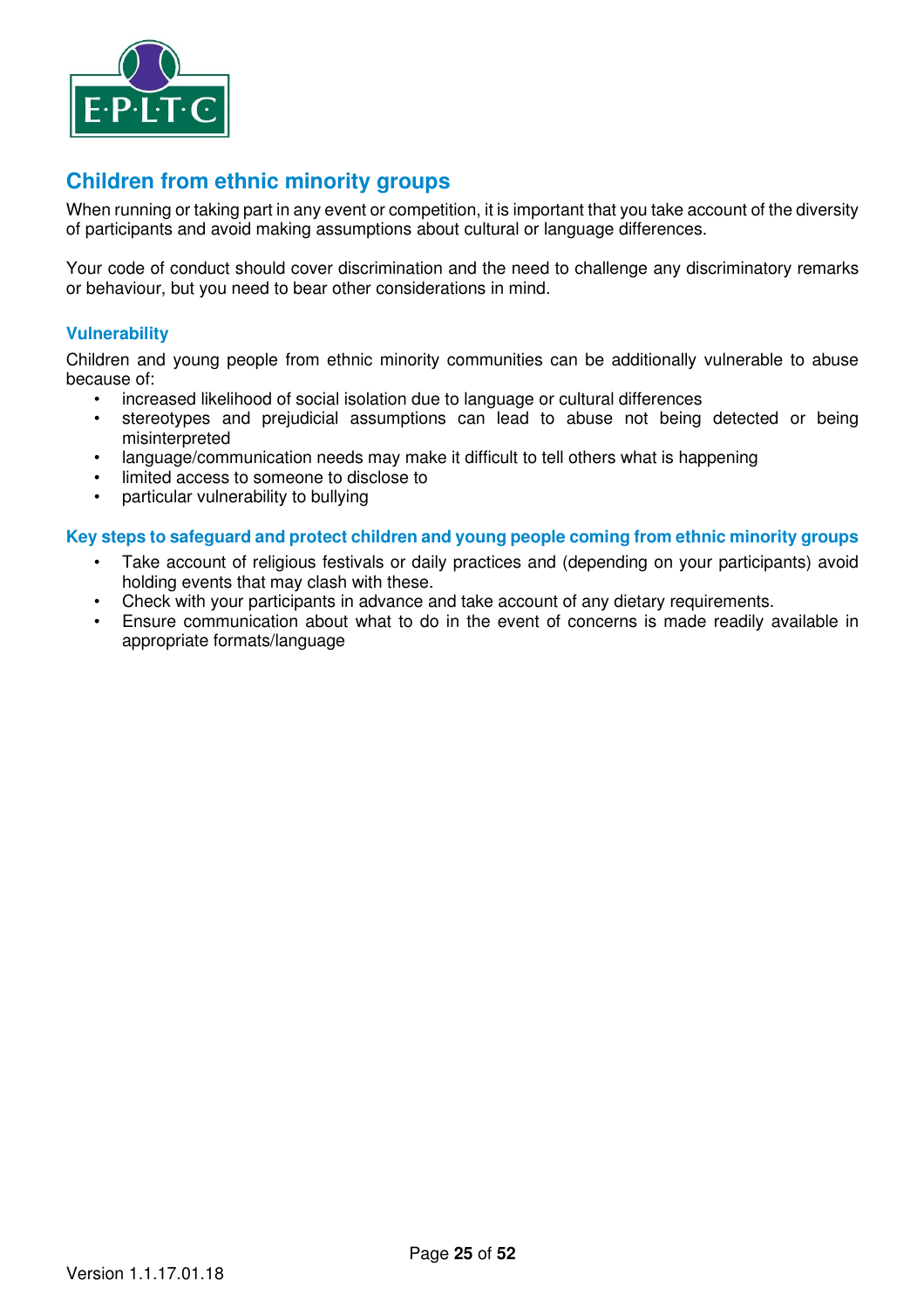

## **Technology and media**

#### **Social networking, mobile phones and the internet**

Organisers are increasingly using e-technology and social media as an integral part of larger events to:

- engage with staff, volunteers and participants
- promote the event to the wider online community
- provide and receive live feedback
- publicise successes
- generally support the event

Many individuals accessing this information are young people, so it is important that organisers recognise, consider and address the potential safeguarding concerns associated with e-technology before systems go live.

Potential risks to consider include:

- cyberbullying
- sexting
- misuse of texting and social media to identify, contact or groom children and young people for abuse

Event organisers therefore need to ensure that these risks are addressed in their safeguarding plans and codes of conduct for adults and young participants.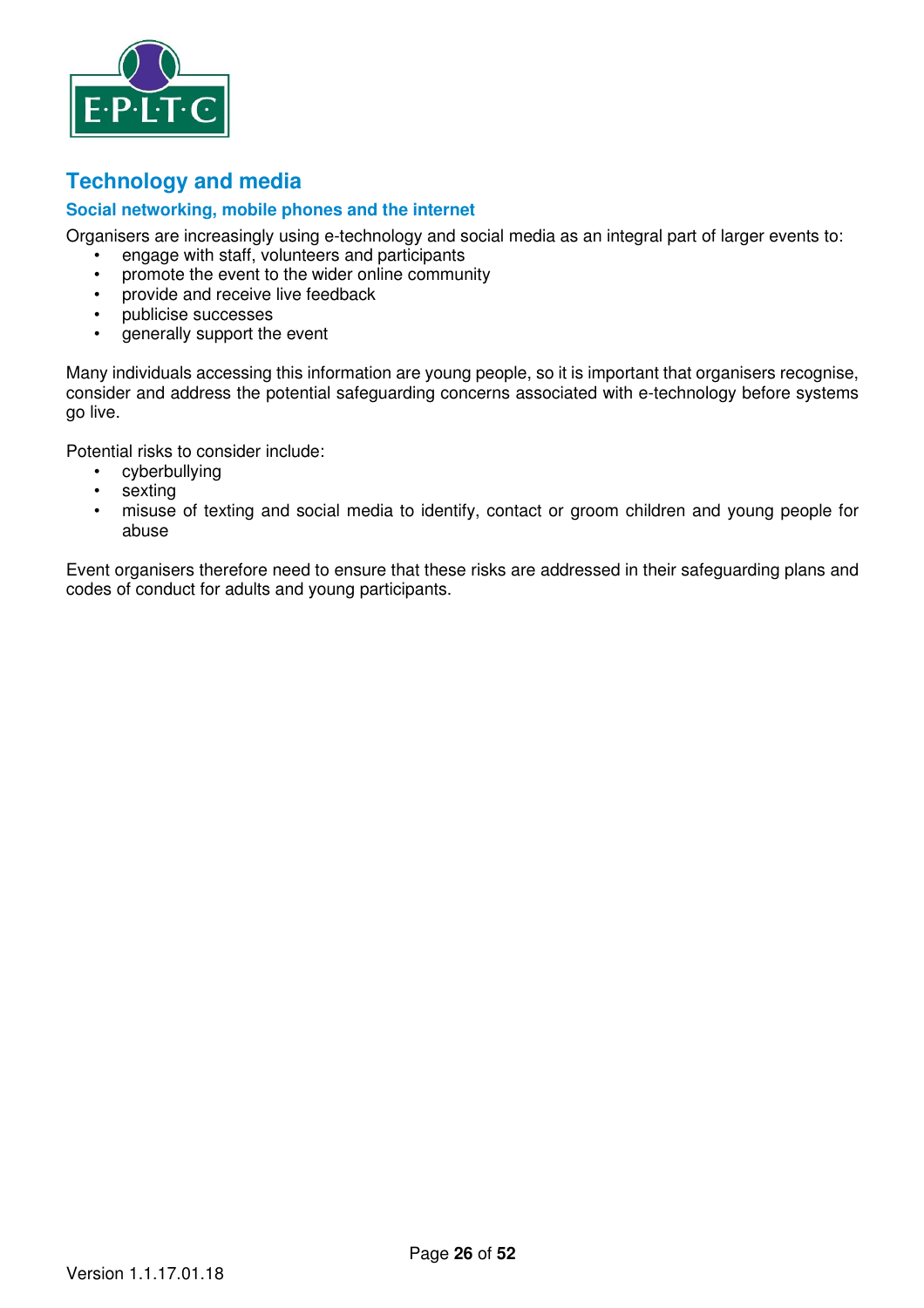

## **Social Media Statement (template example)**

Event organisers should distribute this social media statement to parents of children on the event, ask them to discuss this with their children, complete and then return.

[Organisation name] recognises the importance of social media for children and young people's development. However, we recognise that relevant safeguards need to be put in place during any trip and/or competition to help keep children and young people safe whilst online or using social media.

We therefore ask that all parents/carers read through and discuss this statement with their child and then sign and return this form to [insert name of event organiser / event safeguarding lead] at [insert name of event / organisation].

- I will be responsible for my behaviour when using the internet and social media, including the content I access and how I conduct myself.
- I will not deliberately create, browse or access material that could be considered offensive or illegal. If I accidentally come across any such material, I will report this to [insert name of event organiser / event safeguarding lead].
- I will not use social media or the internet to send anyone material that could be considered threatening, offensive, upsetting, bullying or illegal.
- I understand that all my use of internet and social media is potentially visible to everyone in the online world and that any issues involving my behaviour may be addressed by [insert name of event organiser / event safeguarding lead].
- I will not give out any of my personal information such as name, age, address or telephone number online.
- I will not share my passwords with anyone else.
- I will not arrange to meet someone that I have met online.
- I understand that these rules are designed to keep me safe and if they are not followed my parents/carers may be contacted.
- I will avoid using my mobile or smartphone during activities as I understand that it will have an impact on my safety and my opportunity to learn and achieve.
- I am aware that if I am experiencing bullying behaviour or abuse online, I can contact [insert name of event organiser / event safeguarding lead]
- I know I can also contact Childline on 0800 11 11 if I have any worries about something I've seen or experienced online.

We have discussed this statement and ……………………………………...(*insert child's name*) agrees to

support the safe use of the internet and social media at ……………………………..(*name of the event)*

| Parent/carer name:      |  |
|-------------------------|--|
| Parent/carer signature: |  |
|                         |  |
|                         |  |
| Date:                   |  |
| Child's name:           |  |
| Child's signature:      |  |
|                         |  |
|                         |  |
| Date:                   |  |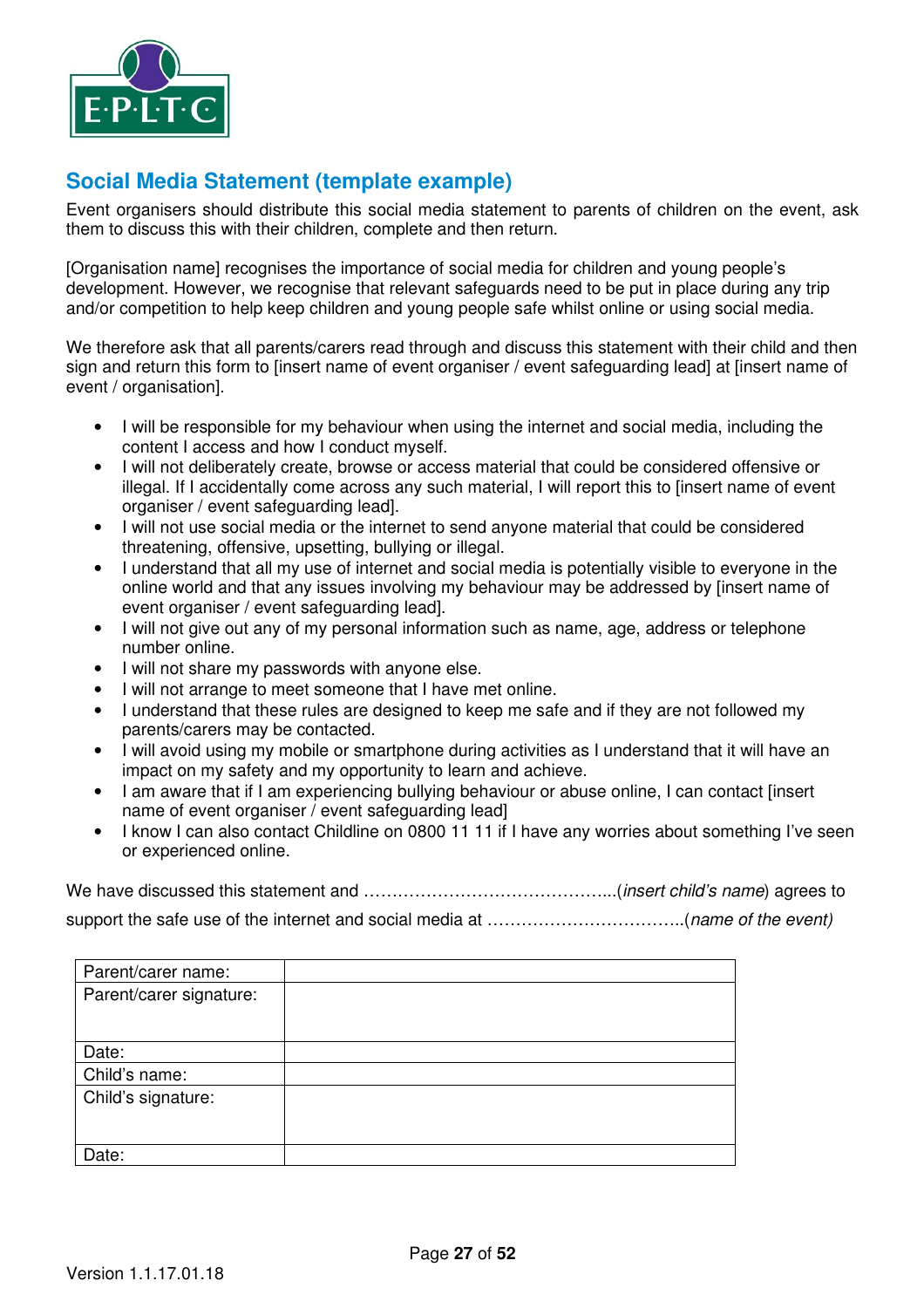

## **Photography (including video)**

#### **Before taking photos**

- The individual intending to take the photographs must have authorisation to do so from the event planners, venue management and any other key stakeholders
- Children and their parents/carers must be informed how, where and for how long the photo will be used and provide their written consent (using the Consent and Emergency Contact Form (see appendix 4)) for the photography to take place.

#### **When taking photos**

- Children should be informed who is taking the photos and be introduced to them
- Children should be fully and appropriately dressed for the activity
- Children should be shown engaging in tennis and positively reflecting their involvement in the activity
- Any children whose parents have not given consent for them to be photographed should be easily identifiable (for example, by wearing a sticker) without being excluded from the tennis activities
- Photos should be of a group of children or adults where possible
- Photos should be representative of the diversity across tennis, with regard to age, gender, gender alignment, ethnicity and disability

#### **When publishing photos**

- Do not include the full name of a child whose photo is being used. If naming a child or group of children, only use their first names, as this will reduce the risk of inappropriate or unsolicited attention
- Avoid including other identifying information about children (such as their school, friends and other hobbies and interests as this information can be used by others to identify them)
- Be clear about how and for how long photos will be securely stored
- Report any inappropriate content to the LTA Safe and Inclusive Tennis team as soon as possible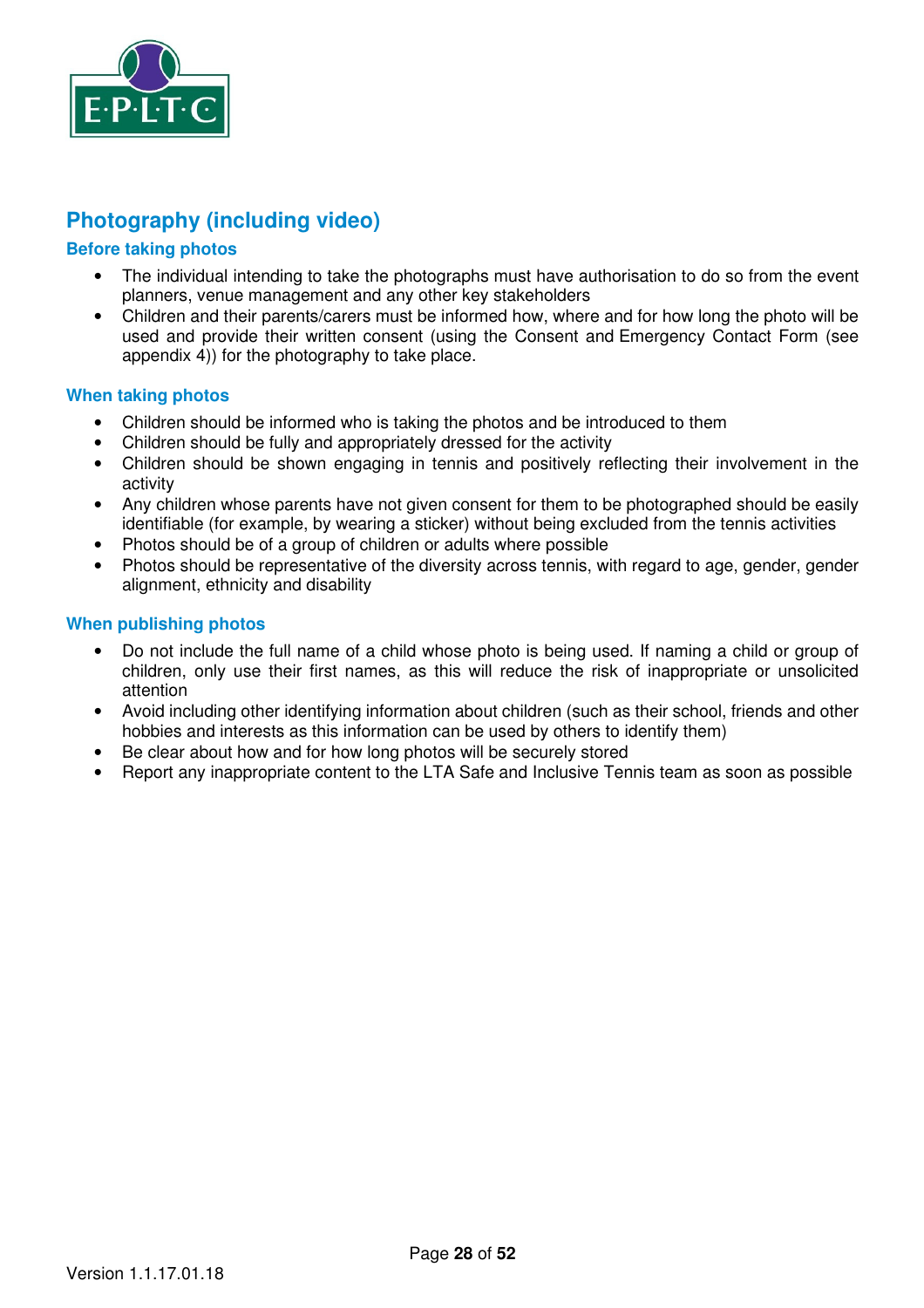

# **Section F: Overnight trips**

## **Accommodation**

Event organiser should make enquiries with hotels/accommodation providers (such as universities) well in advance of the event to establish their policy on children having their own room.

Under no circumstances can an adult (18+) other than the parent or carer stay in the same room as a child. Players should not share a bed and male and female players should not share a room. It is acceptable for children of a similar age and the same sex to share a room. Adult supervisors should stay in a room on the same floor and as close to the child's room as possible.

Hotels can raise particular challenges for those responsible for groups of young players, due mainly to the possible interaction with other paying guests, and the availability of bars and other facilities.

You should:

- where possible, visit the accommodation beforehand to assess risks, ask questions, negotiate with the managers and gather information
- ensure players are not spread across the hotel, e.g. negotiating the use of all rooms on a particular floor
- use separate sets of rooms used by male from those used by female players
- check wheelchair accessibility if required; discuss providing a carer with the young person and their parents.
- ensure any disabled players, staff, etc. have access to all parts of the hotel and all areas within the allotted bedrooms, particularly wheelchair users for whom the height of the bed may be a factor
- check accommodation is suitable for players who are visually or hearing impaired, or have mobility difficulties
- check if players have specific cultural requirements
- ensure players cannot access inappropriate TV programmes and online content if rooms are fitted with televisions and Wi-Fi
- assess the access to and use of facilities, including bars, restaurants, pools, gymnasiums, TV/ games rooms, the internet and so on
- consider any additional supervision levels required, particularly during down time or free periods
- negotiate with hotel security about young people leaving the premises
- set players very clear guidelines on their expected behaviour at the accommodation
- maintain details of which players are using which rooms
- establish fire and other emergency arrangements, including access to players rooms
- establish arrangements for meals, arrivals and departures.
- brief everyone on fire procedures and exits; tell accommodation staff if any room is occupied by someone with difficulties responding to alarms.
- tell players how to contact staff, including which rooms they occupy and room telephone numbers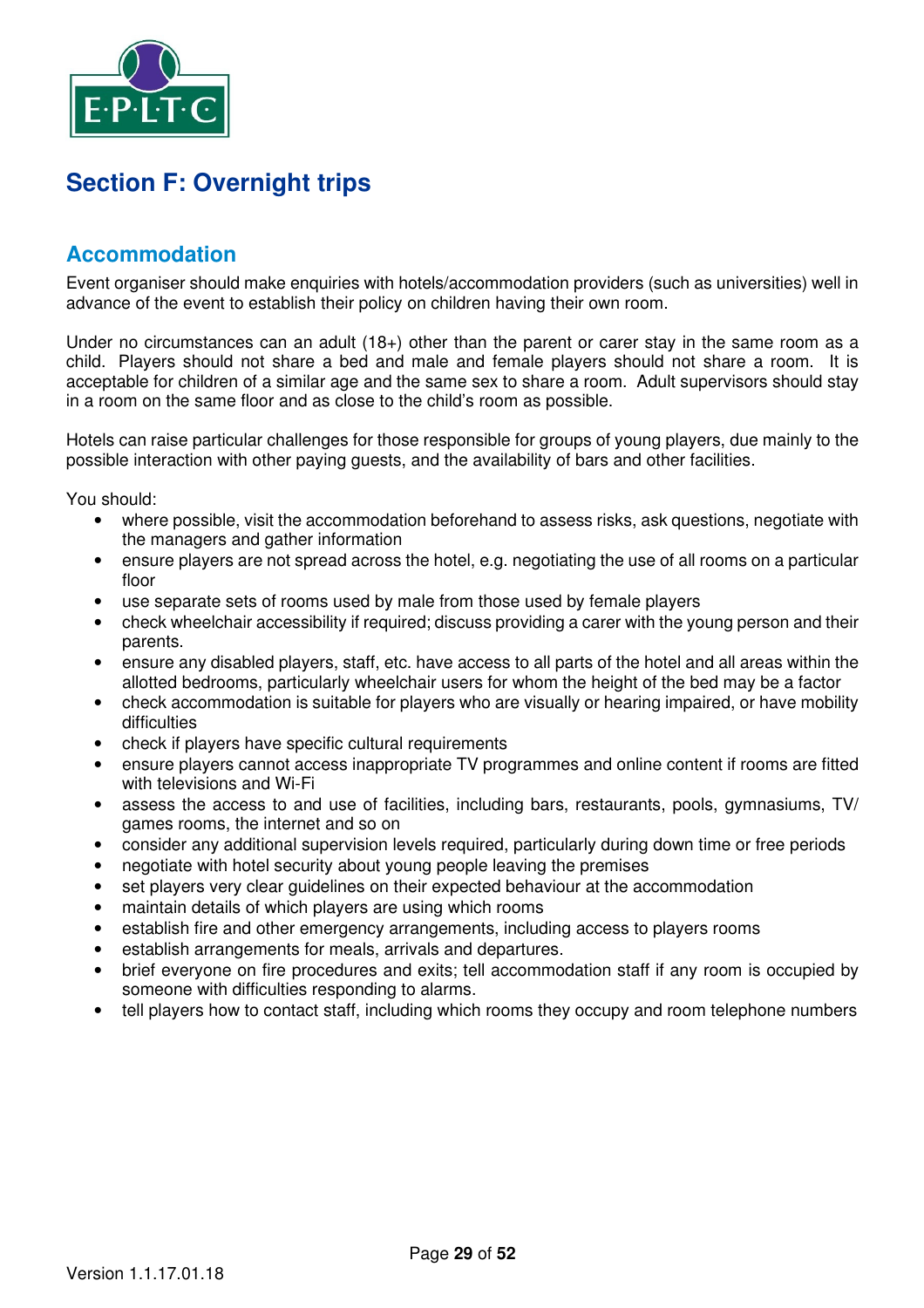

## **Information for parents and carers**

The paperwork you prepare for parents and players should give them as much information as possible. For trips where players are staying overnight, this will need to be more comprehensive and include:

- objectives and purpose of the trip
- name and contact number of the organiser
- names of all staff and volunteers
- name and contact number of the person acting as the home–club contact
- details of transport to and from venue and during the trip
- details of accommodation with address and contact number
- itinerary, which should give as much information as possible, particularly the type of activities (competition, training, educational/social) and an indication of any unsupervised free time
- kit and equipment list emergency procedures and telephone contact
- code of conduct
- safeguarding children procedures and/or vulnerable adult procedures
- estimated cost (final costs will depend on the number of athletes participating, so you may need to indicate that the cost could vary up or down)
- date for paying a deposit to book a place and details of whether there are any circumstances under which the deposit is returnable
- schedule for settling the balance
- spending money
- expectations around the use of mobile phones or social networking sites
- details of insurance cover

#### **Using mobile phones, email and social media**

Increasingly clubs and event organisers use e-technology and social media (e.g. Facebook, Twitter or blogs) to promote events, provide live comment and communicate with participants and staff.

However, you should clarify your expectations of participants and adults involved in trips with regard to their use of these electronic media.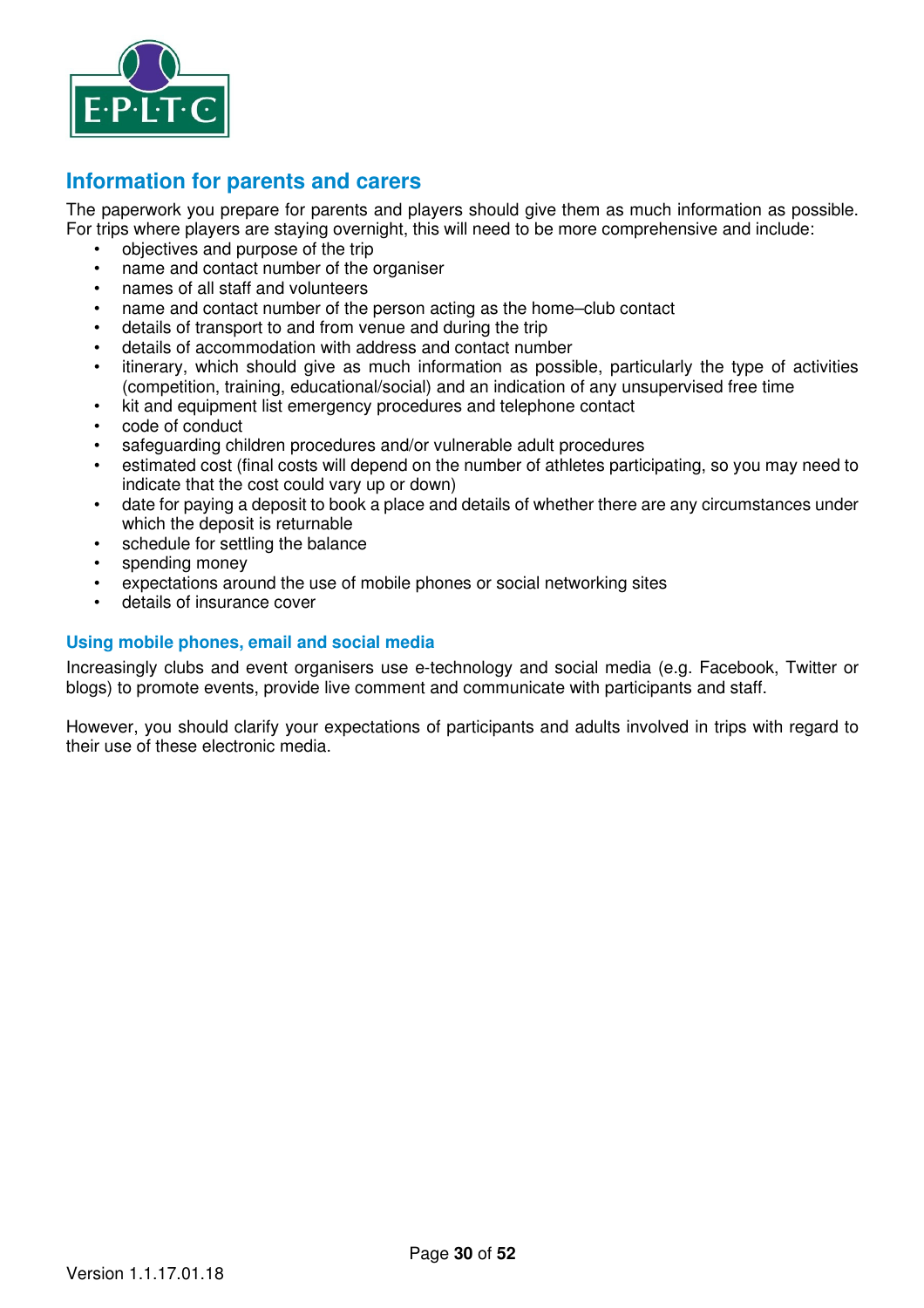

## **Unsupervised time**

There are often situations where athletes may not be directly supervised, such as returning to hotels or bases after events, shopping trips or during social visits. Unsupervised situations may arise at competitions or training camps with older athletes, or may be part of your planned programme.

As a general rule, you should not allow youngsters (under 11s) unsupervised free time. You should always inform parents if there will be times when youngsters will be unsupervised.

If using remote supervision, the group leader must ensure that everyone understands the ground rules and is adequately equipped to be unsupervised.

Time limits should be clear to everyone and not too long. Youngsters should not be on their own, but in groups of at least three.

They should know:

- where and how to contact a member of staff
- where they are staying, including the telephone number

They should have:

- some money
	- some form of identification
	- maps, plans and any other information for them to act effectively and safely
	- an understanding of any areas that are out of bounds
	- at least one mobile phone between members of each group.

It may help for one or two members of staff to establish an informal group base (such as in a central square, park or café), so that they are easily available and young people can check in with them.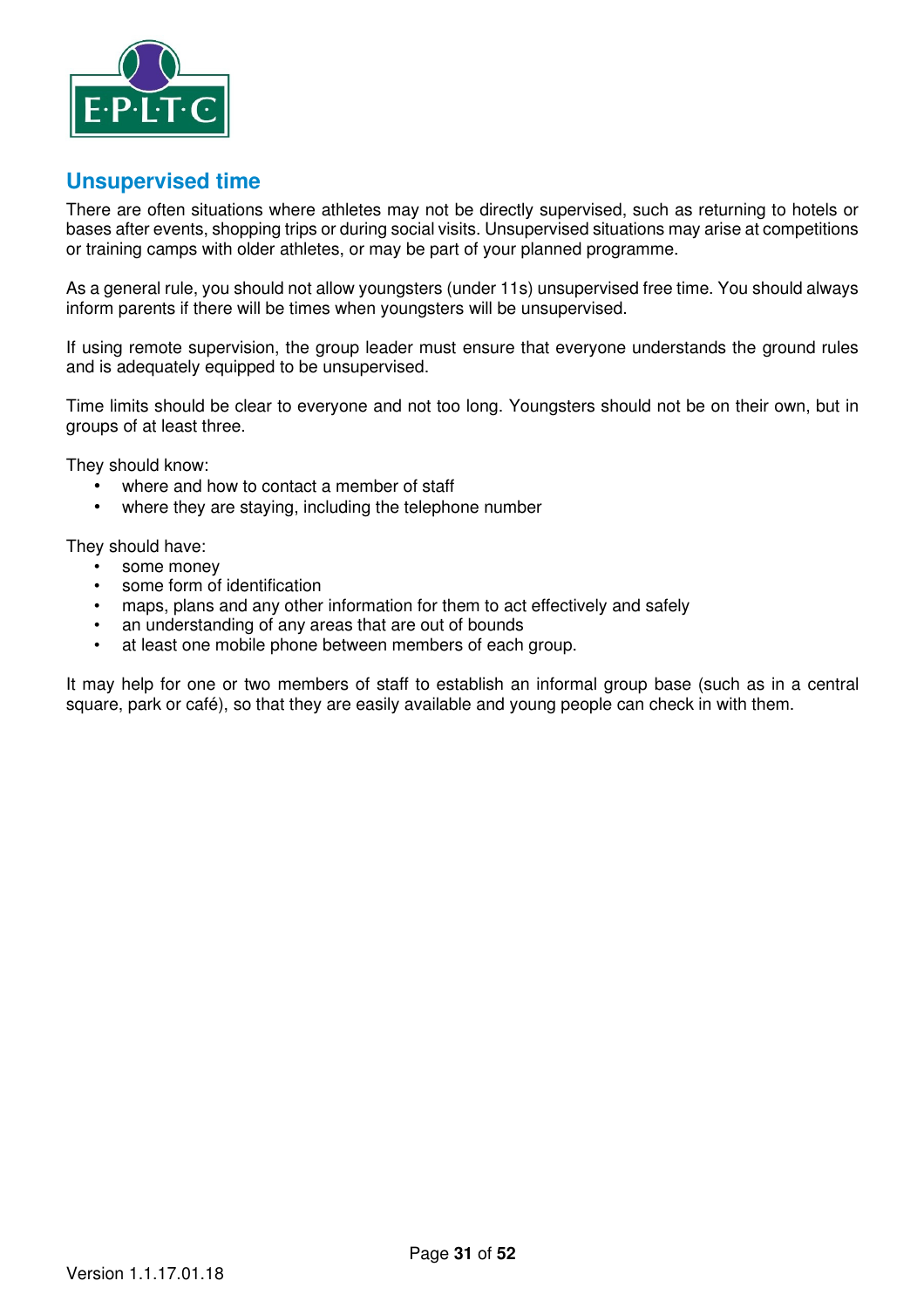

## **Assessing the risks**

No amount of planning can guarantee that a visit or overnight trip will be totally incident free, but good planning and attention to safety measures can reduce the likelihood or seriousness of any incidents.

Formally assessing potential problem areas is central to ensuring that you have appropriate procedures in place for all activities and stages of a trip. Your assessment should aim to prevent the risks or reduce them. You must not place children and young people in situations that expose them to an unacceptable event level of risk; your prime consideration must always be safety.

You should base your risk assessment on the following considerations:

- What are the hazards?
- Who might be affected by them?
- What safety measures need to be in place to reduce the risks to an acceptable event level?
- Can the group leader put the safety measures in place?
- What steps will be taken in an emergency?

We strongly recommend a pre-trip visit to check many of the above points. Although good practice, this may sometimes not be practical, but you can always write to the sports venue and accommodation to ask for specific information for your risk assessment. You can also seek references from other clubs or schools that have used the same facilities.

You should also establish how many staff you will need at all times to supervise the group adequately on your trip. There should be a minimum of two members of staff on all trips and if the group of children is male and female, the members of staff should be male and female.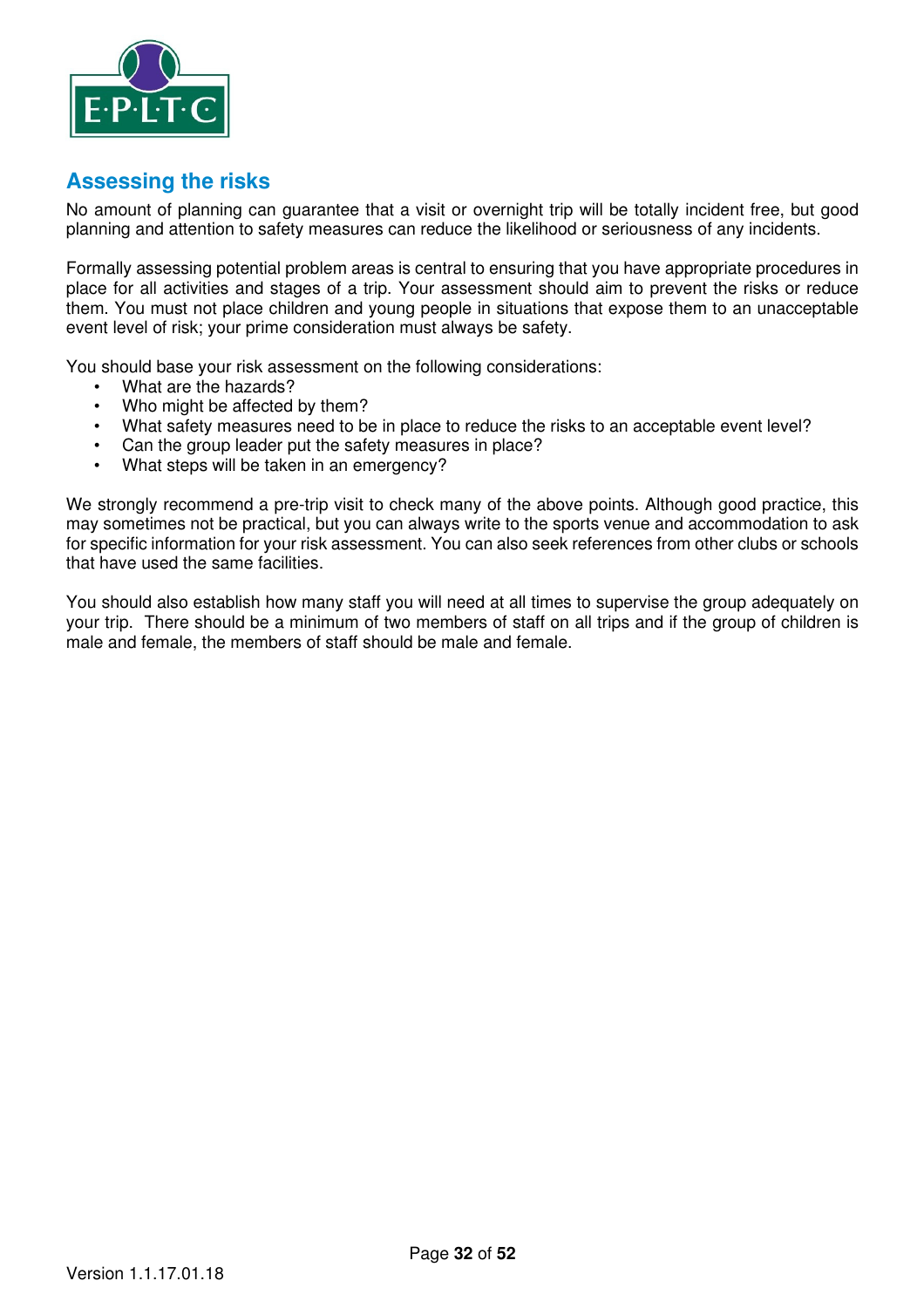

## **Transportation**

We advise that parents in the first instance are responsible for transporting their children to or from tennis venues and events. It is reasonable to place responsibility on parents for ensuring appropriate transport arrangements are made.

Sometimes it may be necessary for venues to transport a number of children for team based events or activities, such as County Cup. In such a situation, the event organisers should ensure that:

- Parents are informed of the destination, reason for the journey and who the driver will be
- Parents complete, sign and return a Consent and Emergency Contact Form (see appendix 4). The supervisors should have a copy of this with them at all times
- There are two adults in the car
- Children are seated in the back of the vehicle at all times
- There is an established procedure in the event of a breakdown/emergency
- The driver has a valid UK driving licence, satisfactory DBS check (if applicable), correct insurance, MOT certificate and complies with laws on the use of seatbelts and restraints
- Rest breaks are taken every two hours of driving
- If transporting children in a mini-bus or bus, the driver must also have the correct type of licence (more information on this here).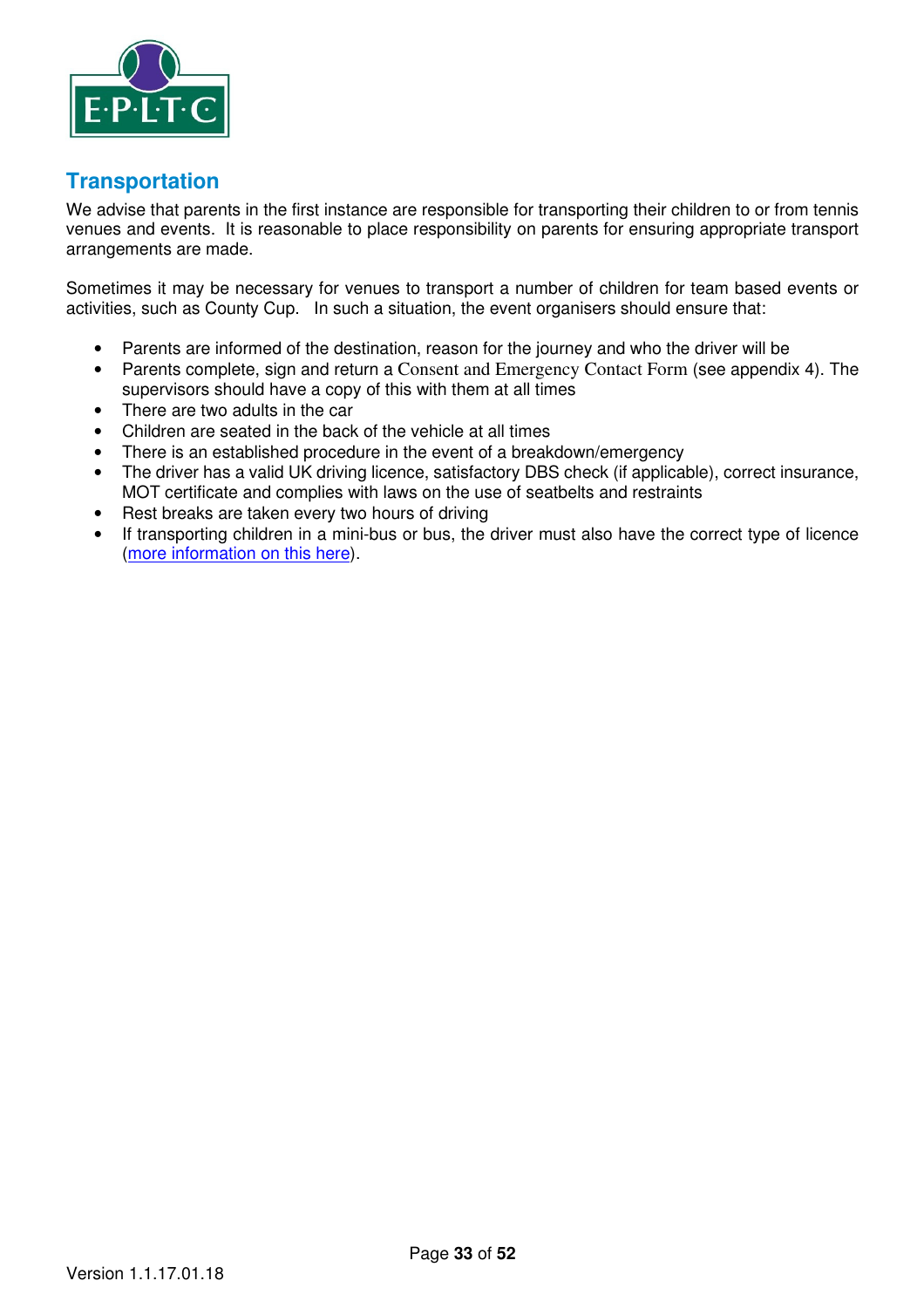

## **Emergency procedures**

#### **First aid**

Your group organiser should know how to contact the emergency services and have access to first-aid provision in a suitable first-aid box.

When assessing minimum first-aid requirements, you should consider:

- numbers in your group
- nature of activities
- possible injuries and how effective first aid would be

#### **Medical conditions and medication**

Organisers should be aware of any specific medical conditions of children and young people, including any allergies.

Staff have a duty of care to make sure that those young people in their charge during a trip remain safe and healthy. Staff should not hesitate to act in an emergency and to take life-saving action in an extreme situation.

#### **On-site procedures**

If an emergency occurs on a club trip:

- establish the nature of the emergency as quickly as possible
- ensure group members are safe and looked after
- establish the names of any casualties and get them immediate medical attention
- ensure that those group members who need to know are aware of the incident and that they all follow the emergency procedures
- ensure that a member of staff accompanies any casualties to hospital and that those members of the group remaining are adequately supervised and kept together at all times
- notify the police if necessary
- write down accurately and as soon as possible all relevant facts and witness details and preserve any vital evidence
- keep a written account of all events, times and contacts after the incident; date and sign your record with your full name
- complete an accident/incident report form as soon as possible
- ensure that no one in the group discusses legal liability with other parties
- ensure appropriate insurance cover is in place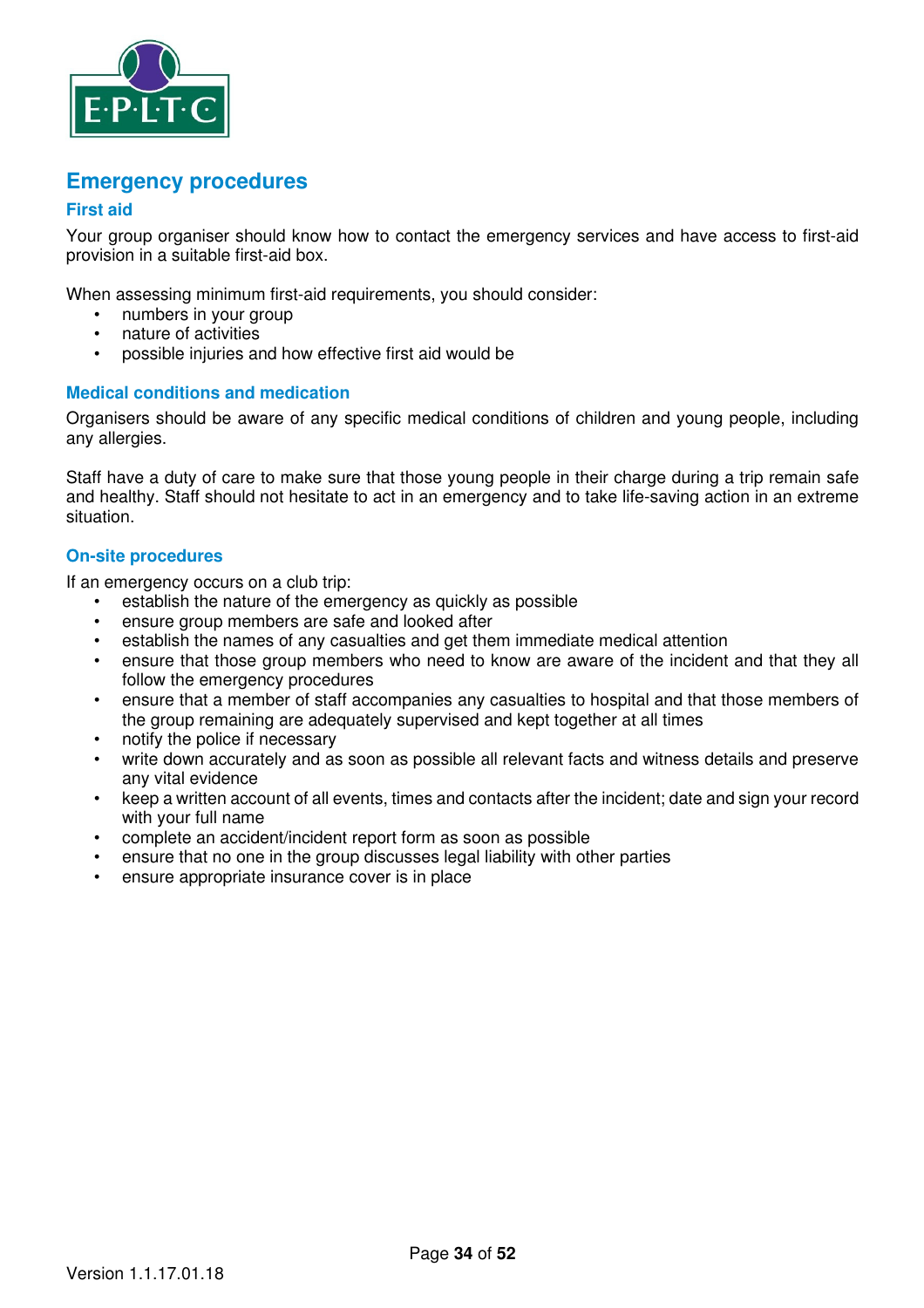

# **Event safeguarding checklist**

|                                                                                        | <b>Complete</b> |
|----------------------------------------------------------------------------------------|-----------------|
| <b>Basics</b>                                                                          |                 |
| Does someone at your event have lead responsibility for safeguarding?                  |                 |
| Do you have a safeguarding plan for your event?                                        |                 |
| Do you have robust policies and procedures in place?                                   |                 |
| <b>Creating a Safe Environment</b>                                                     |                 |
| Do you have codes of conduct and principles of participation?                          |                 |
| Have you completed pre-event risk assessment?                                          |                 |
| Have you confirmed the ratios of supervisors to children at the event?                 |                 |
| Do you have plans in place in case a child goes missing at your event?                 |                 |
| Have you arranged registration and consents for all participants?                      |                 |
| Do you have all relevant medical information?                                          |                 |
| Have you arranged security at your event?                                              |                 |
| <b>Roles and Responsibilities</b>                                                      |                 |
| Have you considered recruitment, employment and deployment of staff and<br>volunteers? |                 |
| Are all staff and volunteers aware of their safeguarding responsibility?               |                 |
| Are all the relevant people DBS checked?                                               |                 |
| <b>Responding to Concerns</b>                                                          |                 |
| Do you know how to recognise and respond to concerns?                                  |                 |
| Do you have procedures in place for whistleblowing?                                    |                 |
| <b>Additional Vulnerabilities</b>                                                      |                 |
| Have you considered young people with additional vulnerabilities?                      |                 |
| Have you thought about the role of technology and social media?                        |                 |
| Have you received completed social media statements for participants?                  |                 |
| <b>Travel and Overnight Stays (if applicable)</b>                                      |                 |
| Have you planned for any overnight stays effectively?                                  |                 |
| Have you communicated effectively with parents, carers and players?                    |                 |
| Have you assessed potential risks?                                                     |                 |
| Have you considered and assessed transport plans?                                      |                 |
| Do you have plans for emergency procedures in place?                                   |                 |
| Do you have appropriate supervision of children and young people?                      |                 |
| Have you considered all aspects of accommodation and catering?                         |                 |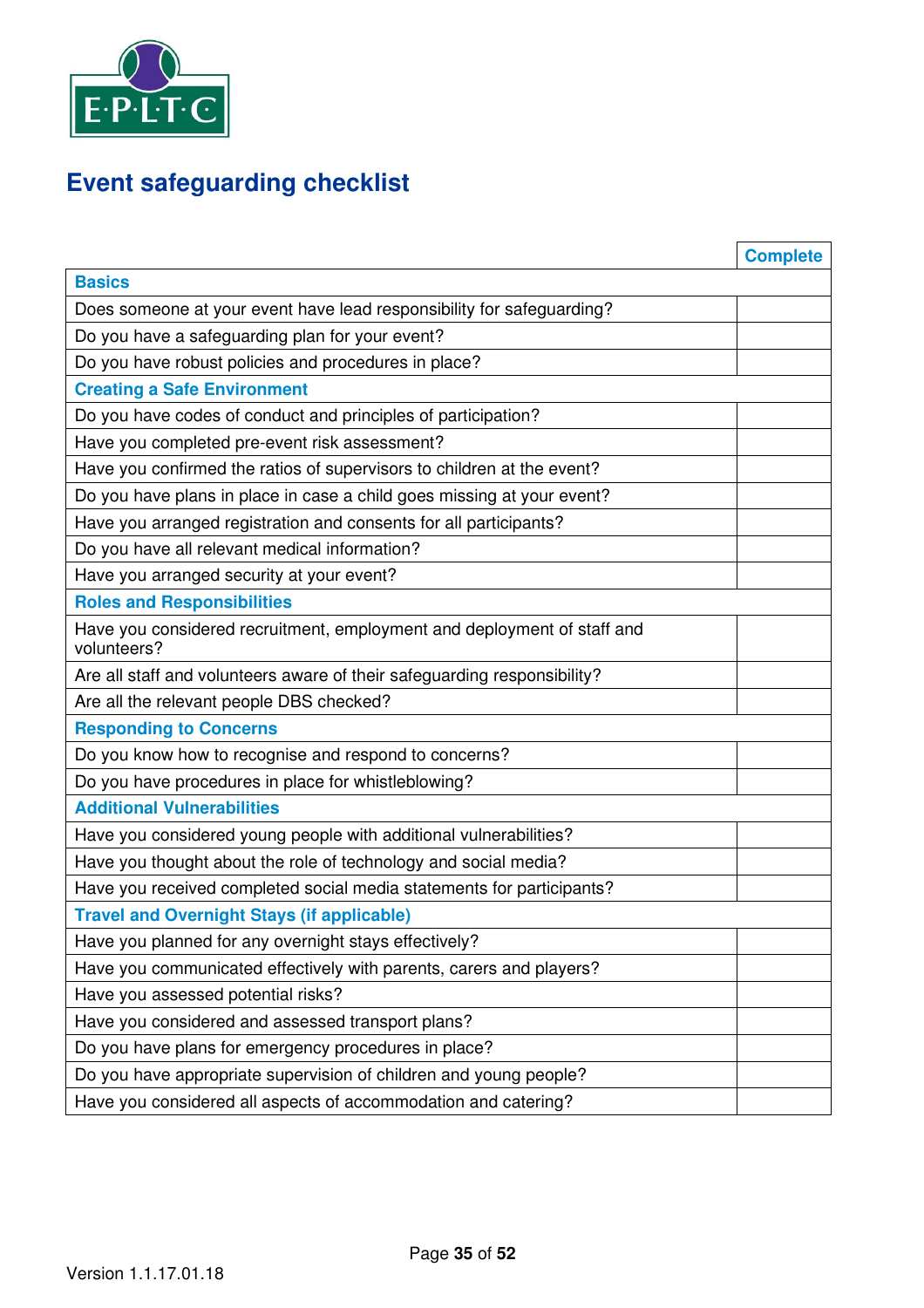

**More detailed guidance on the topics in this document can be found at**  *https://thecpsu.org.uk/event-management/*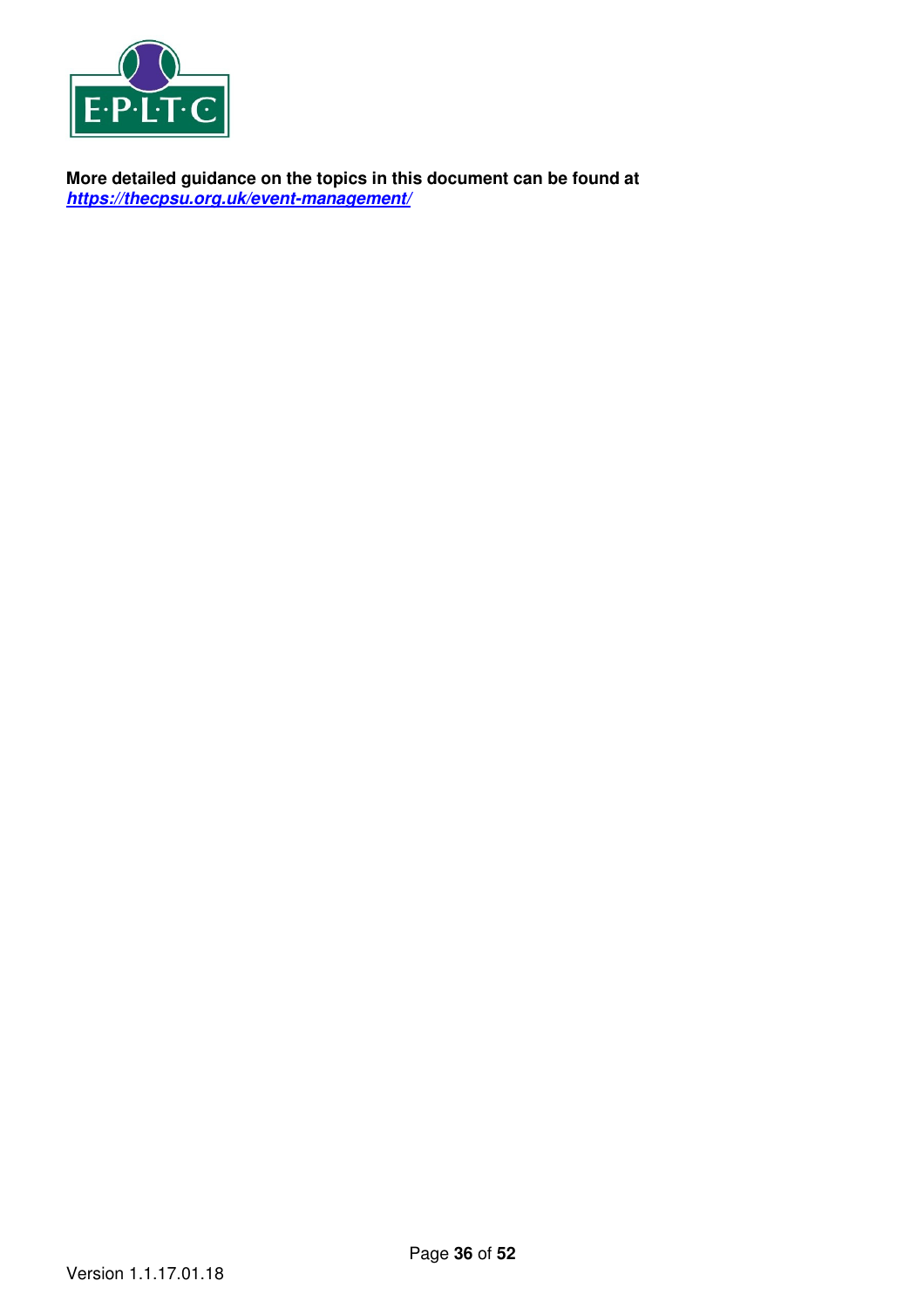

## **Glossary of terms**

**Adult:** anyone over the age of 18

**Adult at Risk:** someone who is aged 18 or over who is experiencing, or is at risk of abuse or neglect, has care and support needs and because of their care and support needs cannot protect themselves against actual or potential abuse or neglect.

**Child:** anyone under the age of 18

**Safeguarding children:** protecting children from abuse and neglect, preventing the impairment of children's health or development, ensuring that children are growing up in circumstances consistent with the provision of safe and effective care and taking action to enable all children to have the best life chances.

**Safeguarding adults at risk:** enabling individuals to achieve the outcomes that matter to them in their life; protecting their right to live in safety, free from abuse and neglect. Empowering and supporting them to make choices, stay safe and raise any concerns. Beginning with the assumption that an individual is best-placed to make decisions about their own wellbeing, taking proportional action on their behalf only if someone lacks the capacity to make a decision, they are exposed to a life-threatening risk, someone else may be at risk of harm, or a criminal offence has been committed or is likely to be committed.

**Physical abuse:** a form of abuse which may involve hitting, shaking, throwing, poisoning, burning or scalding, drowning, suffocating or otherwise causing physical harm to a child or adult at risk. Physical harm may also be caused when a parent or carer fabricates the symptoms of, or deliberately induces illness.

**Sexual abuse:** involves forcing or enticing a child to take part in abusive sexual activities, not necessarily involving a high level of violence, whether or not the child is aware of what is happening. The activities may involve physical contact, including assault by penetration (for example, rape or oral sex) or non-penetrative acts such as masturbation, kissing, rubbing or touching outside of clothing. They may also include noncontact activities, such as involving children in looking at, or in the production of, sexual images, watching sexual activities, encouraging children to behave in sexually inappropriate ways, or grooming a child in preparation for abuse (including via the internet). Sexual abuse is not solely perpetrated by adult males. Women can also commit acts of sexual abuse, as can other children.

**Emotional abuse:** the persistent emotional maltreatment of a child or adult at risk such as to cause severe and persistent adverse effects on their emotional development. It may involve conveying to a child/ adult at risk that they are worthless or unloved, inadequate, or valued only insofar as they meet the needs of another person; not giving them opportunities to express their views; deliberately silencing them or 'making fun' of what they say or how they communicate. It may feature age or developmentally inappropriate expectations being imposed, including interactions that are beyond a child or adult at risk's developmental capability, as well as overprotection and limitation of exploration and learning, or preventing them participating in normal social interaction. It may involve seeing or hearing the ill-treatment of another. It may involve serious bullying (including cyber bullying), causing a child or adult at risk to feel frightened in danger, or exploited. Some level of emotional abuse is involved in all types of maltreatment, though it may occur alone.

**Neglect:** the persistent failure to meet a child/ adult at risk's basic physical and/or psychological needs, likely to result in the serious impairment of their health or development. It may involve a parent or carer failing to:

- provide education, adequate food, clothing or shelter;
- protect a child/ adult at risk from physical or emotional harm or danger;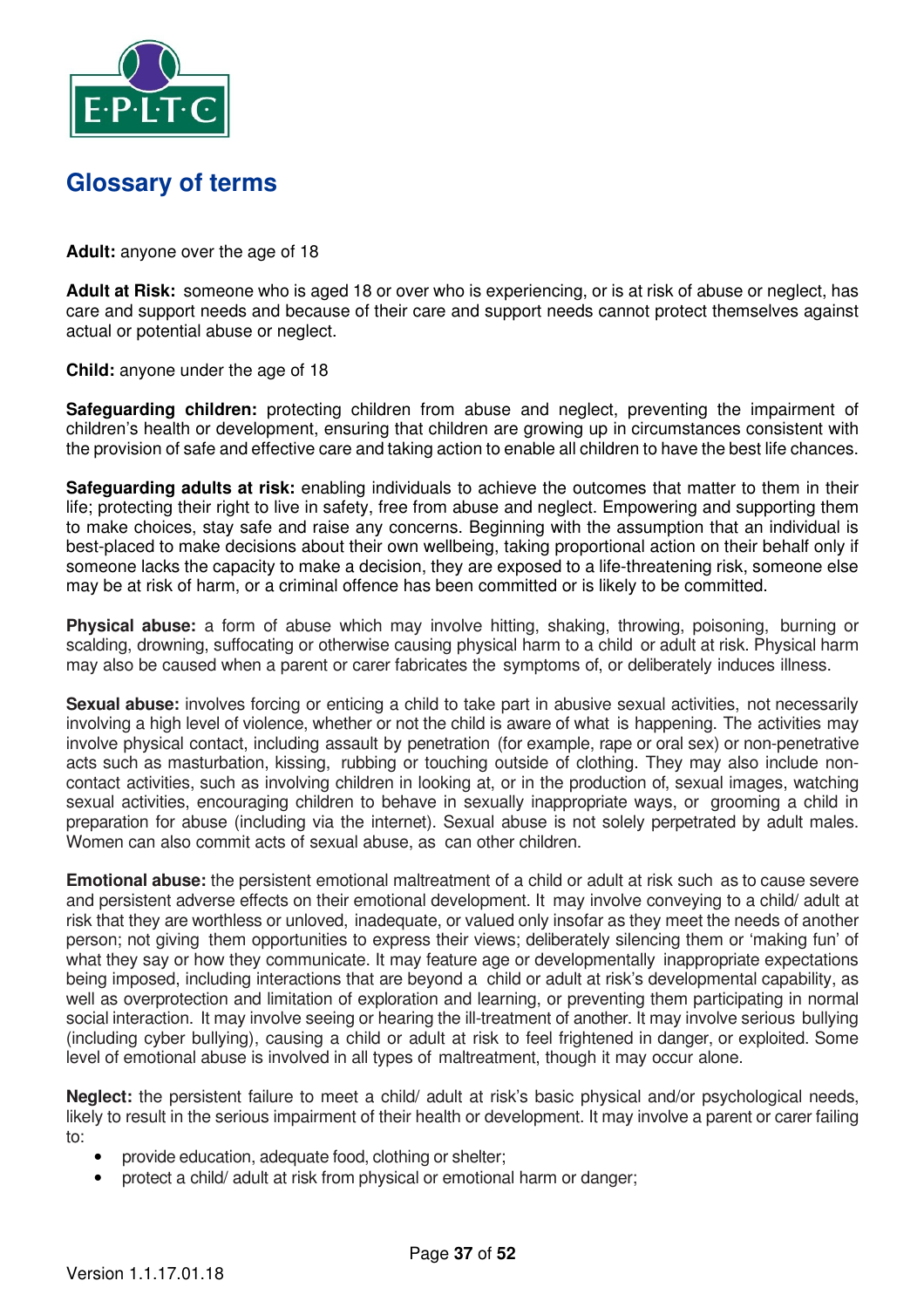

- ensure adequate supervision (including the use of inadequate care-givers); or
- ensure access to appropriate medical care or treatment.

It may also include neglect of, or unresponsiveness to, a child's or adult at risk's basic emotional needs. Neglect may occur during pregnancy due to maternal substance abuse.

**Radicalisation, extremism and terrorist behaviour:** Radicalisation is the process by which a person comes to support terrorism and/or forms of extremism. Extremism is vocal or active opposition to fundamental British values, including democracy, the rule of law, individual liberty and mutual respect and tolerance of different faiths and beliefs. There is no single way to identify an individual who is likely to be susceptible to extremist ideology. The internet and the use of social media can be a major factor in the radicalisation of people.

**Financial abuse:** having money or property stolen; being defrauded; being put under pressure in relation to money or other property; and having money or other property misused.

**Discriminatory abuse:** treating someone in a less favourable way and causing them harm, because of their age, gender, sexuality, gender identity, disability, socio-economic status, ethnic origin, religion and any other visible or non-visible difference.

**Domestic abuse:** includes physical, sexual, psychological or financial abuse by someone who is, or has been a partner or family member. Includes forced marriage, female genital mutilation and honour-based violence (an act of violence based on the belief that the person has brought shame on their family or culture). Domestic abuse does not necessarily involve physical contact or violence.

**Psychological abuse:** including emotional abuse, threats of harm or abandonment, deprivation of contact, humiliation, blaming, controlling, intimidation, coercion, harassment, verbal abuse, isolation or withdrawal from services or supportive networks.

**Organisational abuse:** where the needs of an individual are not met by an organisation due to a culture of poor practice or abusive behaviour within the organisation.

**Self-neglect:** Behaviour which threatens an adult's personal health or safety (but not that of others). Includes an adult's decision to not provide themselves with adequate food, clothing, shelter, personal hygiene, or medication (when indicated), or take appropriate safety precautions.

**Modern slavery:** encompasses slavery, human trafficking, criminal and sexual exploitation, forced labour and domestic servitude. Traffickers and slave masters use whatever means they have at their disposal to coerce, deceive and force individuals into a life of abuse, servitude and inhumane treatment.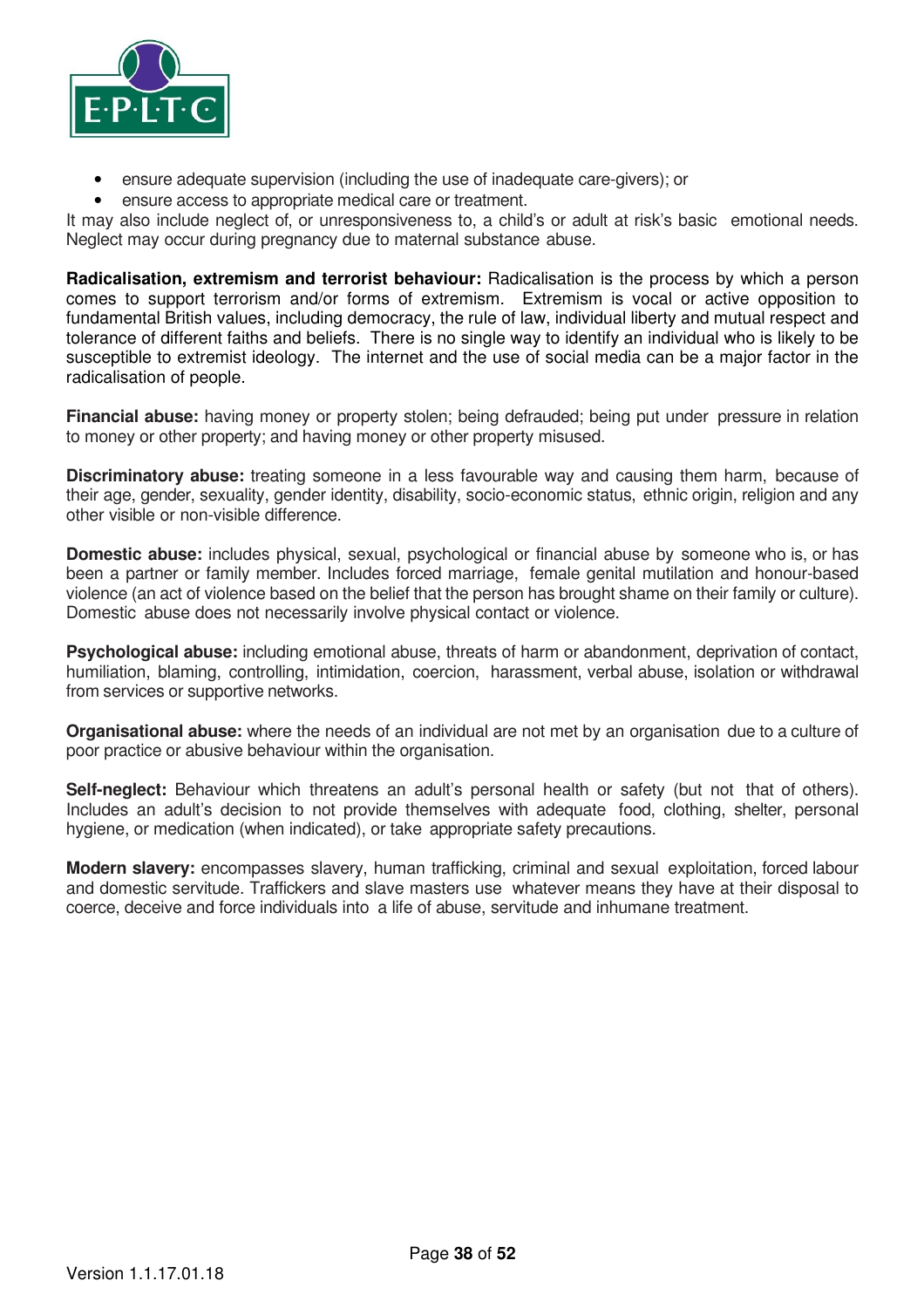

# **Appendix 2**

# **Risk Register template**

*(Please note this document is best used with the page orientation set to landscape)* 

| <b>Accountable Person:</b> |  |
|----------------------------|--|
| <b>Risk Tracker:</b>       |  |
| Date Approved:             |  |
|                            |  |

| Venue/Location:        |  |
|------------------------|--|
| <b>Event/Activity:</b> |  |

|   | <b>Risk</b>                          | Who at risk                                | <b>Risk level</b> | <b>Controls</b>                                                                                                                                                                                                                                                                                                                                                                                                                                                                                                       | Revised<br><b>Risk level</b> |
|---|--------------------------------------|--------------------------------------------|-------------------|-----------------------------------------------------------------------------------------------------------------------------------------------------------------------------------------------------------------------------------------------------------------------------------------------------------------------------------------------------------------------------------------------------------------------------------------------------------------------------------------------------------------------|------------------------------|
| 1 | Transporting U18's to County Cup     | Junior Players<br>Coaches<br><b>Driver</b> |                   | Driver has appropriate insurance and<br>$\bullet$<br>driving licence<br>Vehicle inspection completed and<br>$\bullet$<br>MOT passed<br>Parental consent obtained for<br>$\bullet$<br>transport to take place<br>Emergency consent forms completed<br>$\bullet$<br>Medical and dietary information<br>$\bullet$<br>obtained<br>Minimum of two adults in vehicle<br>$\bullet$<br>Rest break taken every two hours of<br>$\bullet$<br>driving<br>Coaches LTA Accredited<br>$\bullet$                                     |                              |
| 2 | Club photography at social event day | Photographer<br>Children<br>Club           |                   | Photographer has been approved<br>$\bullet$<br>through club committee<br>Photographer has signed a code of<br>$\bullet$<br>conduct/contract<br>Parents informed about photography<br>$\bullet$<br>and consent for images to be taken<br>obtained<br>Children who are not to be included in<br>$\bullet$<br>any imagery are clearly identified by a<br>red sticker on their t-shirt so the<br>photos can be filtered out<br>All children introduced to photographer<br>$\bullet$<br>and told that photos will be taken |                              |
| 3 |                                      |                                            |                   |                                                                                                                                                                                                                                                                                                                                                                                                                                                                                                                       |                              |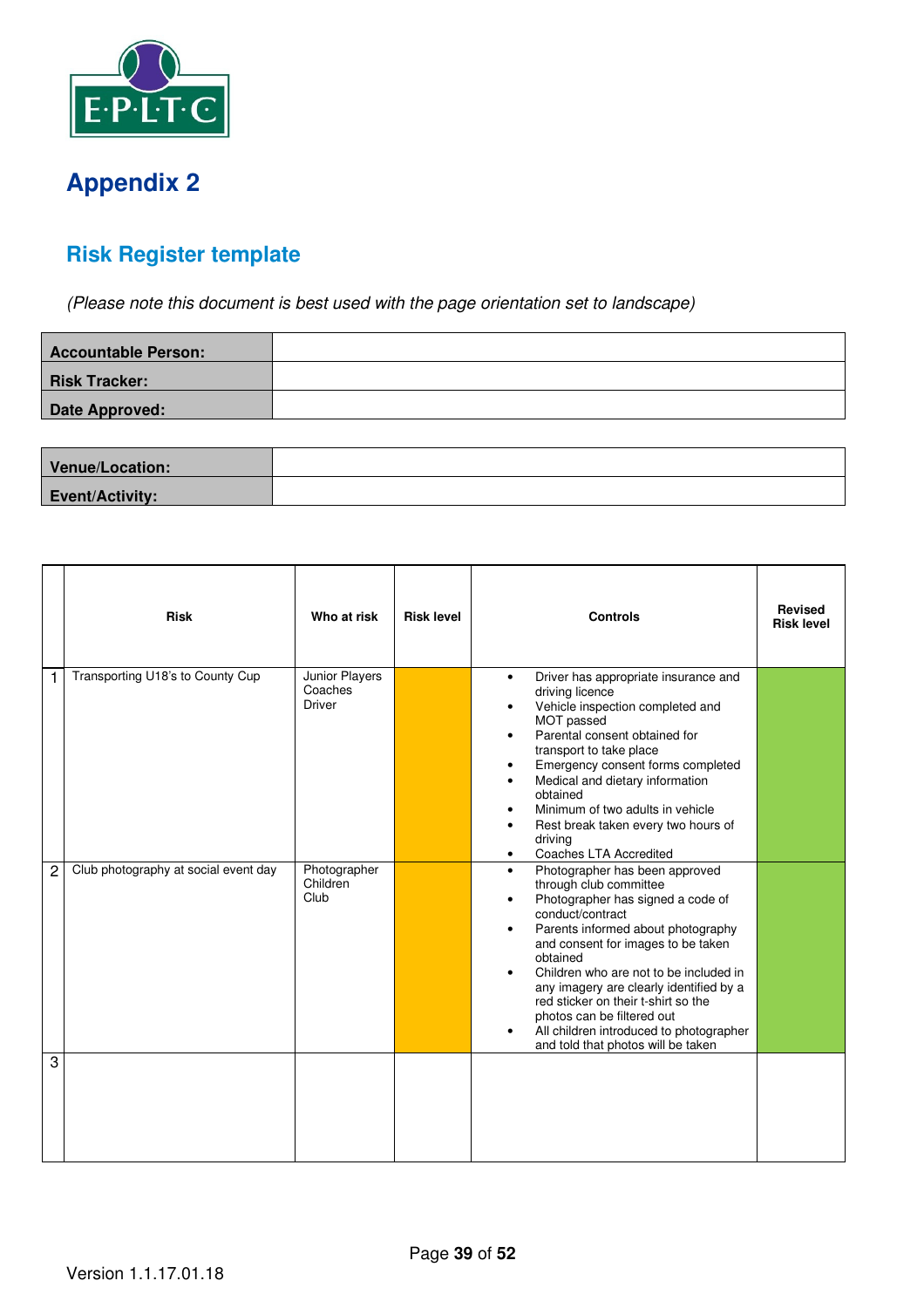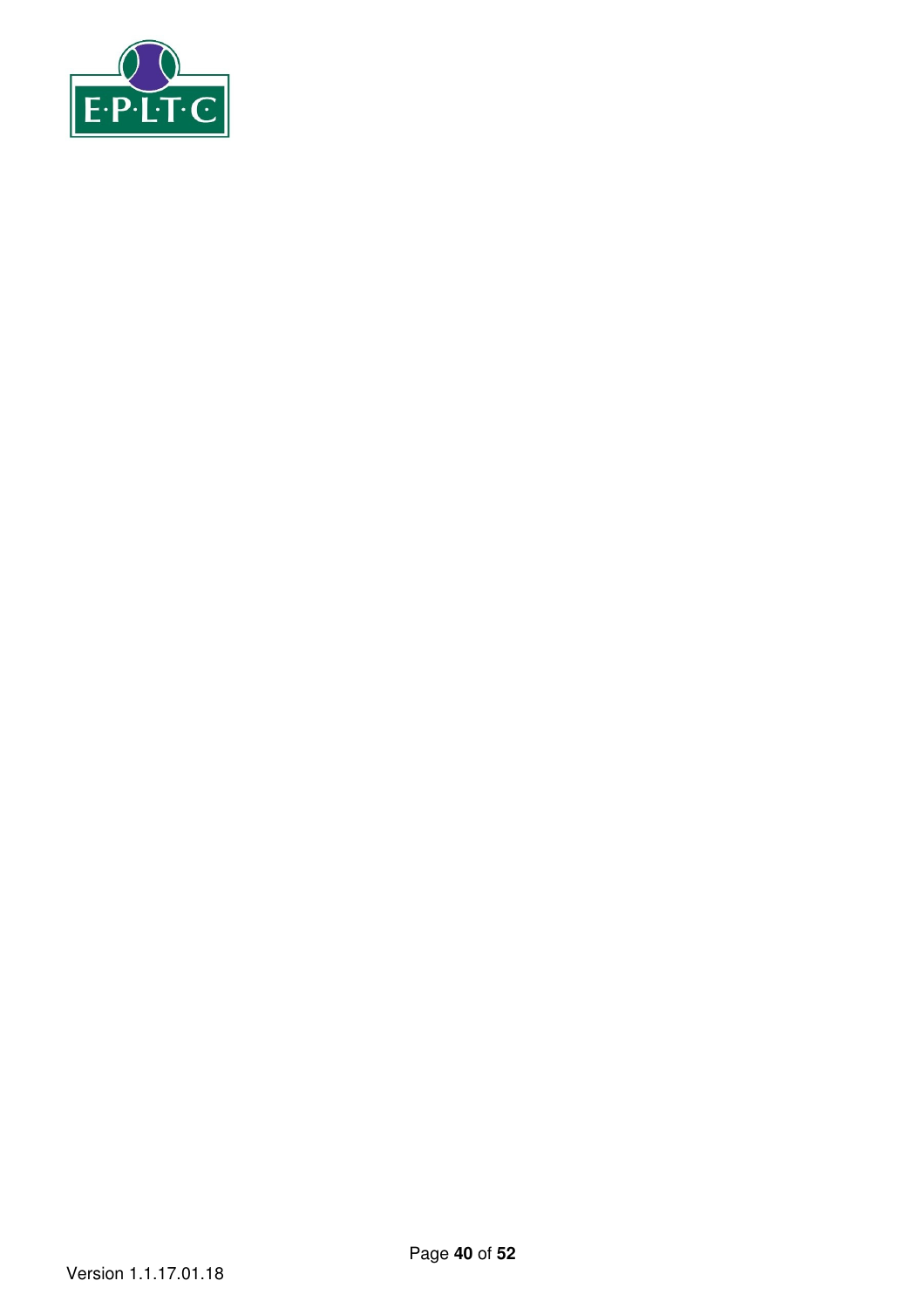

# **Appendix 3**

# **Missing child form**

#### **Details of the lost/missing child**

| Name                      |  |
|---------------------------|--|
| Date of birth             |  |
| Hair colour               |  |
| Eye colour                |  |
| Description of clothing   |  |
| Ethnicity                 |  |
| Time and place last seen  |  |
| Time event staff informed |  |

#### **Details of the parent, guardian or carer**

| Name            |                   |        |
|-----------------|-------------------|--------|
| Contact details | Phone:<br>Mobile: | Email: |
| Address         |                   |        |

#### **Action taken** Time

| Event staff informed |  |
|----------------------|--|
| Police informed      |  |
| Other                |  |

#### **Reunification with child**

| Time found        |  |
|-------------------|--|
| Location found    |  |
| Visible injuries? |  |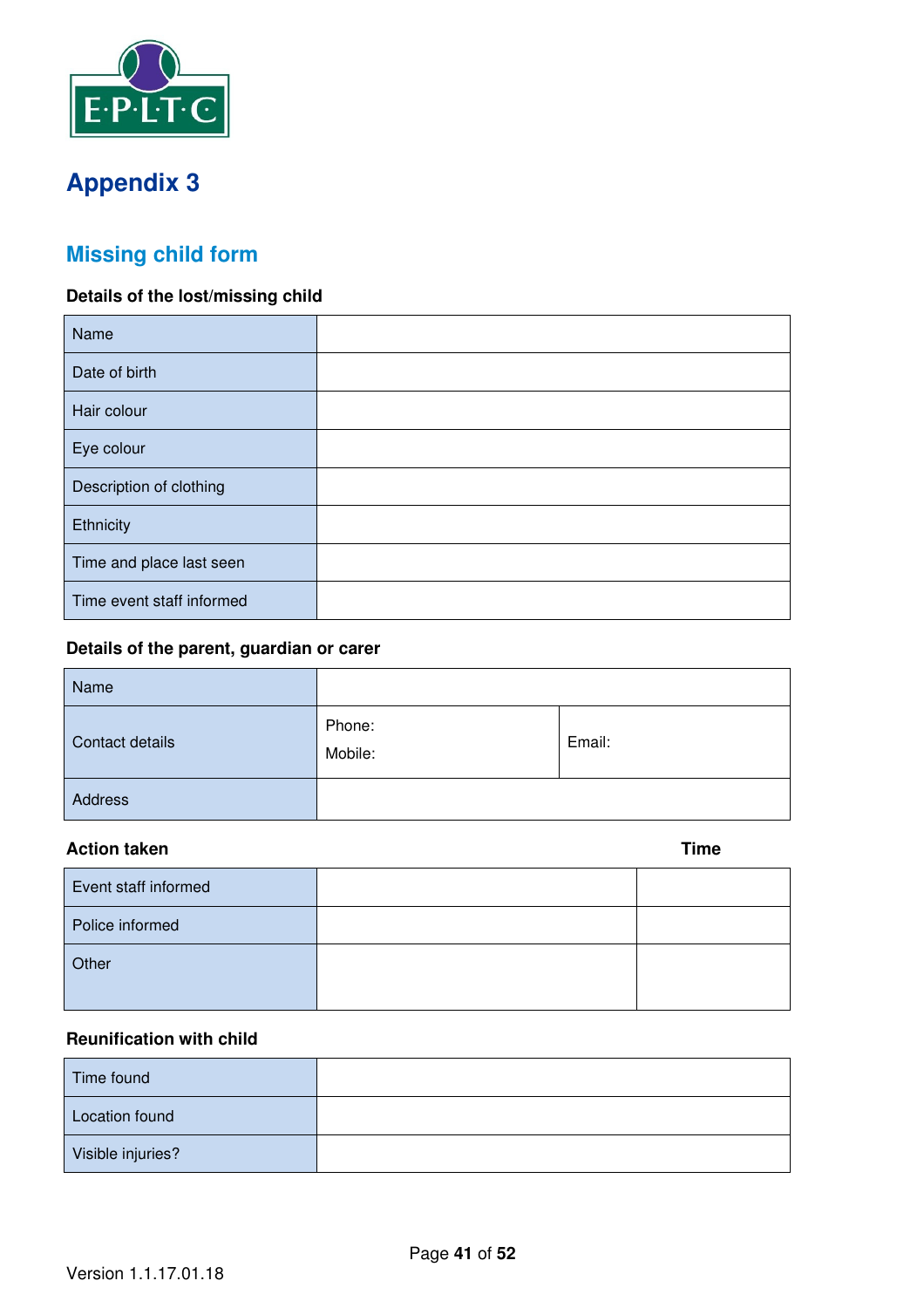

Other relevant information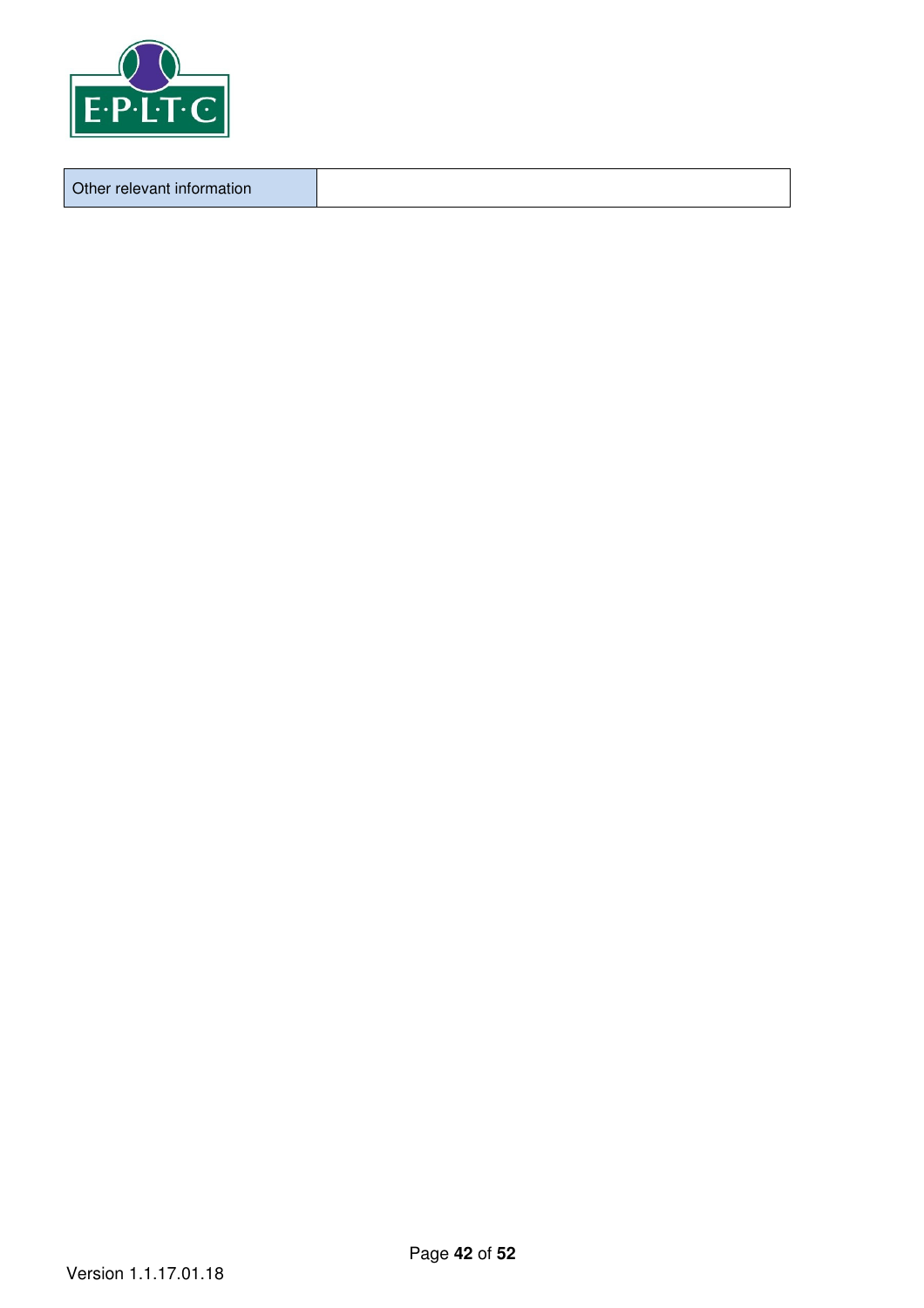

## **Finding a child**

#### **Details of the found child**

| Name                       |  |
|----------------------------|--|
| Date of birth              |  |
| Hair colour                |  |
| Eye colour                 |  |
| Description of clothing    |  |
| Ethnicity                  |  |
| Any medical requirements?  |  |
| Visible injuries?          |  |
| Other relevant information |  |

### **Details of the Adult handing the child or young person over to Event Staff**

| Name            |                   |        |
|-----------------|-------------------|--------|
| Contact details | Phone:<br>Mobile: | Email: |
| Address         |                   |        |

#### **Details of Event Staff responsible for the child or young person**

| Name of Event Staff                                 |  |
|-----------------------------------------------------|--|
| Time child or young person<br>handed to Event staff |  |

#### **Action taken** Time

| Event security informed |  |
|-------------------------|--|
| Police informed         |  |
| Other                   |  |

#### **Details of the Adult collecting the child or young person**

| vame |  |
|------|--|
|------|--|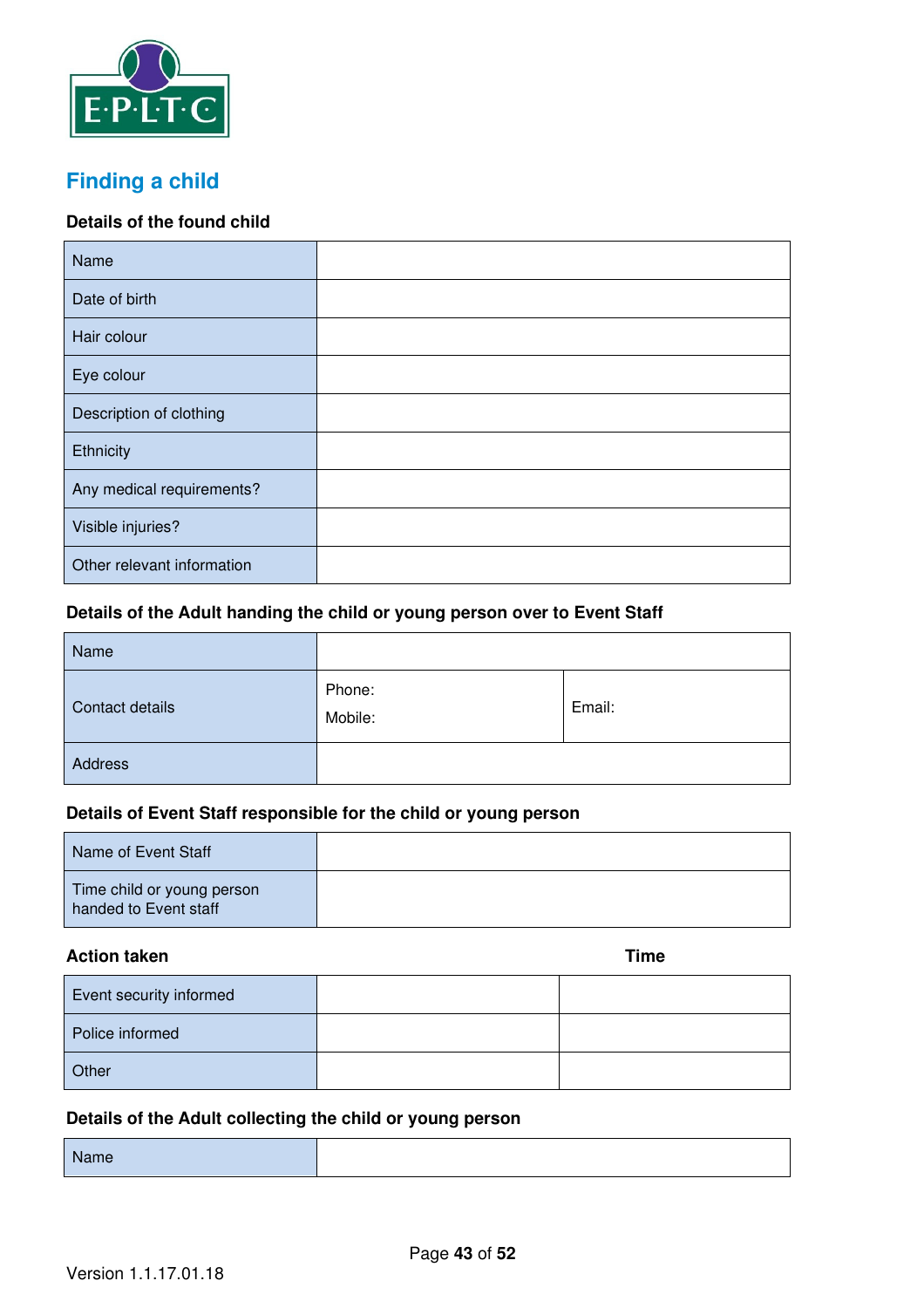

| Contact details              | Phone:<br>Mobile: | Email: |
|------------------------------|-------------------|--------|
| <b>Address</b>               |                   |        |
| Relationship to child        |                   |        |
| Identity document(s) checked |                   |        |
| Time reunited                |                   |        |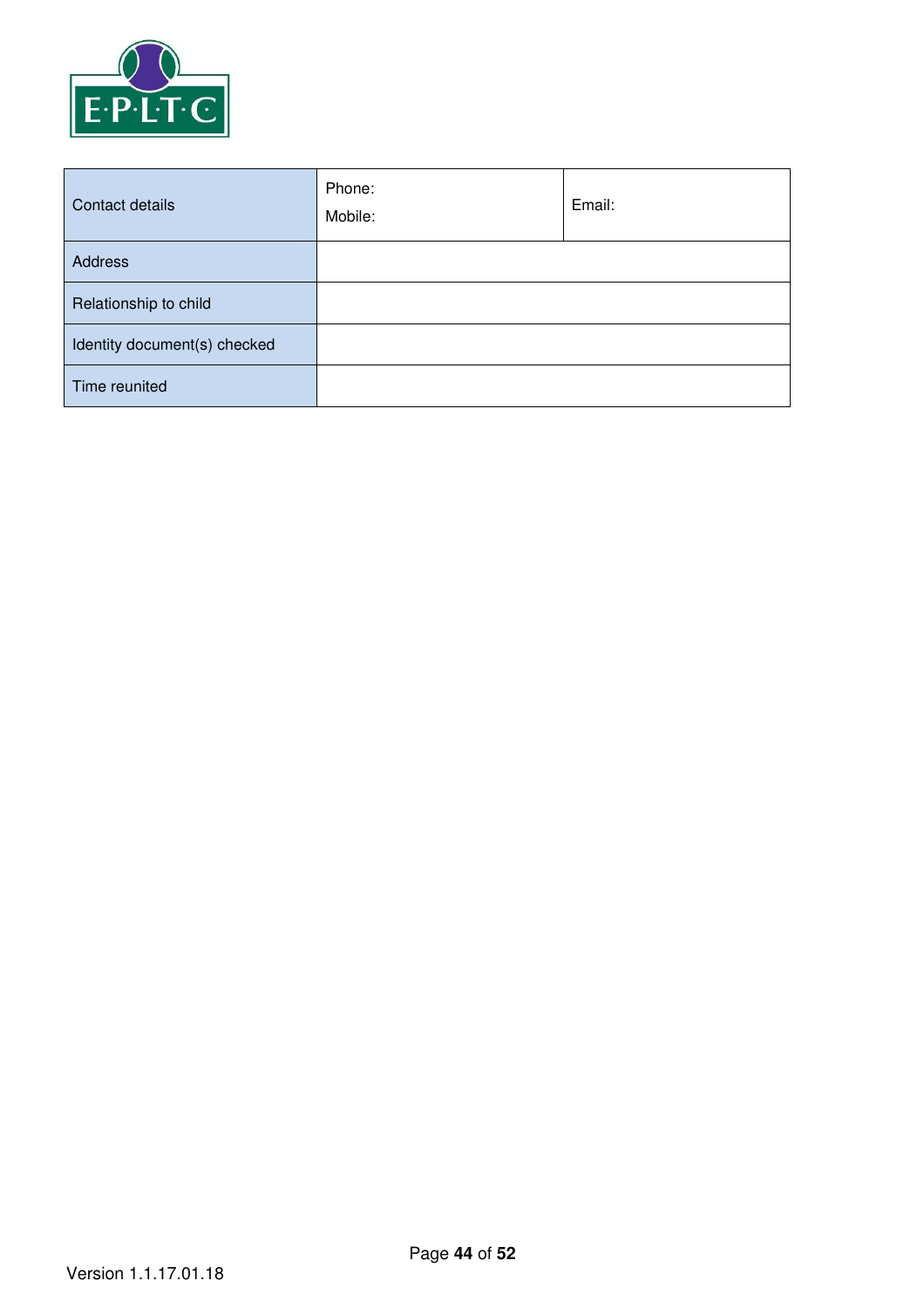

# **Appendix 4**

# **Consent and Emergency Contact Form**

#### **Your details (if U18 must be the parent/carer)**

| Name:            |                   |        |
|------------------|-------------------|--------|
| Address:         |                   |        |
| Contact details: | Phone:<br>Mobile: | Email: |

### **Details of the child / adult (if different)**

| Name:                                                    |                   |        |
|----------------------------------------------------------|-------------------|--------|
| Date of birth:                                           |                   |        |
| Address (if different from the<br>parent/carer):         |                   |        |
| Contact details (if different from<br>the parent/carer): | Phone:<br>Mobile: | Email: |

#### **Details of the event/trip the child / adult will be attending**



#### **Activities**

| I give permission for the child / adult to:                   |     |    |
|---------------------------------------------------------------|-----|----|
| Be involved in photography and/or filming.                    | Yes | No |
| Travel by any form of public transport or in a motor vehicle. |     | No |
| Other (please detail)                                         | Yes | No |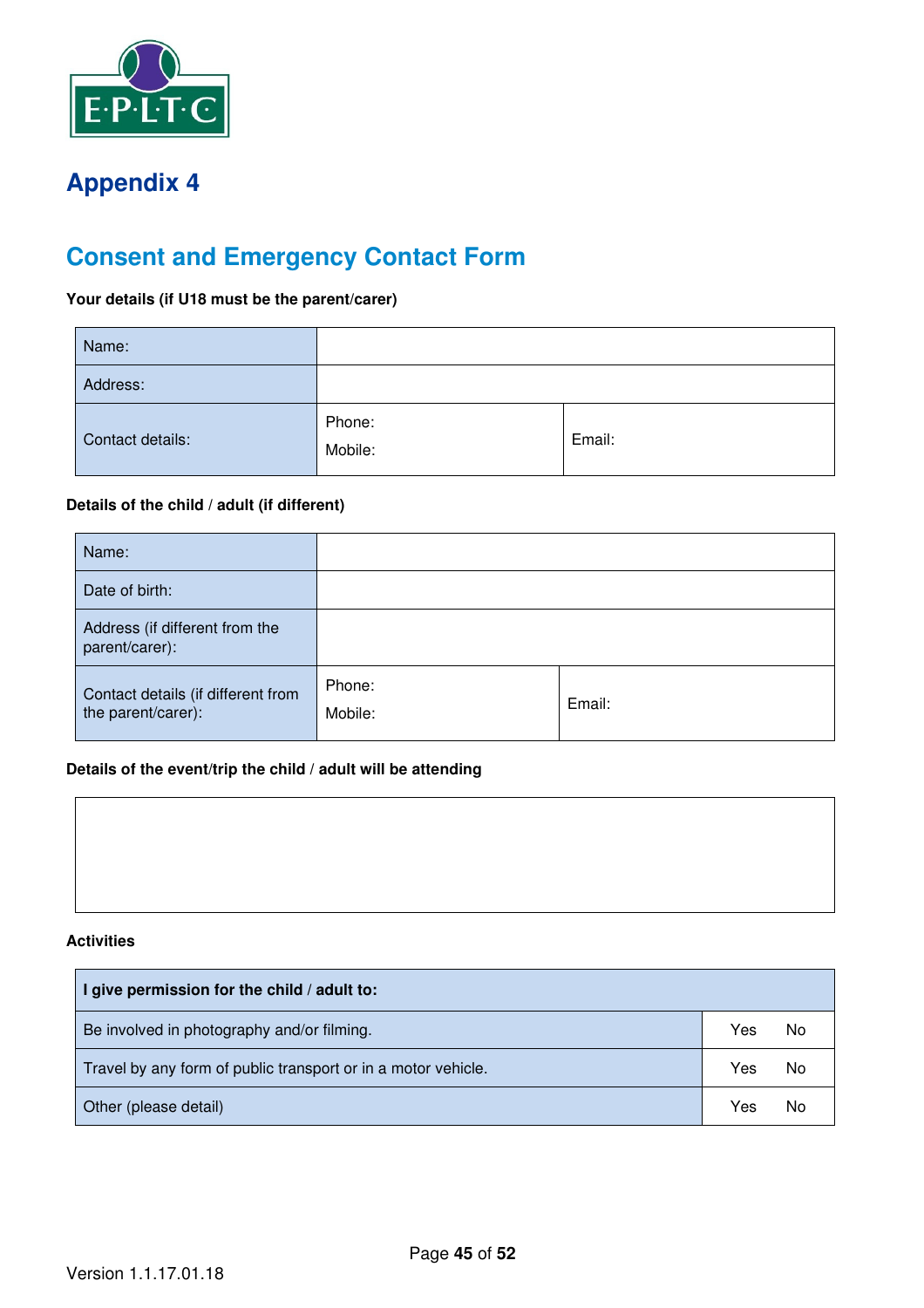

## **Child / Adult Medical/Disability History**

| Does the child /adult have:                                                                                                                                                                        |  |      |     |  |
|----------------------------------------------------------------------------------------------------------------------------------------------------------------------------------------------------|--|------|-----|--|
| Any health needs (e.g. diabetes, asthma, epilepsy, allergies) that we should be aware of?                                                                                                          |  | Yes  | No. |  |
| Any access needs?                                                                                                                                                                                  |  | Yes  | No. |  |
| Any religious or spiritual practices we should be aware of?                                                                                                                                        |  | Yes  | No. |  |
| Any dietary needs we should be aware of?                                                                                                                                                           |  | Yes. | No  |  |
| Anything else which we should be aware of?                                                                                                                                                         |  | Yes  | No  |  |
| If yes to any of the above, please provide full<br>details e.g. time medication must be taken, if<br>help is required to administer medication, etc.<br>(please use additional paper if required). |  |      |     |  |

### **Emergency Contact Details (if different from Parent/Carer)**

| Name:                                  |                   |        |
|----------------------------------------|-------------------|--------|
| Relationship to the<br>child or adult: |                   |        |
| <b>Address:</b>                        |                   |        |
| Contact details:                       | Phone:<br>Mobile: | Email: |

## **Confirmation**

| Name of parent/carer<br>or adult (print):                    |                                      |        | Date                   |  |
|--------------------------------------------------------------|--------------------------------------|--------|------------------------|--|
| Signature:                                                   |                                      |        |                        |  |
| Consent valid for the<br>following period<br>(please circle) | This event only<br>∣ week<br>1 month | 1 year | Other (please detail): |  |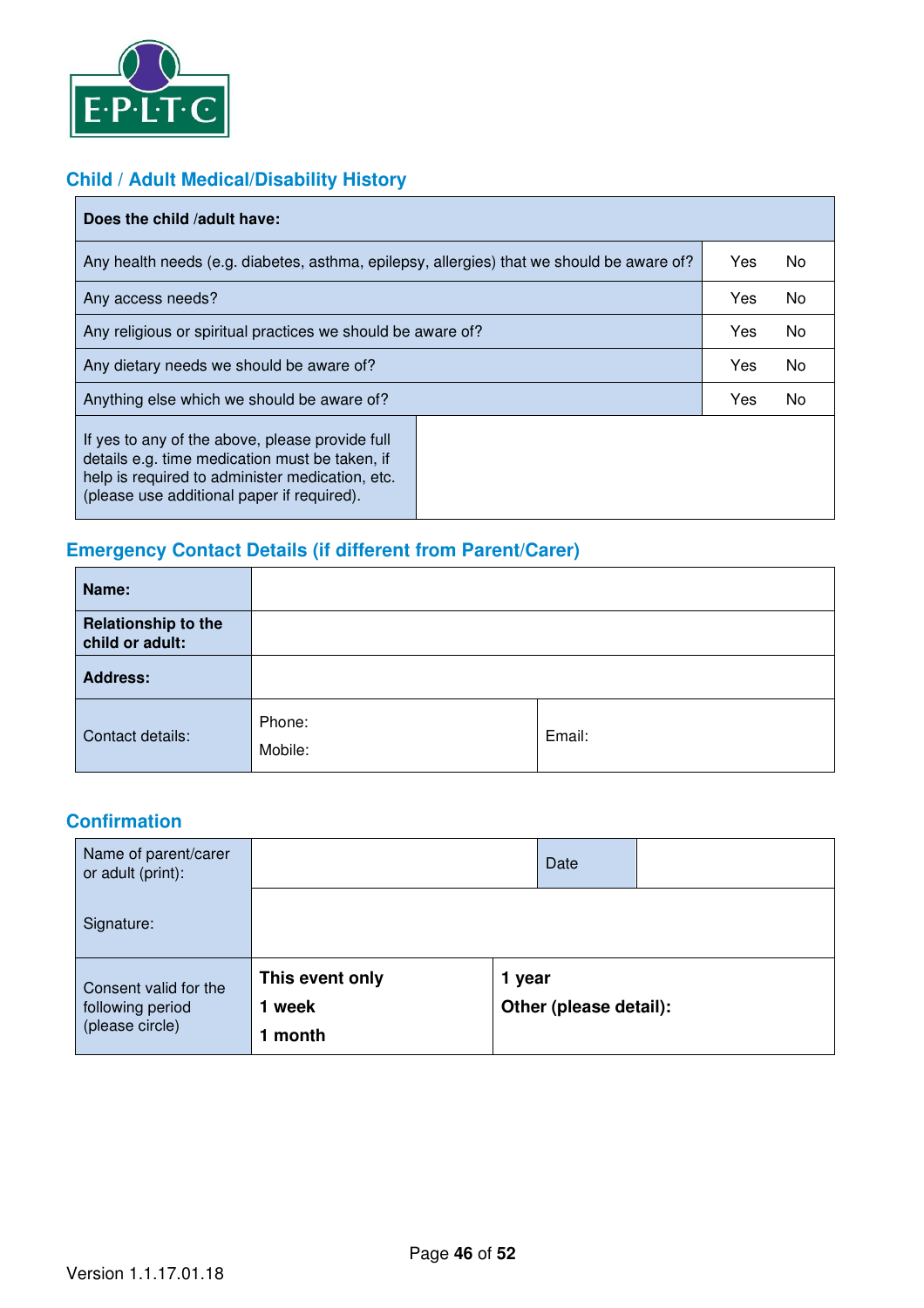

# **Appendix 5**

## **Reporting a Concern Form**

For recording concerns about a child or adult that involve physical/sexual/emotional/financial abuse, bullying, neglect or discrimination. **If someone is in immediate danger, call the police on 999.**

Please complete the form (electronically or print and use black ink) within 24 hours and send to the Safe and Inclusive Tennis Team within 48 hours of the concern.

| Date concern raised: | Today's date: |  |
|----------------------|---------------|--|
|                      |               |  |

#### **Section 1) Details of those involved in concern**

|                | <b>Your details</b> | Welfare Officer / Referee (if different) |
|----------------|---------------------|------------------------------------------|
| <b>Name</b>    |                     |                                          |
| Name of        |                     |                                          |
| venue          |                     |                                          |
| based at       |                     |                                          |
| Role at        |                     |                                          |
| venue (if      |                     |                                          |
| applicable)    |                     |                                          |
| <b>Contact</b> |                     |                                          |
| details        |                     |                                          |
| (including     |                     |                                          |
| address)       |                     |                                          |

|                | Person you are concerned about | <b>Alleged perpetrator</b> |
|----------------|--------------------------------|----------------------------|
| <b>Name</b>    |                                |                            |
|                |                                |                            |
| Date of        |                                |                            |
| birth (if      |                                |                            |
| known)         |                                |                            |
| Name of        |                                |                            |
| venue          |                                |                            |
| based at       |                                |                            |
| Role at        |                                |                            |
| venue (if      |                                |                            |
| applicable)    |                                |                            |
| <b>Contact</b> |                                |                            |
| details        |                                |                            |
| (including     |                                |                            |
| address)       |                                |                            |

**Is the Welfare Officer/Referee aware of the concern?** *(please circle)*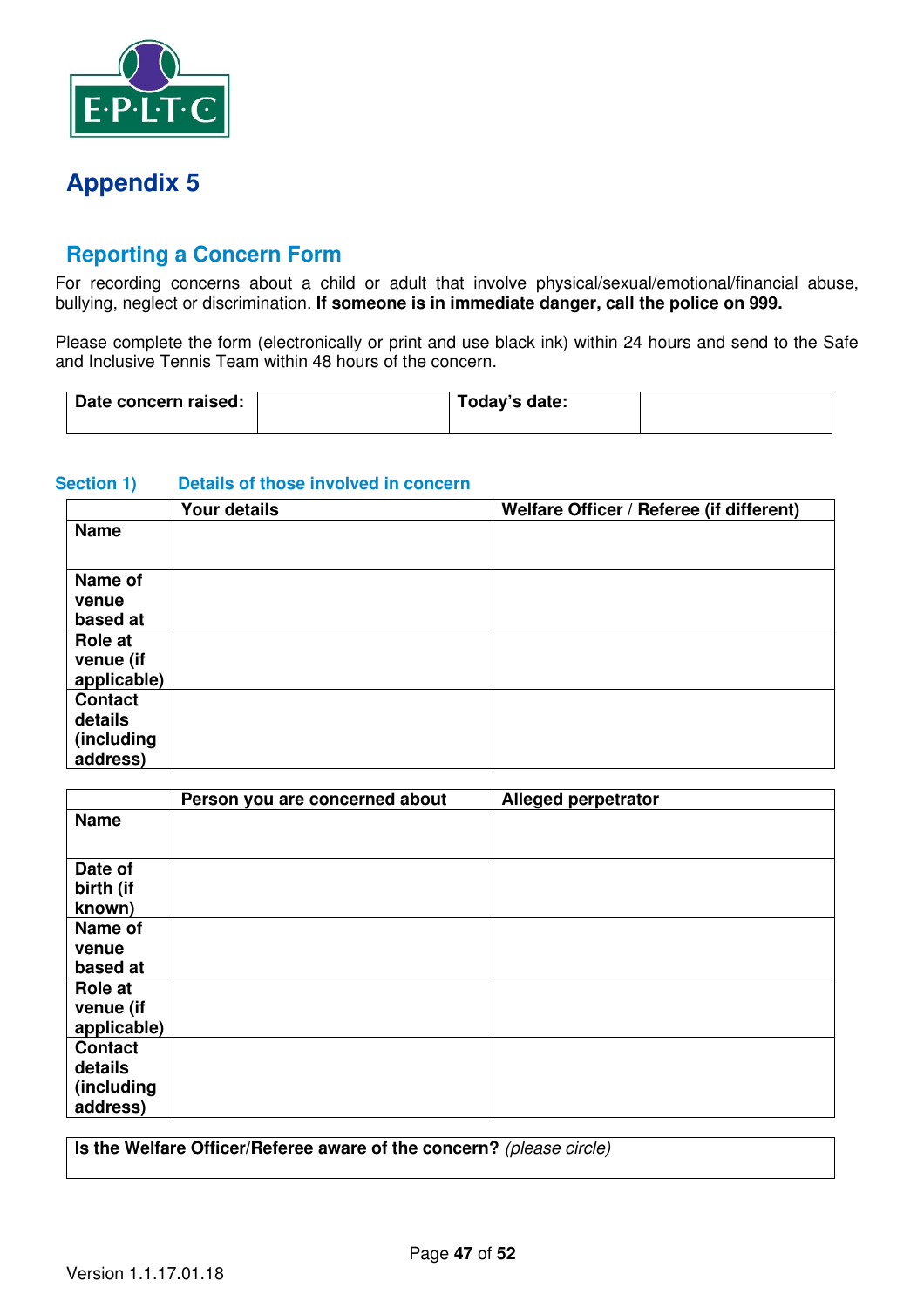

No Yes

#### **Section 2) Details of the concern**

| <b>What happened?</b>              |                                                                            |
|------------------------------------|----------------------------------------------------------------------------|
| Please give a detailed             |                                                                            |
| description, ensuring you include  |                                                                            |
| the following information:         |                                                                            |
| When<br>$\bullet$                  |                                                                            |
| Where                              |                                                                            |
| Who told you about the             |                                                                            |
| concern                            |                                                                            |
| Who was involved                   |                                                                            |
| Any visible injuries?<br>$\bullet$ |                                                                            |
|                                    |                                                                            |
|                                    |                                                                            |
|                                    |                                                                            |
|                                    |                                                                            |
| <b>Additional comments</b>         |                                                                            |
|                                    | Is there any other information which you think is relevant to the concern? |
|                                    |                                                                            |
|                                    |                                                                            |
|                                    |                                                                            |
|                                    |                                                                            |
|                                    |                                                                            |
|                                    |                                                                            |
|                                    |                                                                            |
|                                    |                                                                            |

#### Section 3) Details of the parent or carer of the person you are concerned about (if relevant)

| Name(s)                                                                                             |                                                                                |
|-----------------------------------------------------------------------------------------------------|--------------------------------------------------------------------------------|
| <b>Contact details (including</b><br>address)                                                       |                                                                                |
| Have they been informed of<br>the concern? (please circle)                                          | Yes<br>No                                                                      |
| The parent/carer should not be<br>informed if doing so would put<br>the child/adult at risk of harm | If they have not been informed of the concern, please give your<br>reason why: |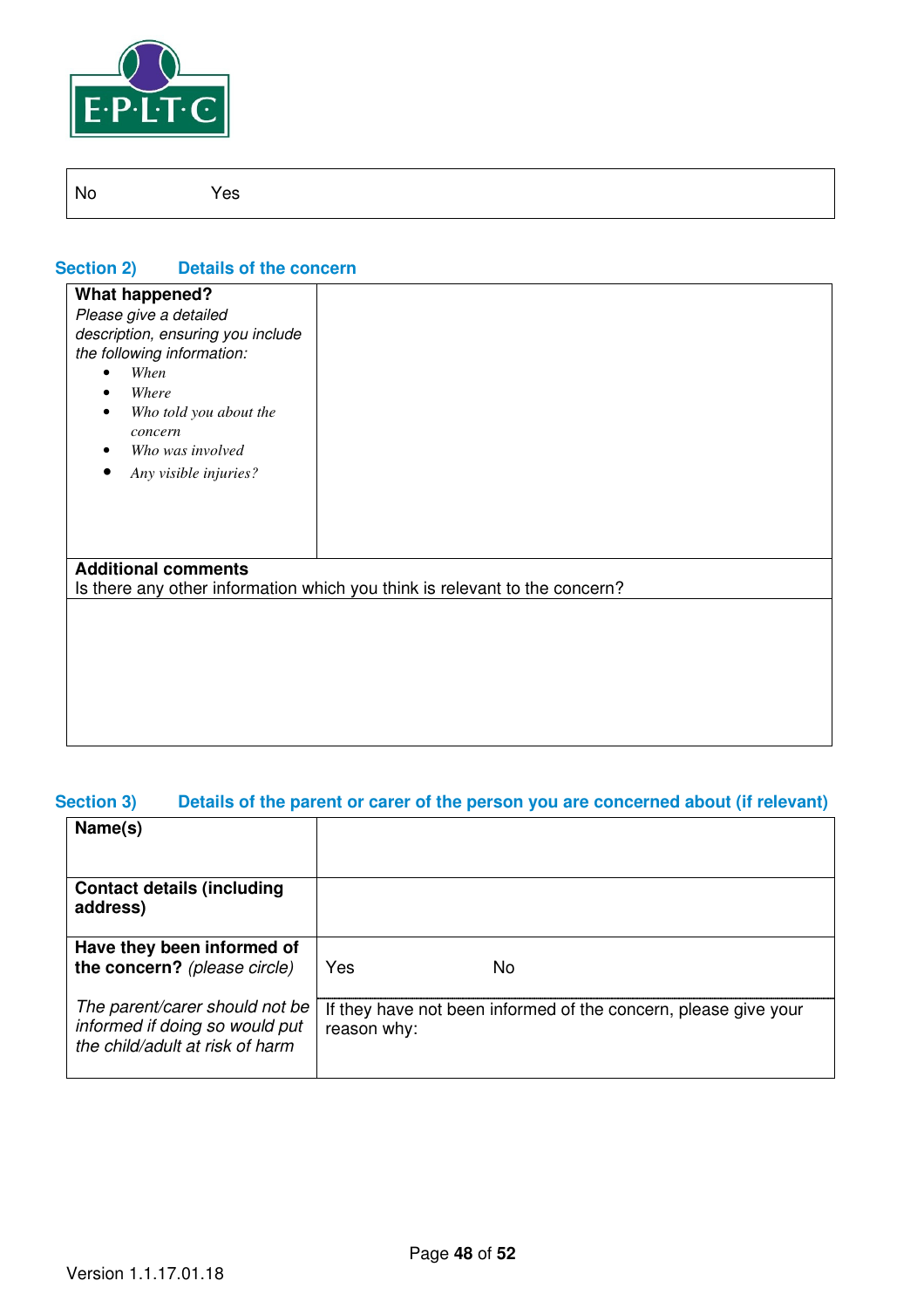

#### **Section 4) Actions taken**

| Who has been informed<br>about the concern? | <b>Name</b> | Role | <b>Contact</b><br>details | <b>Date</b><br>informed |
|---------------------------------------------|-------------|------|---------------------------|-------------------------|
| (e.g. LTA, Social Care,<br>Police)          |             |      |                           |                         |
|                                             |             |      |                           |                         |
|                                             |             |      |                           |                         |
|                                             |             |      |                           |                         |

| What did they say/do? |  |
|-----------------------|--|
|                       |  |
|                       |  |

| What else has been done |  |
|-------------------------|--|
| about the concern (if   |  |
| anything)?              |  |

**Thank you for completing this form. Please return to safeguarding@lta.org.uk.**

#### **LTA Safe and Inclusive Tennis Team contact details**

- T: 0208 487 7000
- E: safeguarding@lta.org.uk equality@lta.org.uk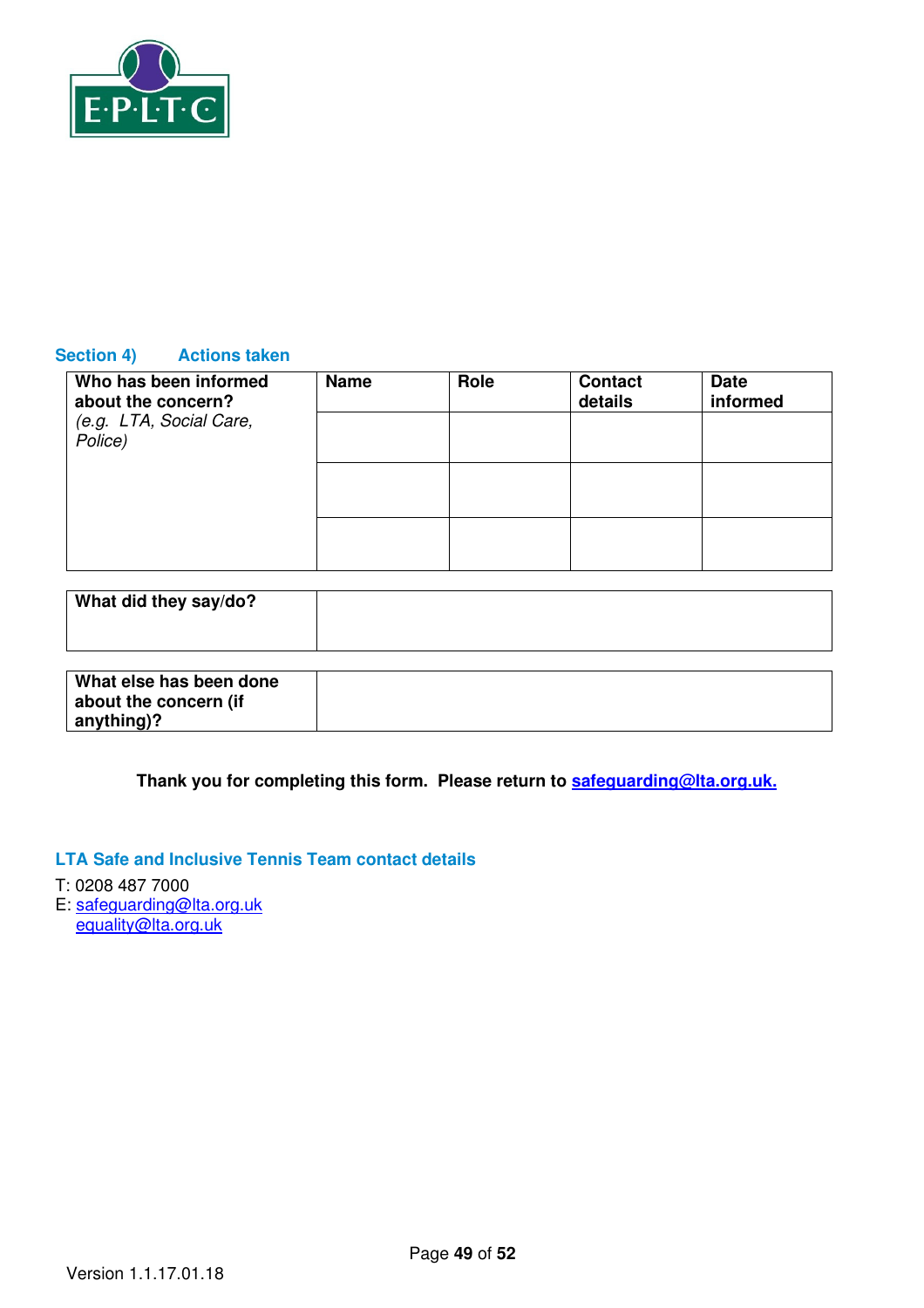

# **Appendix 6**

# **Reporting a Safeguarding Concern within the Tennis Environment**

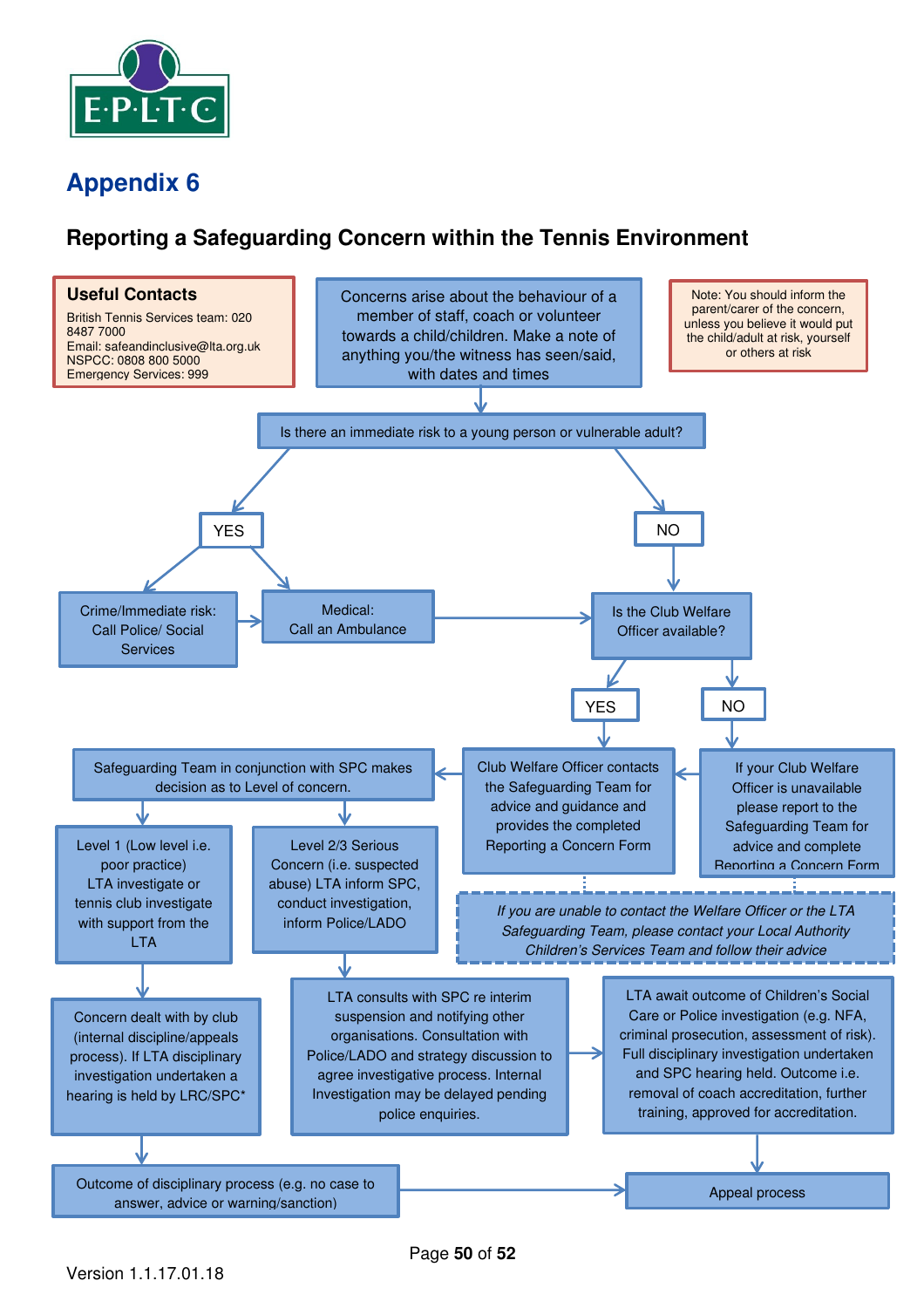

#### **\*SPC – Safeguarding and Protection Committee \*LRC – Licensing and Registration Committee Reporting a Safeguarding Concern outside the Tennis Environment**

What to do if you are worried that a child is being abused outside the tennis environment (e.g. at home, school or in the community) but the concern is identified through the child's involvement in tennis